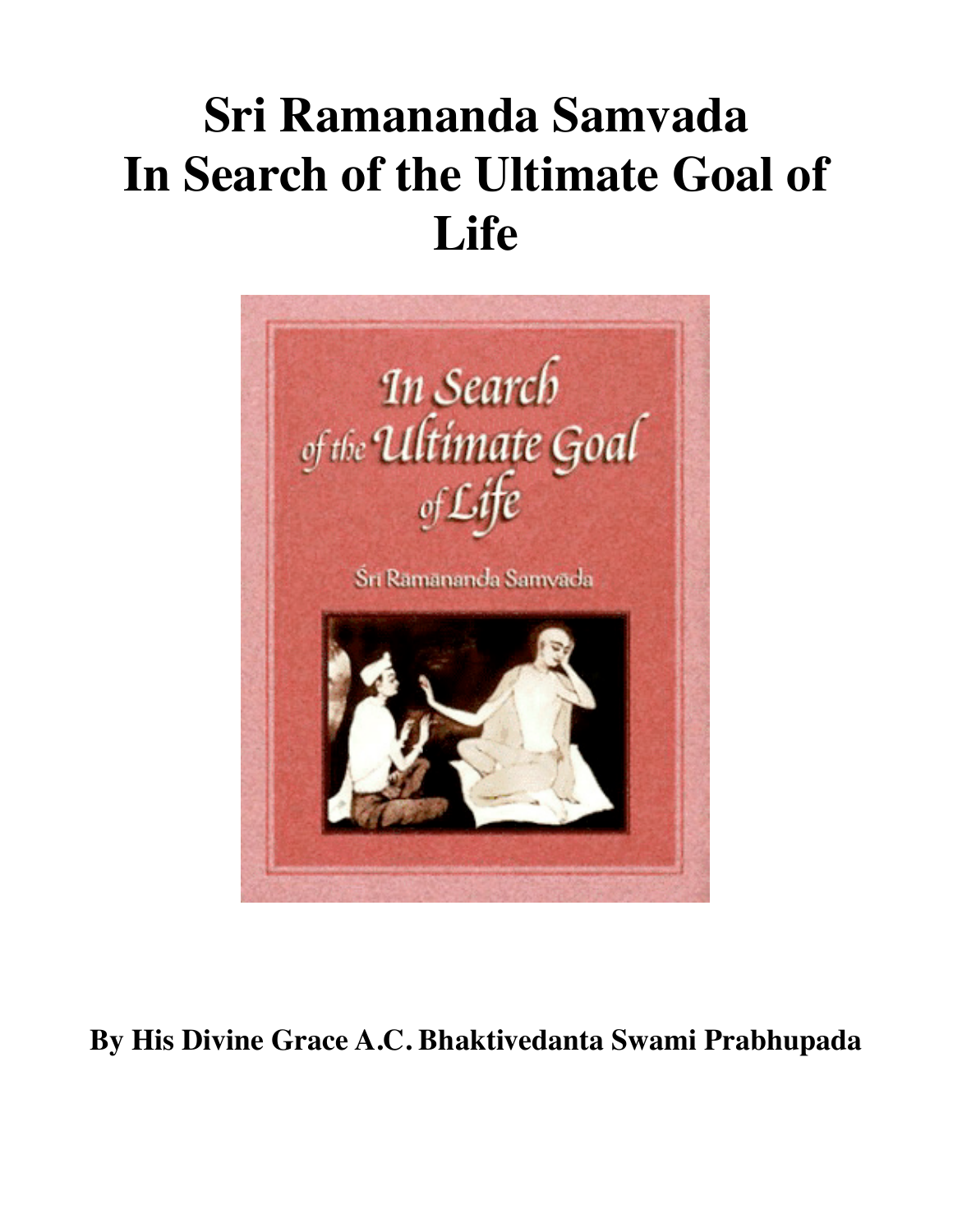## **Table of contents with clickable chapter links:**

| <b>Introduction by Swami B.G. Narasingha</b> | 5                       |
|----------------------------------------------|-------------------------|
| Part 1                                       | $\overline{\mathbf{7}}$ |
| <b>Varna and Asrama Jeopardized</b>          | 7                       |
| <b>Mother Nature's Atom Bomb</b>             | 8                       |
| <b>The Problem Remains the Same</b>          | 9                       |
| <b>Perverted Castes</b>                      | 9                       |
| <b>Real Varna and Asrama</b>                 | 10                      |
| <b>Varna and Asrama Rejected</b>             | 11                      |
| Hodge-podge Impersonalism                    | 13                      |
| <b>Educated Means Atheist</b>                | 14                      |
| <b>Sankara Astonished</b>                    | 15                      |
| <b>Absolute Truth is Personal</b>            | 15                      |
| <b>No Clear Idea</b>                         | 16                      |
| <b>Accept Sannyasa</b>                       | 17                      |
| <b>Go Higher</b>                             | 17                      |
| <b>Mixed Devotion</b>                        | 18                      |
| <b>Knowledge-free Devotion</b>               | 19                      |
| Part 2                                       | 21                      |
| <b>Hear From Self-realized Souls</b>         | 21                      |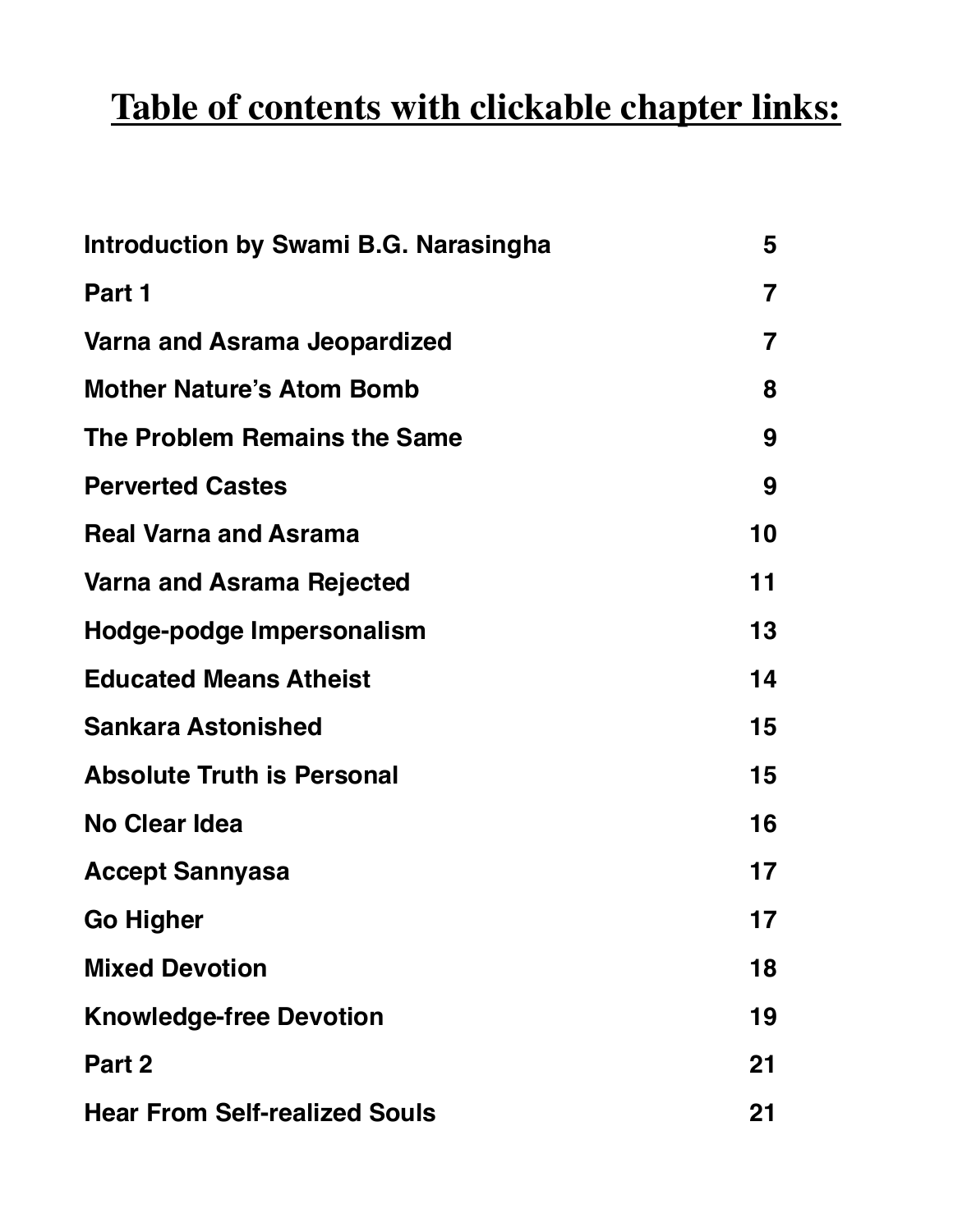| <b>Spontaneous Love of Godhead</b> | 22 |
|------------------------------------|----|
| Dasya-Prema                        | 23 |
| Sakhya-Prema                       | 24 |
| Vatsalya-Prema                     | 25 |
| <b>Madhurya-Prema</b>              | 27 |
| <b>Upstarts</b>                    | 28 |
| <b>Mellow of Sweetness</b>         | 29 |
| <b>Quacks of Spiritual Science</b> | 30 |
| <b>Attachment for Demigods</b>     | 31 |
| <b>Mahamaya and Yogamaya</b>       | 31 |
| <b>The Name is Absolute</b>        | 32 |
| <b>Rasabhasa</b>                   | 33 |
| <b>Not Possible to Reciprocate</b> | 33 |
| <b>The Topmost Servitor</b>        | 34 |
| <b>Most Magnanimous</b>            | 35 |
| <b>Not For Ordinary People</b>     | 35 |
| <b>Distinguished Cowherd Girl</b>  | 36 |
| The Search of Sri Krsna            | 37 |
| <b>By Srimati Radharani's Side</b> | 38 |
| <b>Guru of Lord Caitanya</b>       | 40 |
| <b>True Student of Truth</b>       | 41 |
| <b>Beyond Varna and Asrama</b>     | 42 |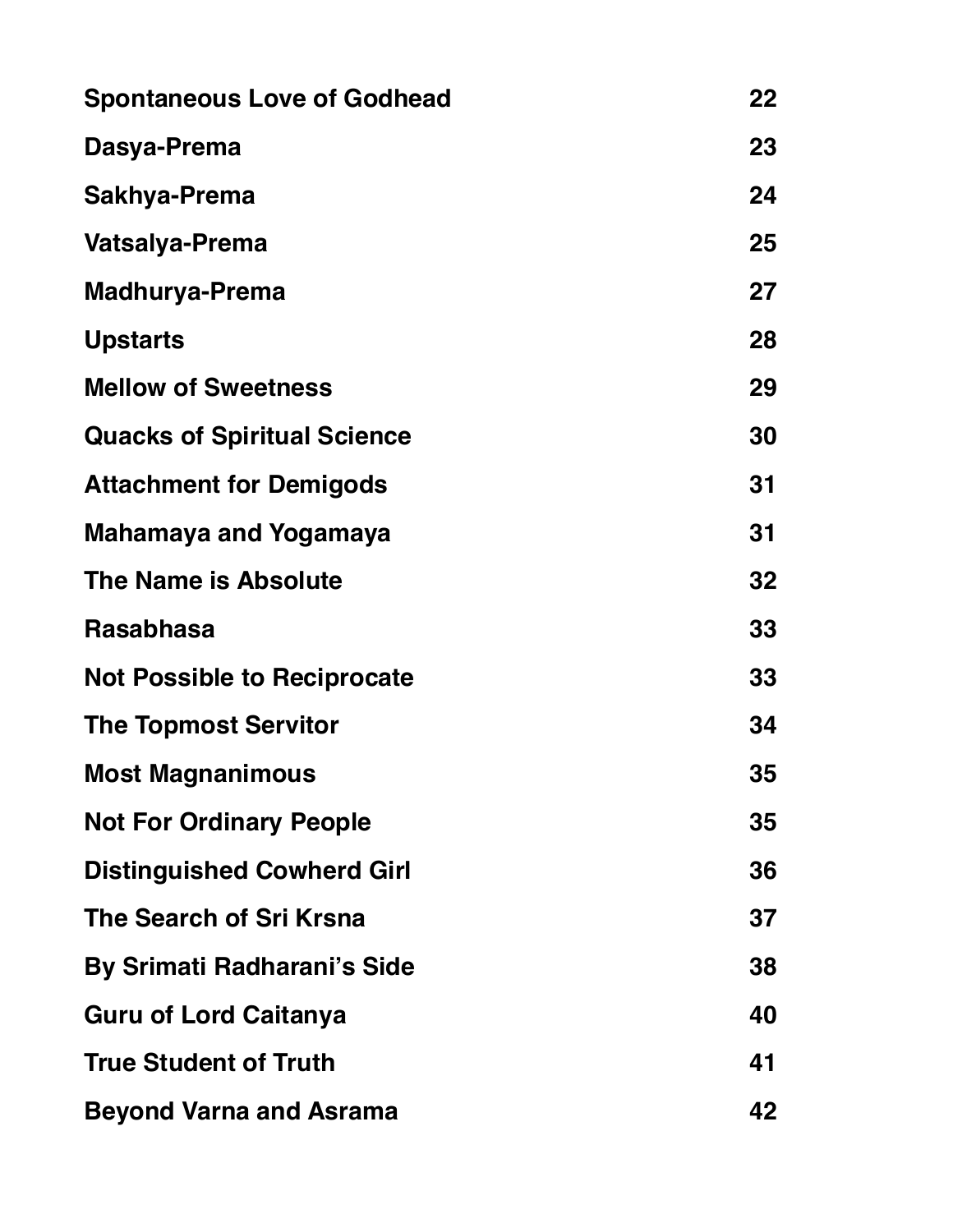| Who is an Acarya                      | 43 |
|---------------------------------------|----|
| <b>Siksa and Diksa</b>                | 45 |
| Not a Vaisnava - Not a Guru           | 45 |
| <b>Vrndavana Eternal</b>              | 47 |
| <b>Cupid and the Kama-Gayatri</b>     | 48 |
| <b>Hladini, Sandhini, and Samvit</b>  | 49 |
| Who is Topmost                        | 49 |
| <b>Qualities of Srimati Radharani</b> | 51 |
| <b>Qualities of Sri Krsna</b>         | 53 |
| <b>Topmost Love Affairs</b>           | 53 |
| <b>Positive Consciousness</b>         | 55 |
| <b>Deeper Happiness</b>               | 56 |
| <b>Great Mystery</b>                  | 57 |
| <b>Surrender</b>                      | 58 |
| <b>Imitators</b>                      | 59 |
| Raganuga                              | 60 |
| <b>CONCLUSION Note from Editors:</b>  | 62 |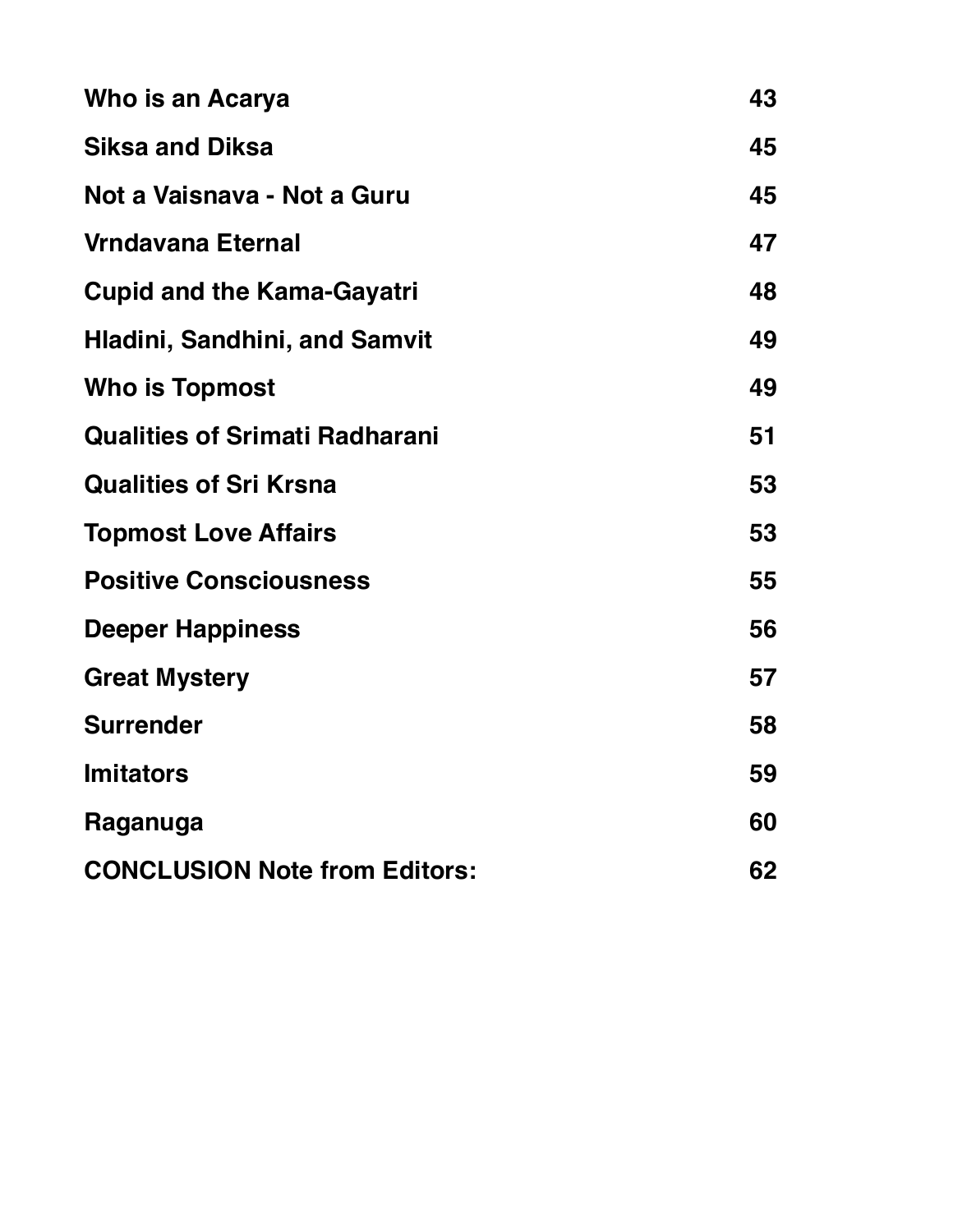### <span id="page-4-0"></span>**Introduction by Swami B.G. Narasingha**

In Search of the Ultimate Goal of Life was written by our Divine Guide and Master, Om Visnupada Paramahamsa Parivrajakacarya Astottara-sata Sri Srimad A. C. Bhaktivedanta Swami Prabhupada just after his entering the renounced order of life in the autumn of 1959. At that time, Srila Prabhupada was living in Sri Vrndavana-dhama and would sometimes practice madhukari. Madhukari means to collect a little food door to door for one's maintenance just as the bee collects a little pollen flower to flower. Srila Prabhupada, however, often requested the householders whom he called upon to give pen and paper for his writing rather than the rice, dahl, and chapatis traditionally sought by holy men practicing madhukari.

On those papers that he received as alms, Srila Prabhupada wrote page after page, preparing his messages of Godhead for the world. Some of the manuscripts he published in his Back to Godhead magazine, and others, like Easy Journey to Other Planets, he printed as small booklets. Although unable to publish everything he wrote, Srila Prabhupada nevertheless continued to write and stockpile his manuscripts. Unfortunately, some of the early writings of His Divine Grace were lost after Srila Prabhupada left Sri Vrndavana-dhama to conduct his worldwide campaign of spreading Krsna consciousness.

In 1977, just on the eve of our Divine Master's departure for the eternal abode of Sri Sri Radha-Krsna, I found a handwritten manuscript at the bottom of an old metal trunk in the Radha-Damodara temple. The handwriting was easily recognizable as Srila Prabhupada's. After the disappearance of His Divine Grace, I carried the manuscript with me wherever I went, showing it to interested devotees. On several occasions, my godbrothers suggested that I publish the manuscript for wide-scale distribution.

The original manuscript of more than two hundred pages was entitled Lord Caitanya: His Sannyasa and Sankirtana Movement. Unfortunately, 40 pages were missing from the middle section. For several years, we searched for those missing pages but were unable to find them. The manuscript was therefore divided into two parts. The first part describes Lord Caitanya's traveling from Navadvipa-dhama to Jagannatha Puri immediately after His accepting the sannyasa order, the Lord's visiting the temple of Ksiracora Gopinatha, the pastime of the Gopinatha Deity stealing the offering of condensed milk to satisfy His pure devotee Sripad Madhavendra Puri, and the pastime of the Saksi Gopala Deity appearing as a witness to defeat the atheists. The second part of the manuscript describes the talks between Lord Caitanya and Ramananda Raya when the two met on the banks of the river Godavari in South India.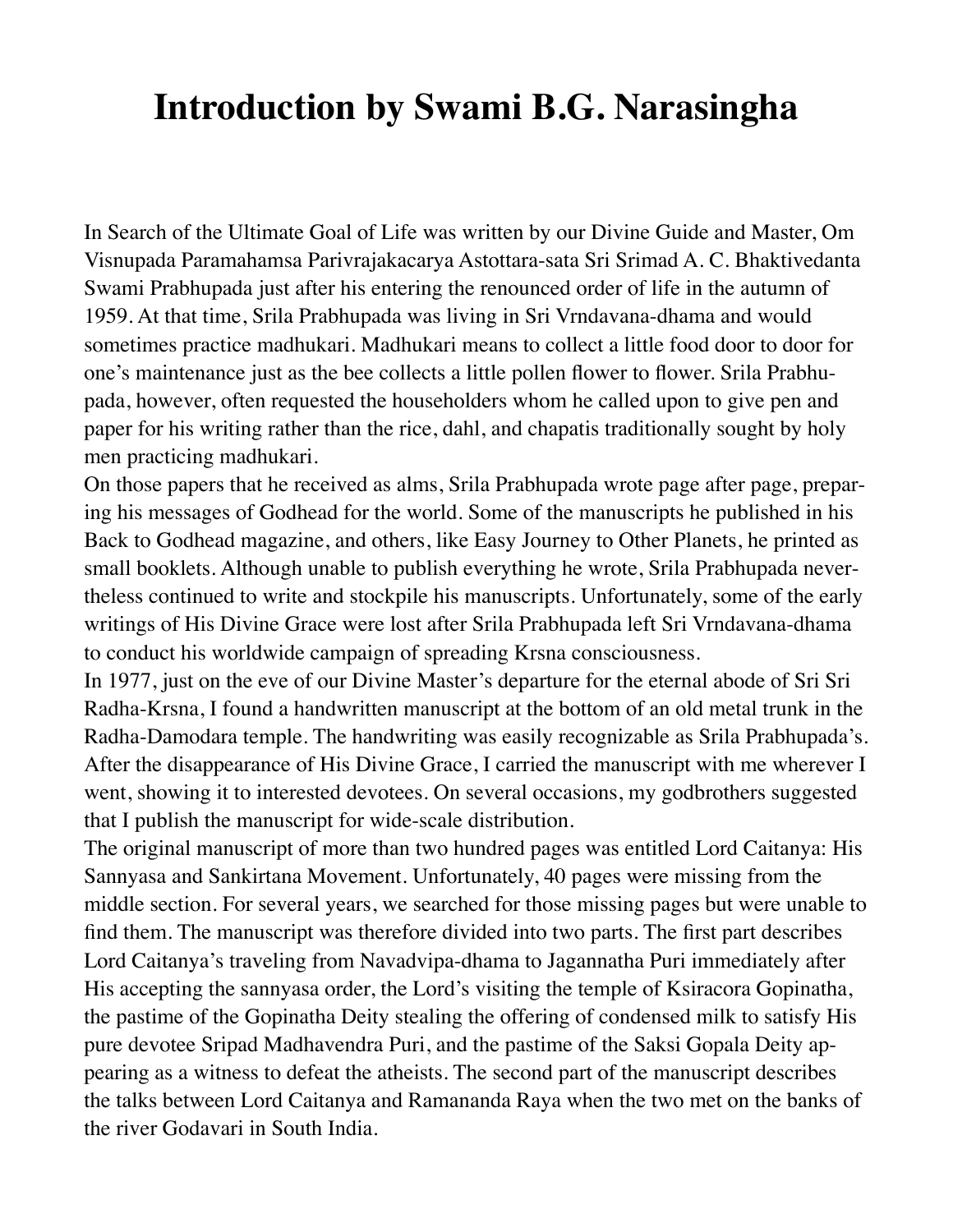In the second part of the manuscript, Srila Prabhupada preaches very enthusiastically discussing the varnasrama system, chastising the materialists, condemning the impersonalist conception, exposing the imitationists, praising the virtues and characteristics of pure devotion, and entering into confidential descriptions of the nature of rasa-tattva, the transcendental mellowness of spontaneous love of Godhead.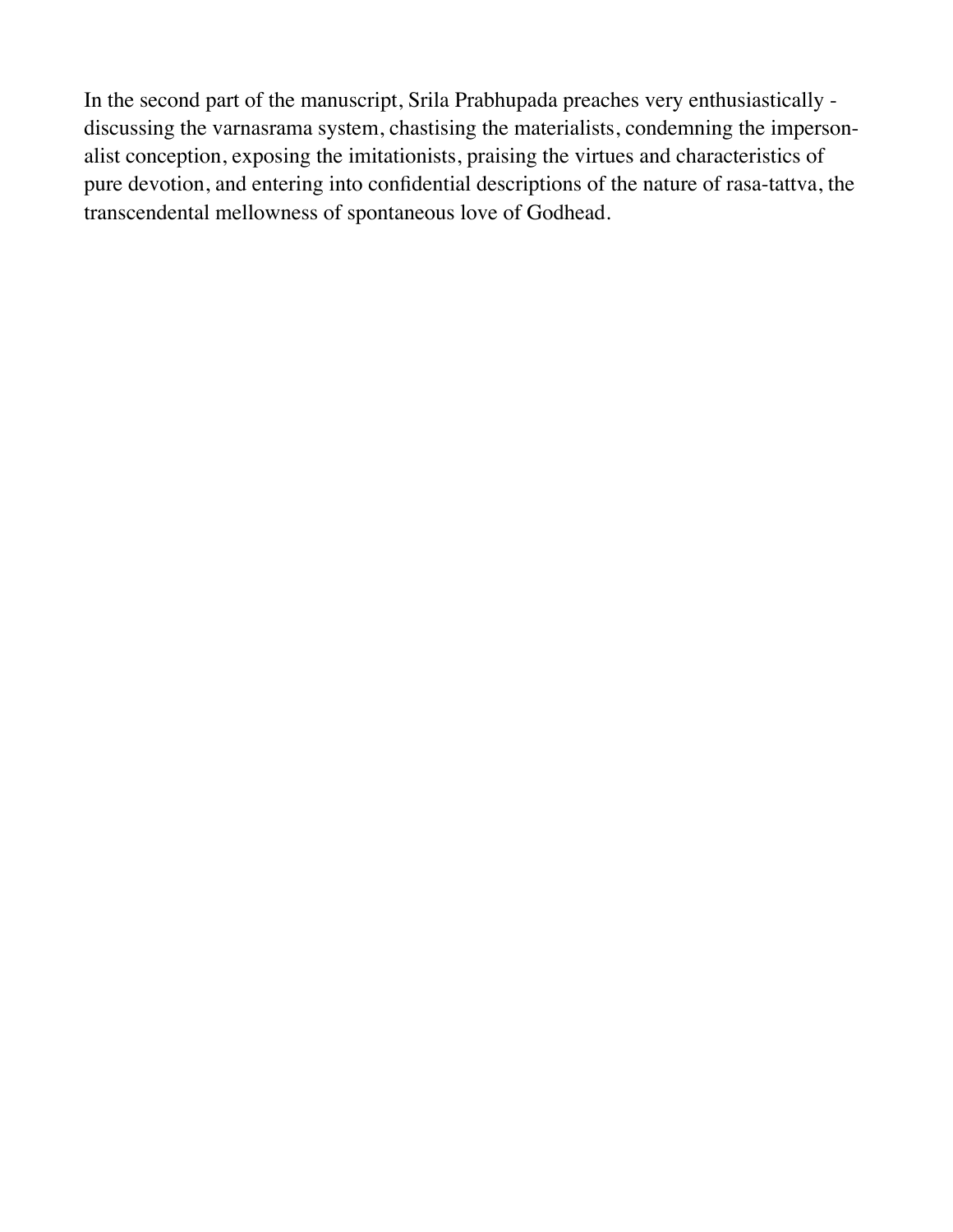## <span id="page-6-0"></span>**Part 1**

While on tour of South India, Lord Caitanya Mahaprabhu arrived on the banks of the river Godavari, where He met Sri Ramananda Raya, a great devotee of Sri Krsna. Lord Caitanya expressed a deep desire to hear about Sri Krsna from the lips of Ramananda Raya and requested that Ramananda recite a verse from the revealed scriptures concerning the ultimate goal of life. Ramananda then replied:

"If a person performs the prescribed duties of his social position, he awakens his original Krsna consciousness."

Supporting his statement, Ramananda then cited a verse from the Visnu Purana (3.8.9): *visnur aradhyate pantha*

*nanyat tat-dosa-karanam*

"The Personality of Godhead Lord Visnu is worshiped by the proper performance of prescribed duties in the system of varna and asrama. There is no other way to satisfy the Personality of Godhead. One must be situated in the institution of the four varnas and asramas."

### <span id="page-6-1"></span>**Varna and Asrama Jeopardized**

Hearing this statement from Ramananda Raya, Lord Caitanya replied that the system of varnasrama-dharma was external and thus it was not acceptable. Lord Caitanya also rejected the statement of Ramananda because the system of varnasrama-dharma is now jeopardized by the influence of the present age of Kali, the age of quarrel and fighting. In the Bhagavad-gita, the Personality of Godhead declares that the varnasrama system is created by Him, although He is aloof from such a system. Because the varnasrama system is a creation of the Personality of Godhead, it is not possible to do away with it. However, the nefarious activities of the people of the age of Kali can jeopardize the varnasrama system. We have purposely used the word jeopardized because the whole system still exists but in a reflected form.

In the varnasrama system of social management, the aim of life is to attain the favor of Lord Visnu, the all-pervading Personality of Godhead. Unfortunately, at the present moment the aim of life is to displease the all-pervading Godhead and thereby suffer perpetually under the laws of material nature. The goal of the varnasrama system is to peacefully perform the prescribed duties of humanity and thereby achieve the highest success, namely the favor of Lord Visnu. But when the aim of life is the planned exploitation of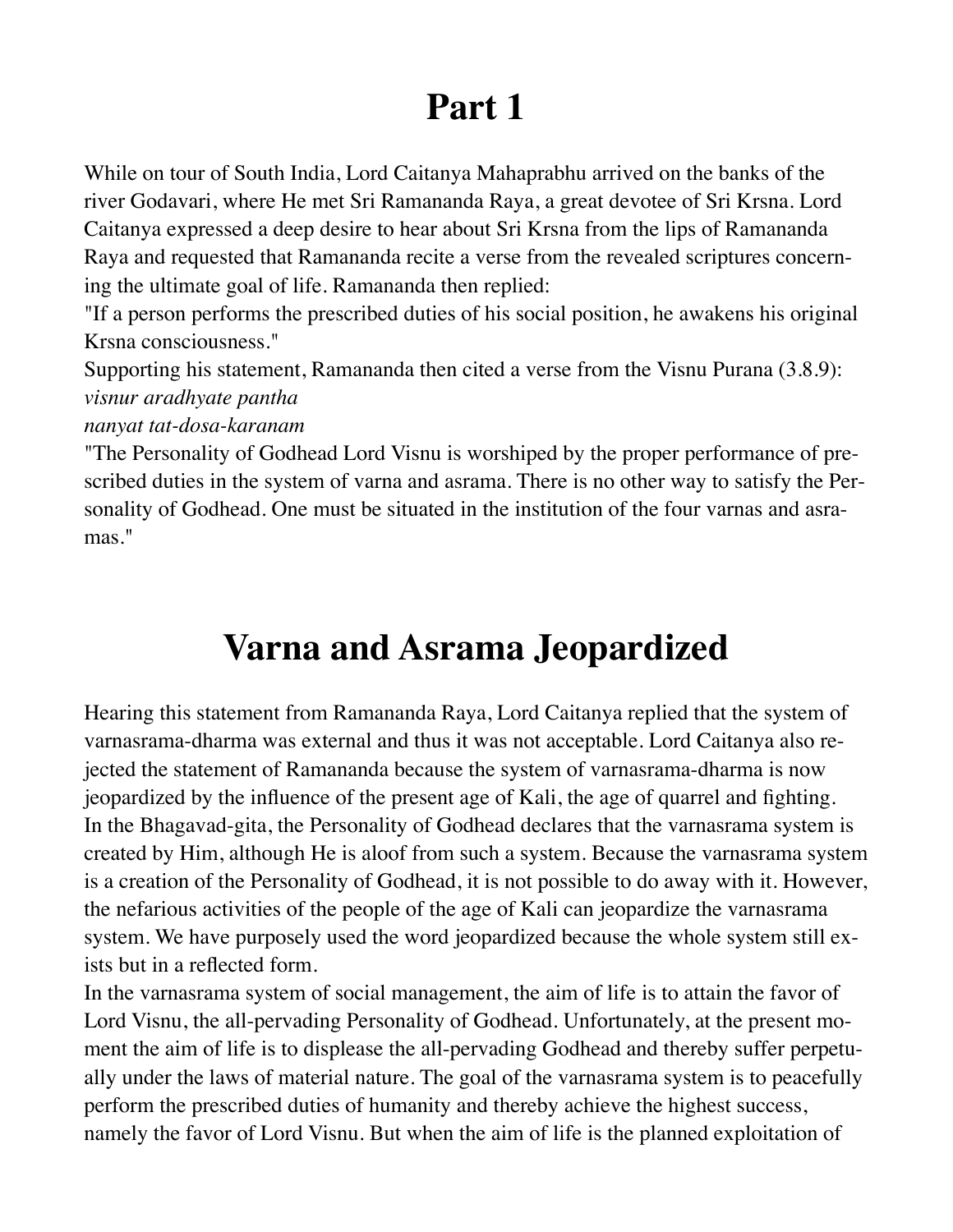material nature, all life is jeopardized on account of the human race fighting with the laws of nature.

The arrangement of nature is so strict that even a slight violation of the laws of nature can do great harm to a conditioned human being. Human beings must always consider themselves to be living under the stringent laws of nature. They must always remember that their plans for breaking nature's laws will bring about tremendous hardship. Regrettably, human beings under the deluding influence of material nature want to lord it over the laws of nature, and, as such, they are more and more entangled in conditioned life. Foolish human beings do not see the defect of their so-called advancement of knowledge. The most difficult problems of life are birth, death, old age, and disease. These four problems are a permanent settlement for the conditioned soul. Human beings want to lord it over the laws of nature but their so-called advancement of scientific knowledge cannot solve these problems.

A continuous increase of world population to the proportion of three births in every second has puzzled the brains of the leaders of society. To solve the problem of birth, they put forward rascal plans of birth control under the name of family planning, yet the problem is unsolved. By the laws of nature, the population is ever-increasing in spite of all their scientific plans and schemes. On the whole, the problem of birth has remained unsolved.

### <span id="page-7-0"></span>**Mother Nature's Atom Bomb**

The death problem is also not solved. None of the scientific knowledge of the human being has solved the death problem. The advancement of material knowledge can simply accelerate the problem of dying; nobody can save a person from the cruel hands of death. The discovery of the atom bomb and similar other great inventions of the fertile brain of the scientist has simply increased the death problem. The foolish scientists do not know that the atom bomb is actually the scheme of Mother Nature, who is sure to kill the demoniac population when it increases disproportionately.

Modern economists also believe in the laws of nature and confirm that unrestricted birth increases in the human population will certainly result in famine, pestilence, epidemics, and war. So, the so-called civilized states' plan of killing human beings by atomic and hydrogen bombs is actually the plan of Mother Nature to punish the foolish miscreants. Everything is automatically executed by Mother Nature as soon as the human being is in violation of her laws. However, foolish people, out of their undue vanity, think that the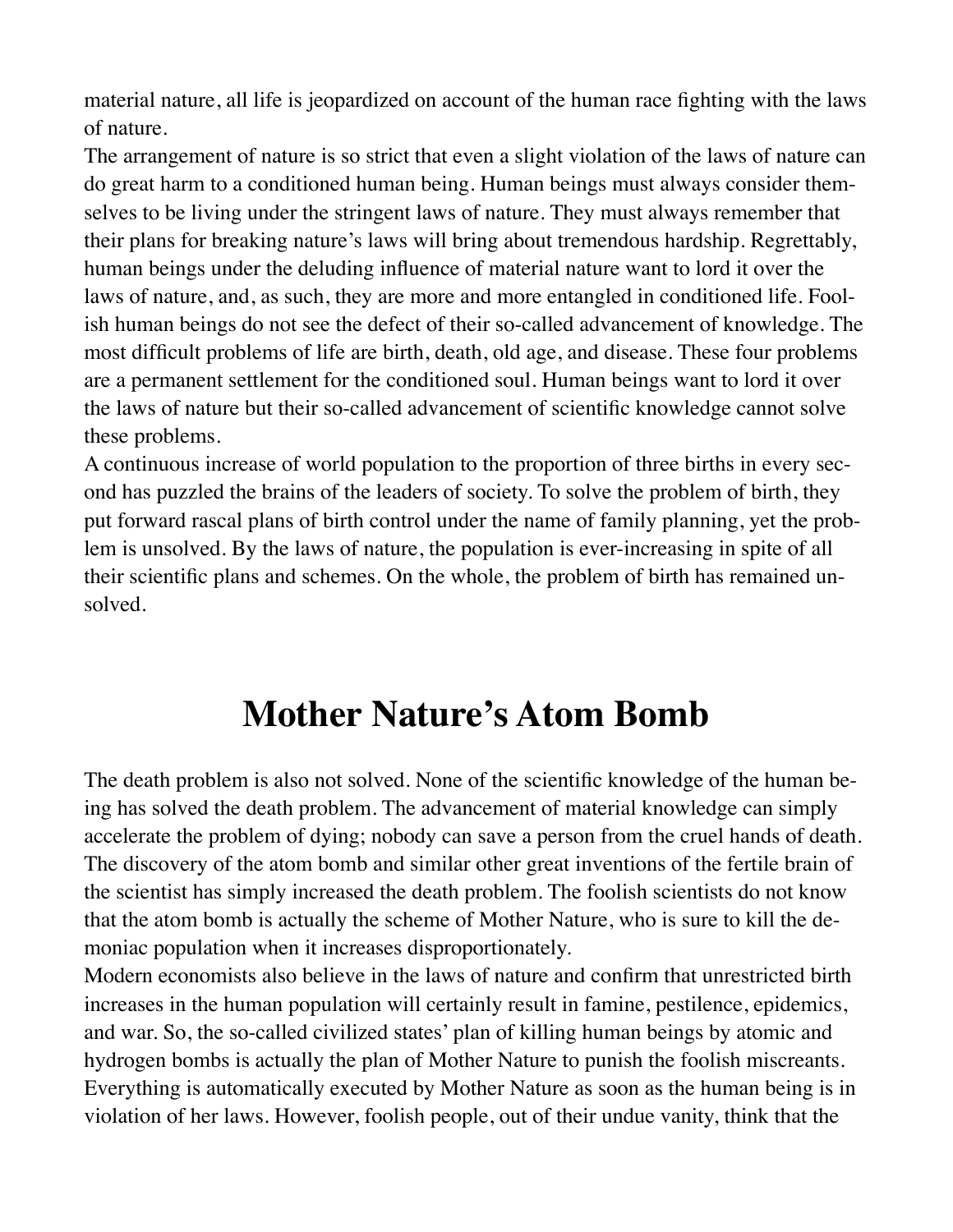plan is made by them. To execute her stringent punishment, Mother Nature dictates to the human brain the ability to invent the atomic bomb. Foolishly, the human being wants to take the credit for such inventions, which are meant only for punishment. We learn this fact from the Bhagavad-gita (3.27), wherein it is said that everything is done by prakrti or Mother Nature. But the foolish living entity, puffed up by the vanity of learning, falsely considers himself the Creator.

#### <span id="page-8-0"></span>**The Problem Remains the Same**

Without going further into the details of birth and death in terms of modernized scientific plans, it can safely be said that the problem of birth and death remains in its original proportion. Nothing has been done to increase or decrease the problem. The problem of old age and disease is also not solved. The more the inventions of modernized science are made, the more relative diseases increase proportionately. We can again conclude that birth, death, old age, and disease are the sum total of all the problems of material existence and can never be solved by any plan made by human beings. If a human being wants to solve all the problems of material existence, he must abide by the advice of Godhead that only by full surrender unto Him can one be saved from the stringent conditions of the material laws of nature.

#### <span id="page-8-1"></span>**Perverted Castes**

The system of varnasrama-dharma as it is mentioned in the scriptures aims at achieving the favor of Lord Visnu. This is the only solution to the problem of birth and death. The jeopardized system of varnasrama-dharma has produced a perverted form, commonly known as the caste system. The caste system is now represented by the political diplomats, the soldiers, the capitalists, and the laborers. The politicians or the best planning brains of the human race have taken the position of brahmanas. Surely the brahmana possesses the best brain for solving the problems of human life, but the politicians are simply using the best part of their brains for executing their own selfish plans. Avoiding the orders of the Supreme Godhead, they only bring disorder to the society.

The military arrangement is a false representation of the ksatriyas, who are meant to give protection to the public at large. However, the military leaders of every country are suck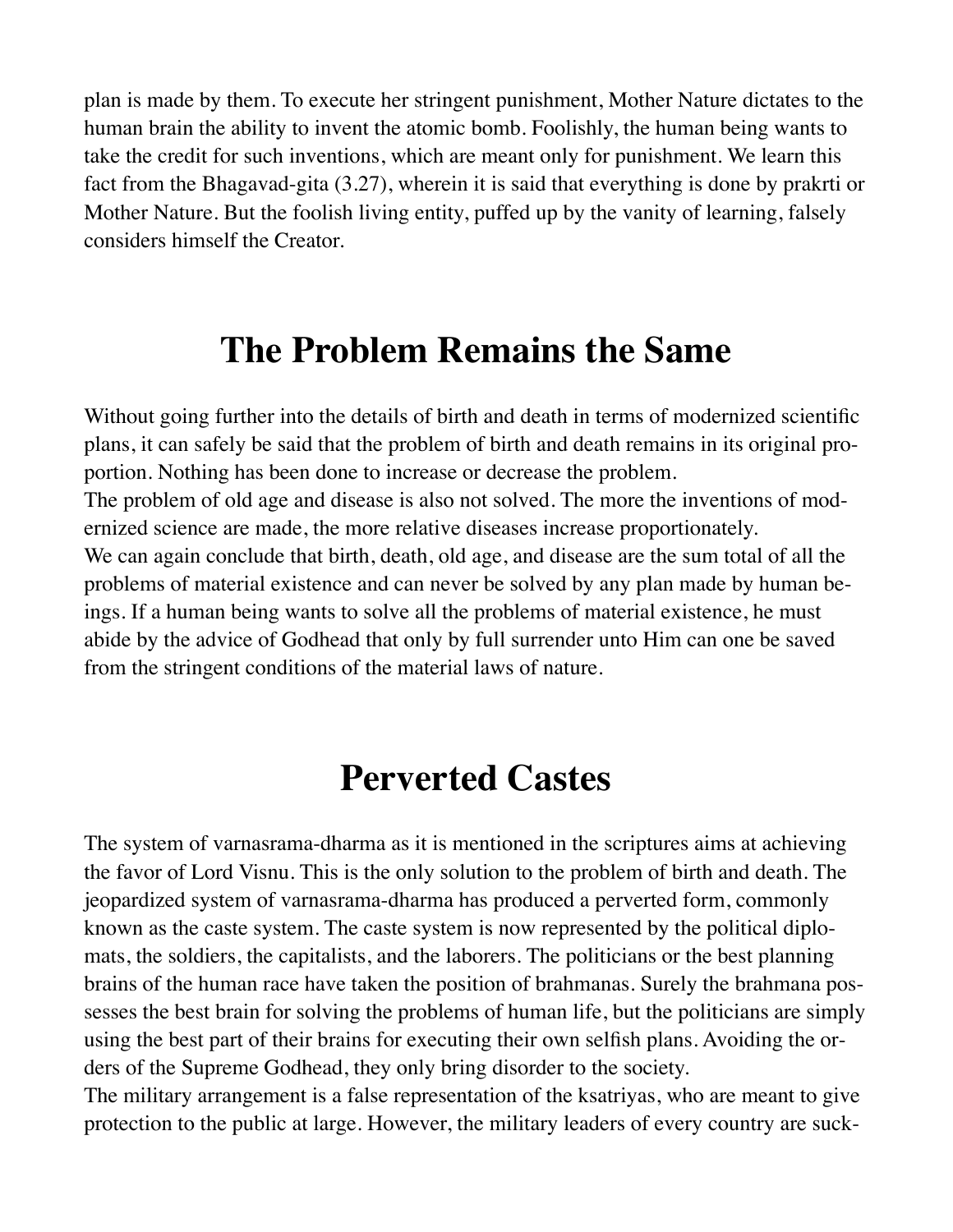ing the blood of the masses by imposing heavy, unbearable taxes, instead of giving any actual protection.

The capitalists, who represent vaisyas, instead of accumulating wealth for carrying out the will of Lord Visnu, are amassing huge wealth for their own sense gratification. As a result of this, many problems, such as political policies that exploit the masses, have sprung up in all parts of the world. The laborers are a per- verted representation of the sudras, who are serving the capital- ists under the pressure of many obligations. They are always groaning to make an adjustment to the labor problem by raising political issues. The system of varnasrama-dharma has not been ostracized as some may wish, but the whole system has now been pervertedly represented by politicians in the position of brahmanas; military men in the position of the ksatriyas; individual capitalists in the position of the vaisyas; and the ordinary laborers in the position of the sudras. The whole system is perverted by the lawbreaking attitude of mankind. This is spoiling the atmosphere of peaceful progress in human life. At present, the system of perverted varnasramadharma cannot in any way please the Supreme Godhead Visnu. Thus no one can escape the police action of Mother Nature, regardless of how expert one may be in material science.

#### <span id="page-9-0"></span>**Real Varna and Asrama**

The varnasrama system, originated by the Personality of Godhead, is spiritually significant because when all the varnas and asramas cooperate, society facilitates deliverance from the clutches of maya or illusion. This is done by all varnas and asramas carrying out the plan of Godhead. The brahmana is considered the mouth of the virat-purusa (the cosmophysical feature of the Personality of Godhead). The ksatriyas are the arms, the vaisyas are the stomach, and the sudras are the legs. The functioning of the mouth is recognized by sound. Therefore, the function of the brahmanas or sannyasis is to transmit the transcendental sound of the Vedas so that every human being can know what is what in relation to the Supreme. By transmission of transcendental sound, human beings will know their actual identities as superior in nature to matter. Thus they will know their eternal relationship with Godhead. Knowing this, they will be engaged in carrying out the plan of Godhead, instead of serving the deluding energy with a false notion of lording it over her. Carrying out the plan of Godhead will help the conditioned soul get out of the clutches of the deluding energy and enter into the kingdom of God for an eternal life of bliss and knowledge.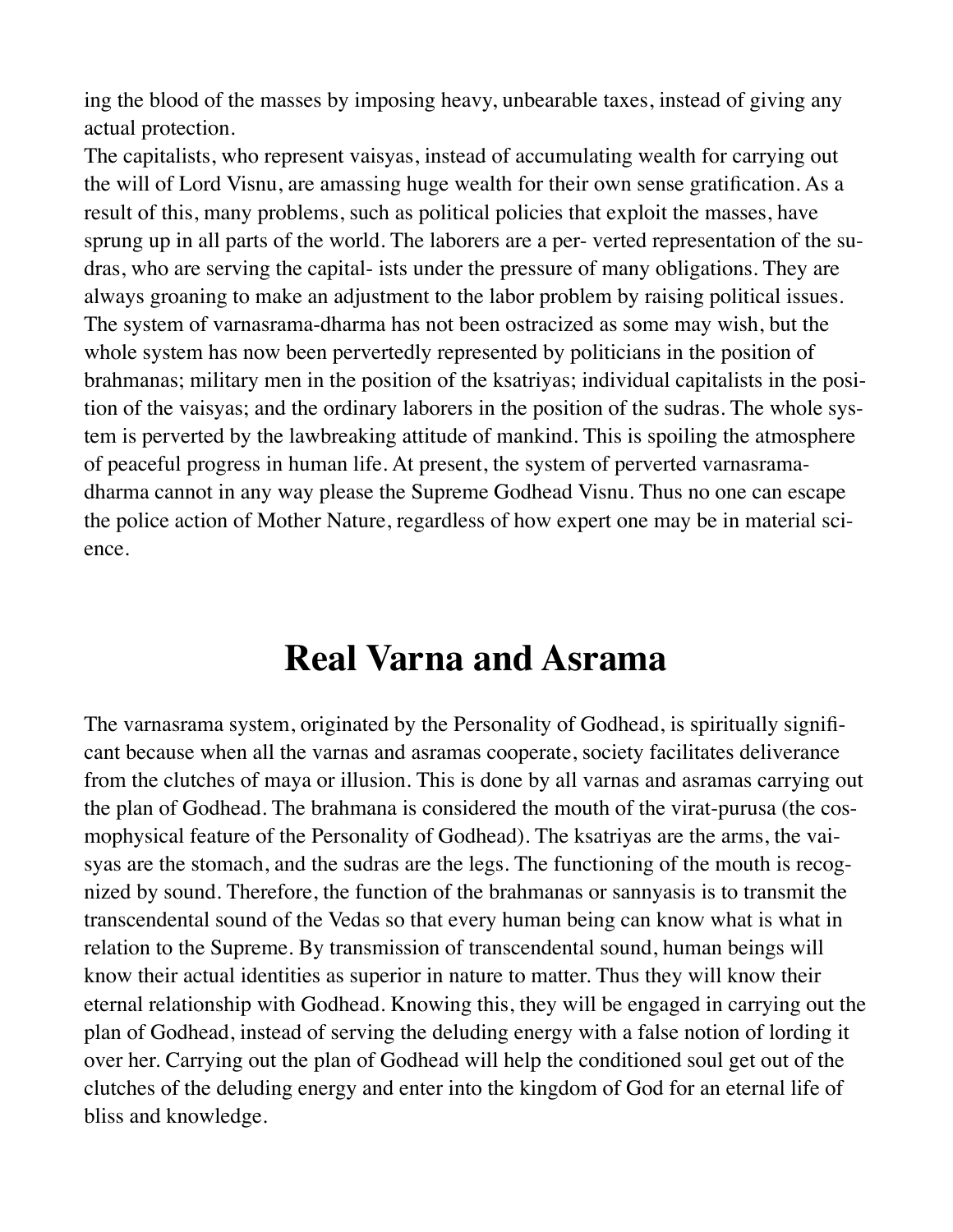Every living being is struggling in this material world for eternal life, knowledge, and bliss, but is bewildered by the deluding energy. The plan of Godhead is so designed that in the human form of life one can get out of the entanglement of material existence. Because the ksatriyas are the arms of the virat-purusa, it is their duty to protect the whole body and cooperate with the mouth, stomach, and legs. The system of varnasrama is a spiritual plan of cooperation for mutual benefit, and therefore it is essential that it be maintained in its original dignity. As it stands now, it is perverted and diseased. The so-called brahmanas have become detached from the body of the virat-purusa because they do not transmit the transcendental sounds of the Vedas. A head that is cut off from the body certainly cannot produce any sound. Such a dead head, although called a brahmana, has no real value as a head. Similarly, those brahmanas who simply claim to be so by a custom of hereditary right also have no value as brahmanas, because they have no power to function as the mouth of Godhead. In the same manner, whoever fails to carry out the plan of Godhead as part and parcel of the virat-purusa must be considered fallen and detached from his position. Such separated parts are of no value as mouths, arms, stomachs, or legs.

#### <span id="page-10-0"></span>**Varna and Asrama Rejected**

Thus Lord Caitanya rejected Ramananda's proposal, because in the age of Kali the varnasrama-dharma is so degraded that any attempt to restore it to its original position will be hopeless. He also rejected varnasrama-dharma because it has no value in relation to pure devotional service.

The second, more important consideration is that even if the varnasrama system is observed strictly, it still cannot help one to rise to the highest plane of transcendental service to Godhead. The virat-purusa is a material conception of the Personality of Godhead and is just the beginning of spiritual realization. The topmost spiritual realization is attraction for de- votional service to the Personality of Godhead. Such attraction for devotional service is the only necessity for the living being and it automatically brings a sense of detachment from all other activities.

The Personality of Godhead is worshiped by pure devotional service and He becomes available to His devotees through such devotion. Pure devotional service is produced by cultivation of pure knowledge and activities under the regulative principles of the scriptures. Thus the varnasrama system is explained in relation to pure devotion by Bhagavan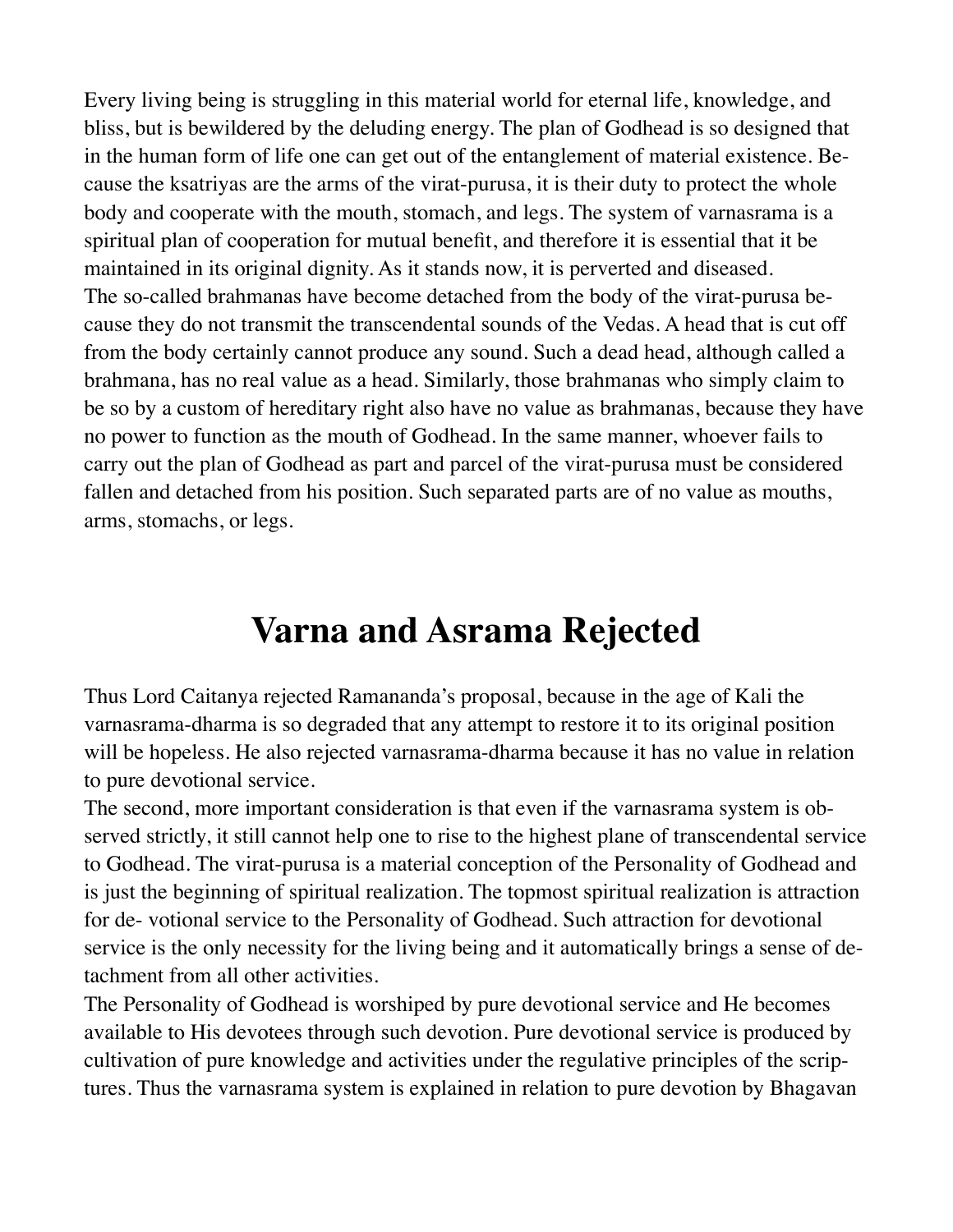Purusa, the Personality of Godhead Sri Krsna, who descended to this material world for the deliverance of all fallen souls. The Bhagavad-gita (18.45-46) states:

*sve sve karmany abhiratah samsiddhim labhate narah sva-karma-niratah siddhim yatha vindati tac chrnu yatah pravrttir bhutanam yena sarvam idam tatam sva-karmana tam abhyarcya siddhim vindati manavah*

"Every human being will attain the highest goal of life simply by worshiping the Personality of Godhead, from whom all the living entities have come into being and by whom the whole cosmos is generated and again withdrawn."

Worshiping Godhead by prescribed duties is the beginning of devotional service, and all the great sages like Ta†ka, Dramida, Bharuci, Bodhayana, Guhadeva, and Kapardi have approved of this system of gradual progress. All the ancient authorities have commented upon the Vedas in accordance with this principle. The authorities of the Ramanuja sect of Vaisnavas also affirm the above:

The easiest way of attaining the Absolute Truth is to culture knowledge about the Absolute Truth as it is described in the scriptures while simultaneously performing one's prescribed duty. This process is almost direct realization of the path of devotional service. Realization of the Absolute Truth by proper observance of the varnasrama system does not mean to accept only the renounced order of life sannyasa, but it means that everyone can attain the highest goal by the performance of his own duties. Proper performance does not necessarily mean to take sannyasa.

Ramananda Raya, after being asked by Lord Caitanya to define the highest standard of perfection in human life, had taken up the cause of ordinary people and supported the utility of varnasrama-dharma by quoting the Visnu Purana. He said that the performance of duties according to varnasrama-dharma should be taken as the highest perfection of life.

Yet because the varnasrama-dharma system is a problem within the material world in the age of Kali, Lord Caitanya wanted to distinguish it from the devotional activities, which are transcendental by nature. Taking into consideration the transcendental nature of devotional service, which is the highest perfection of life, Lord Caitanya declared the system of varnasrama-dharma to be external. Lord Caitanya wanted human beings to make fur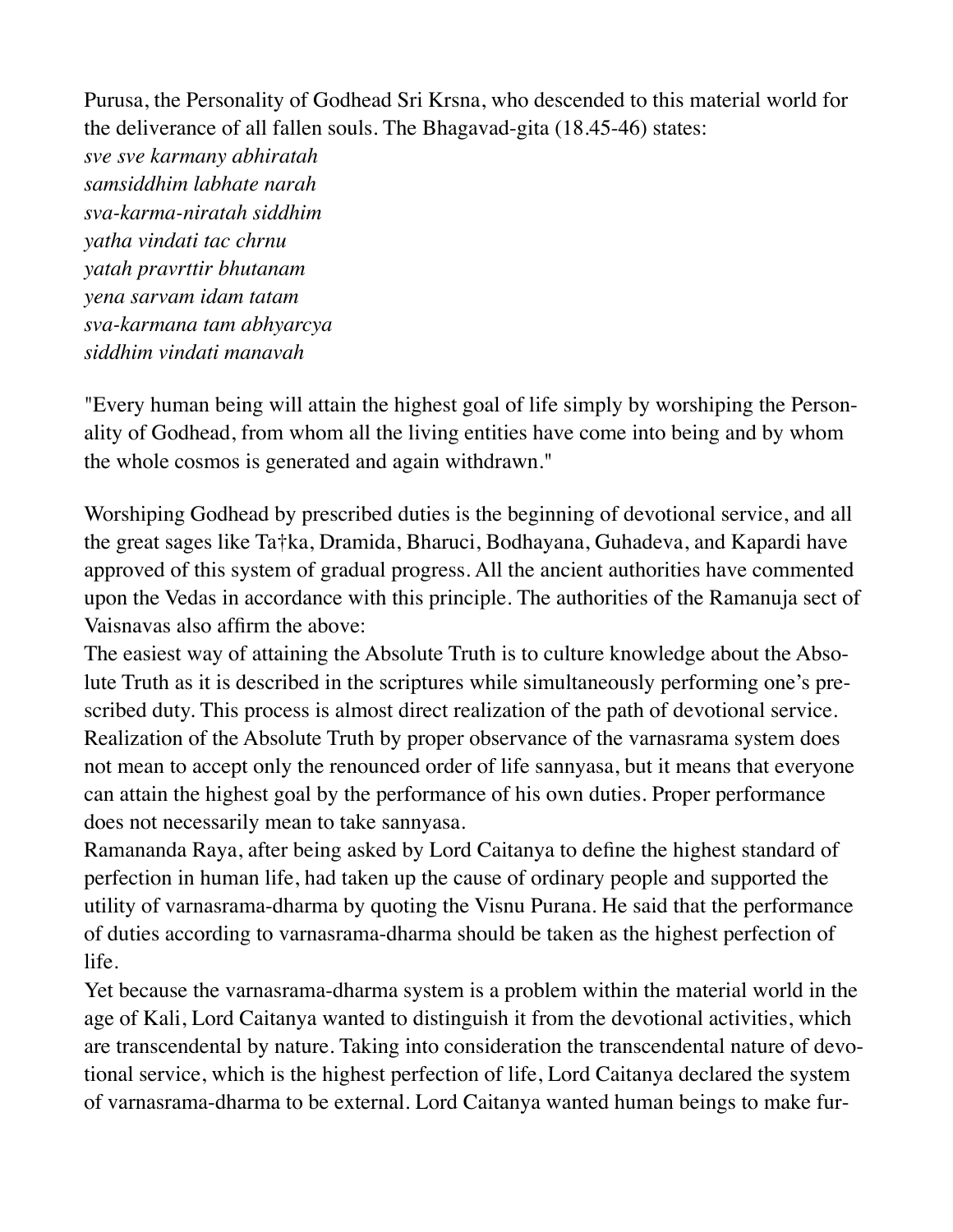ther advancement in the process of spiritual realization than what is possible by the performance of varnasrama-dharma.

Although the aim of varnasrama-dharma is to satisfy the all-pervading Godhead Visnu, it does not explicitly mention devotional service rendered directly to the Personality of Godhead. Without being specifically engaged in devotional service, even the proper performance of varnasrama-dharma may lead one to accept either the impersonal or personal feature of Godhead. Impersonal realization of the Absolute Truth will mar the progress of devotional service. Therefore, Lord Caitanya did not wish to risk the human life in that way, and thus He rejected varnasrama-dharma as external.

Lord Caitanya's rejection of the value of varnasrama-dharma indicated that Ramananda should suggest a more comprehensive process of self-realization.

### <span id="page-12-0"></span>**Hodge-podge Impersonalism**

Taking the hint from Lord Caitanya, Ramananda Raya quoted a verse from the Bhagavad-gita (9.27) about the process of dedicating all one's karma (fruitive actions) to Sri Krsna, the Personality of Godhead.

*yat karosi yad asnasi*

*yaj juhosi dadasi yat*

*yat tapasyasi kaunteya*

*yat kurusva mad-arpanam*

"O son of Kunti, all that you do, all that you eat, all that you offer or give away, as well as all austerities that you perform, do as an offering unto Me."

To give and take means one person giving and another person receiving. This distinct feature of dealings between the living entity and the Personality of Godhead is a more clear conception of ones proper relationship with the Absolute Truth than that which is found in varnasrama-dharma.

The present age of Kali is almost fully surcharged with the imperfect idea of the Absolute Truth being impersonal. The mayavada school has chiefly fathered this impersonal idea of the Absolute Truth by systematic propaganda since the time of Sripad Sa†karacarya. People of demoniac nature, who are now flourishing in all parts of the world, have relished this hodge-podge impersonal idea of the Absolute Truth for their own less than spiritual purposes.

The materialistic people of the world are practically all atheistic and immoral due to the infectious conditions of Kali-yuga. The Kali-yuga is predominated by illegitimate con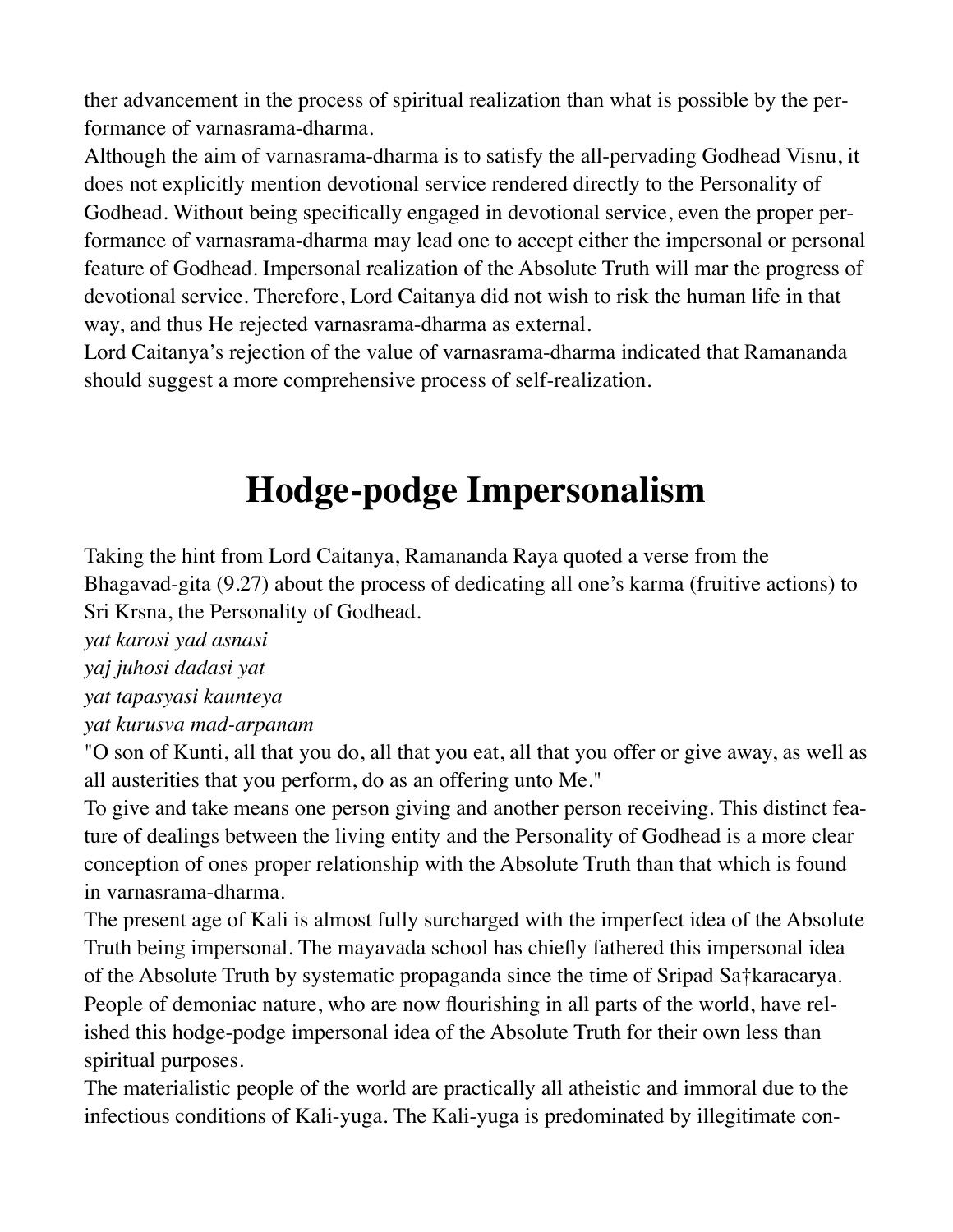nection with the opposite sex, killing of animals, intoxication, and gambling. The materialists are almost all notorious for all these kinds of nefarious works in spite of their socalled education and knowledge. They are, in the language of the Bhagavad-gita, duskrtina, qualified in the wrong way. When a human being's activity is targeted towards selfrealization, it is right activity. Wrong activity means entangling oneself more and more in the conditions of material nature. Krti means one who is qualified and dus means the wrong way. So the combined word duskrtina means one who is qualified in the wrong way.

#### <span id="page-13-0"></span>**Educated Means Atheist**

The advancement of material education has produced many graduates, postgraduates, professors, and many other so-called enlightened people in this age of Kali, but most of them are being wrongly educated. The result is that the more people are educated, the more they become immoral and atheistic. Moreover, wrongly educated people have practically no faith in the scriptural injunctions. They have no respect for the self-realized sages who have left behind many valuable literary works, which are considered the treasure chest of spiritual cultivation.

To further misguide these wrongly qualified persons, the pasandis or atheists in the garb of spiritual instructors encourage them in the wrong method of livelihood. This has been predicted in the Srimad-Bhagavatam (12.4.43-44). Sukadeva Goswami addressed King Pariksit, "O my King, in the age of Kali, almost all the people who are destined to die do not worship the Absolute Personality of Godhead who is the Lord of the universe and is respectfully obeyed by all the demigods such as Brahma, Mahadeva, Indra, and others. Unfortunately, the people in the age of Kali worship pasandis, who misrepresent the teachings of the Vedas by atheistic culture. These people, infected by the sinful activities of Kali, do not worship the Personality of Godhead, the remembrance of whose name only-even by a dying person, a person in trouble, or a person who has fallen down-can deliver all from distress and sin, and lift them to the highest goal of life."

The pasandis have most successfully misdirected the so-called enlightened people of Kali-yuga. They have successfully produced or manufactured many avataras or incarnations of Godhead of their own choice without any reference to the sastras (scriptures) and propagated the false idea of impersonal liberation as the highest achievement in life.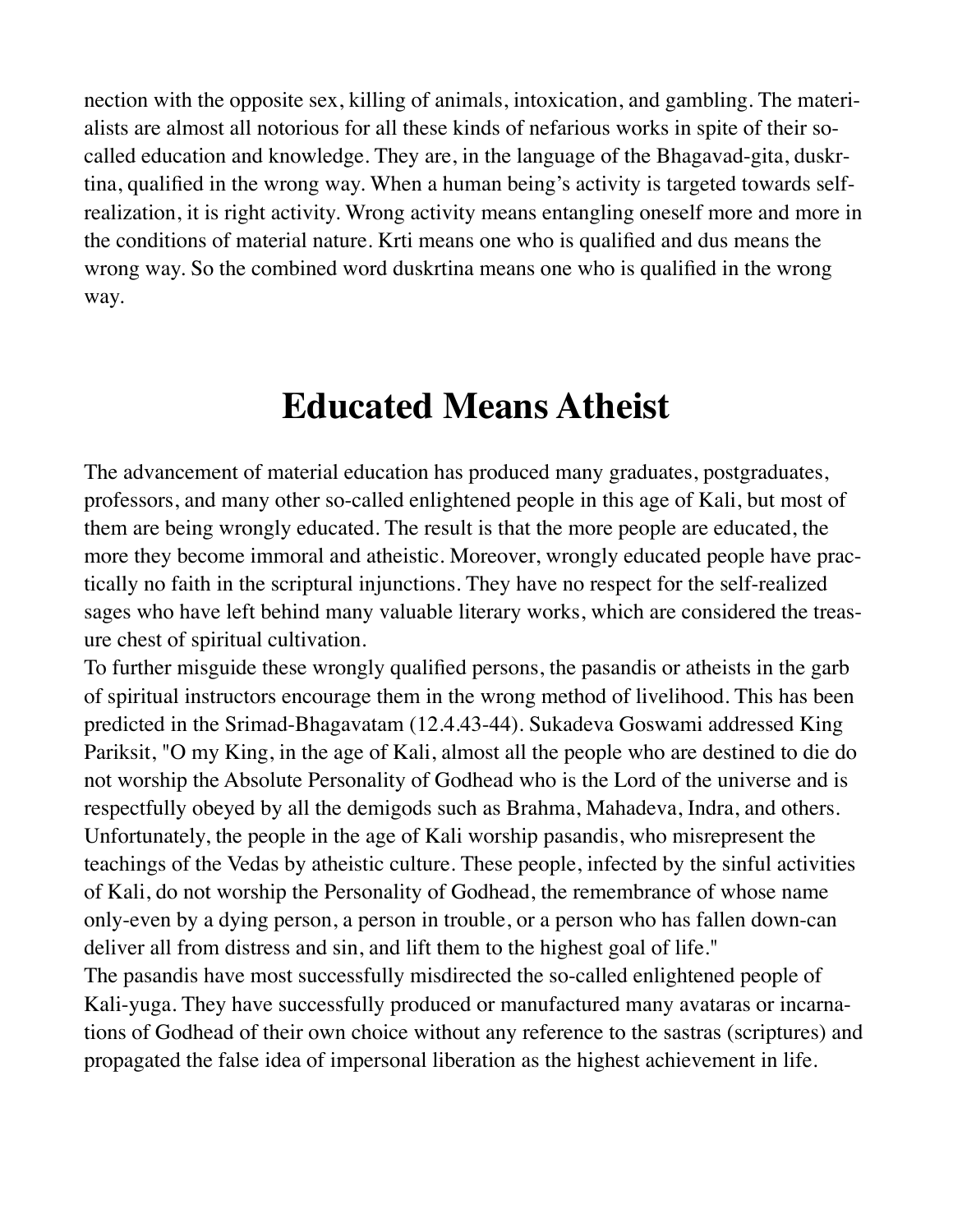#### <span id="page-14-0"></span>**Sankara Astonished**

These impersonalists of the present age declare themselves to be the followers of Sripad Sankaracarya, but even if Sankaracarya himself happened to appear, he would be astonished to see his so-called followers. In fact, these impersonalists are all atheists and materialists. They have nothing to do either with the actual brahmavada school of Sankaracarya or with the bhagavata sampradaya represented by the Vaisnava acaryas. The impersonal conception of the Absolute Truth, as propounded by the so-called brahmavada school, falls short of spiritual progress from its first step. Sankaracarya's impersonal conception of brahmavada had some meaning because he emphasized renouncing material activities. His ideal example of renunciation, as personally practiced and taught by him, has great significance for the demoniac people of the age of Kali, but the present impersonalists do not follow Sankaracarya or the sastra. They do, however, preach something that is not only absurd from all spiritual points of view, but is the start of material enjoyment, which they try to cover with the red garments of renunciation. These so-called followers of Sripad Sankaracarya are condemned by Sankaracarya himself, because they have taken the red dress simply for the matter of filling their bellies.

The atheistic impersonalists have done tremendous harm to the potential for spiritual advancement of the people in general. Therefore, the impersonalists have become the principal target of reformation for the peaceful sa†kirtana movement of Lord Caitanya.

#### <span id="page-14-1"></span>**Absolute Truth is Personal**

The Absolute Truth is ultimately a person who is supreme and all-powerful. He is called Purusottama. Impersonal Brahman is the effulgence of His personal body and localized Paramatma or the Supersoul is His plenary part. That is the verdict of all the sastras, especially the Bhagavad-gita, Srimad-Bhagavatam, and all other allied transcendental literatures. The whole sankirtana movement of Lord Caitanya is aimed at giving importance to the Personality of Godhead and His transcendental service.

As such, Lord Caitanya always regarded the impersonal conception of the Absolute Truth as detrimental to the path of devotional activities. He considered the system of varnasrama-dharma to be external because even if varnasrama-dharma is properly carried out, one still cannot get a clear conception of the Personality of Godhead. Ramananda's suggestion of the sloka from the Bhagavad-gita about offering everything

to Krsna definitely advances the conception of the Personality of Godhead, but still the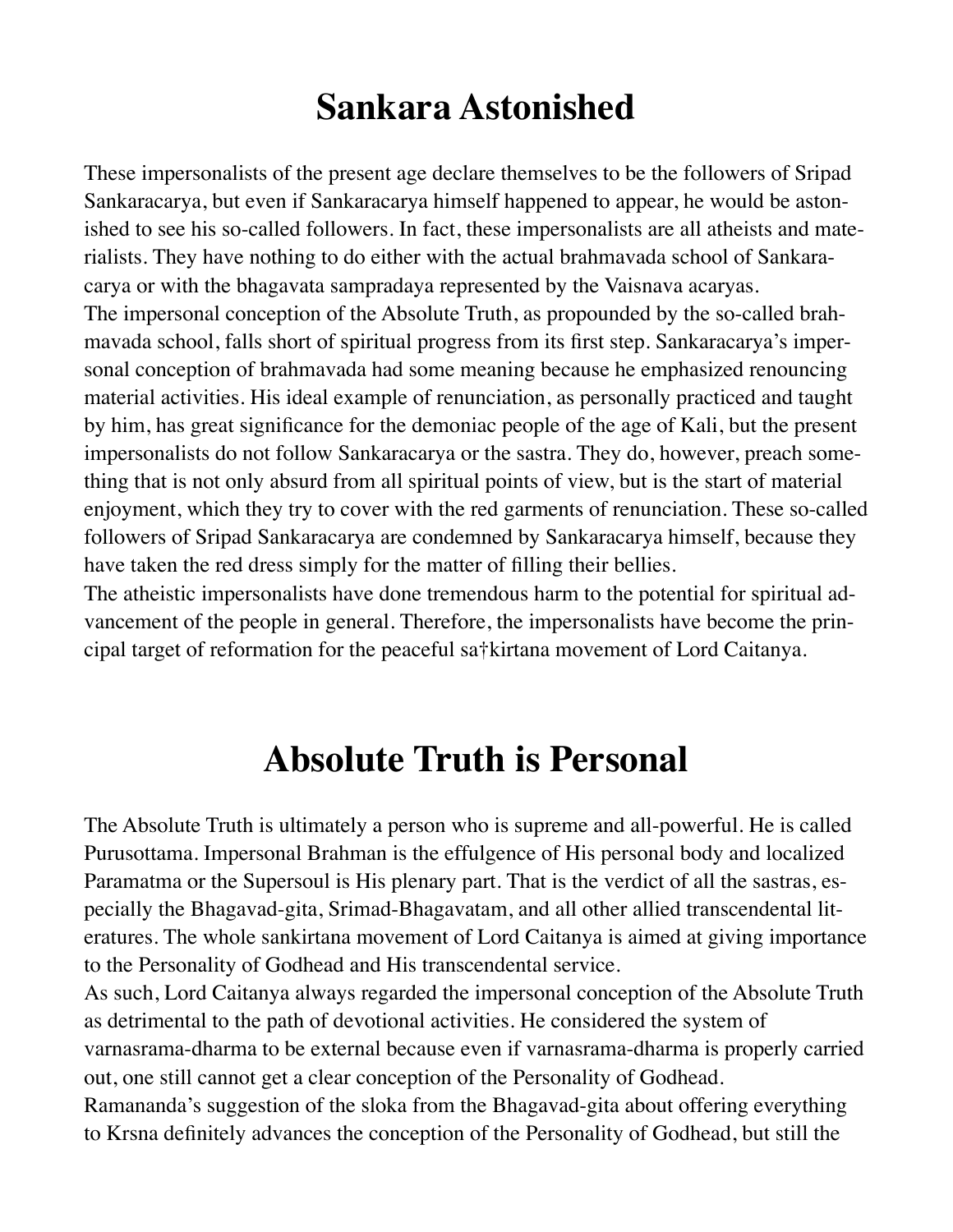practice of this conception is not fully transcendental. Thus the varnasrama-dharma conception can hardly help to raise the practitioner to the transcendental spiritual plane. Lord Caitanya thus rejected this material conception of the Personality of Godhead and called it external.

### <span id="page-15-0"></span>**No Clear Idea**

The grossly materialistic people cannot understand how it is possible to give away the result of one's own work. It is impossible for grossly materialistic people to part with their earnings that are made by their personal effort. Such gross materialists can simply get information from the suggestion that they have to give away the result of their personal labor to the Personality of Godhead. But because they do not have a clear idea of the Personality of Godhead or the process of giving the result of their earnings to the Personality of Godhead, it is very difficult for them to practice this conception.

When Lord Caitanya rejected Ramananda Raya's second suggestion of directly offering the fruits of one's actions to God rather than indirectly through the varnasrama system, Ramananda then made a third suggestion. He proposed that ordinary people, who are fully engaged in the act of earning and enjoying, improve their life by giving up the process of continuing to live in the material world while offering the fruits of their labor to God. On the basis of this improved idea, Ramananda quoted a sloka from Srimad-Bhagavatam (11.11.32):

*ajnayaivam gunan dosan*

*mayadistan api svakan*

*dharman samtyajya yah sarvan*

*mam bhajet sa ca sattamah*

In this sloka, the Personality of Godhead says, "Occupational duties are described in the religious scriptures. If one analyzes them, one can fully understand their qualities and faults and then give them up completely to render service unto Me. Such a person is accepted as a saint of the highest order."

This conception is based on the fact that ultimately the acceptance of the devotional service of Godhead is the highest aim of religious perfection. By performing religious duties, if we can reach pure devotion, we may be considered first-class sadhus or saints.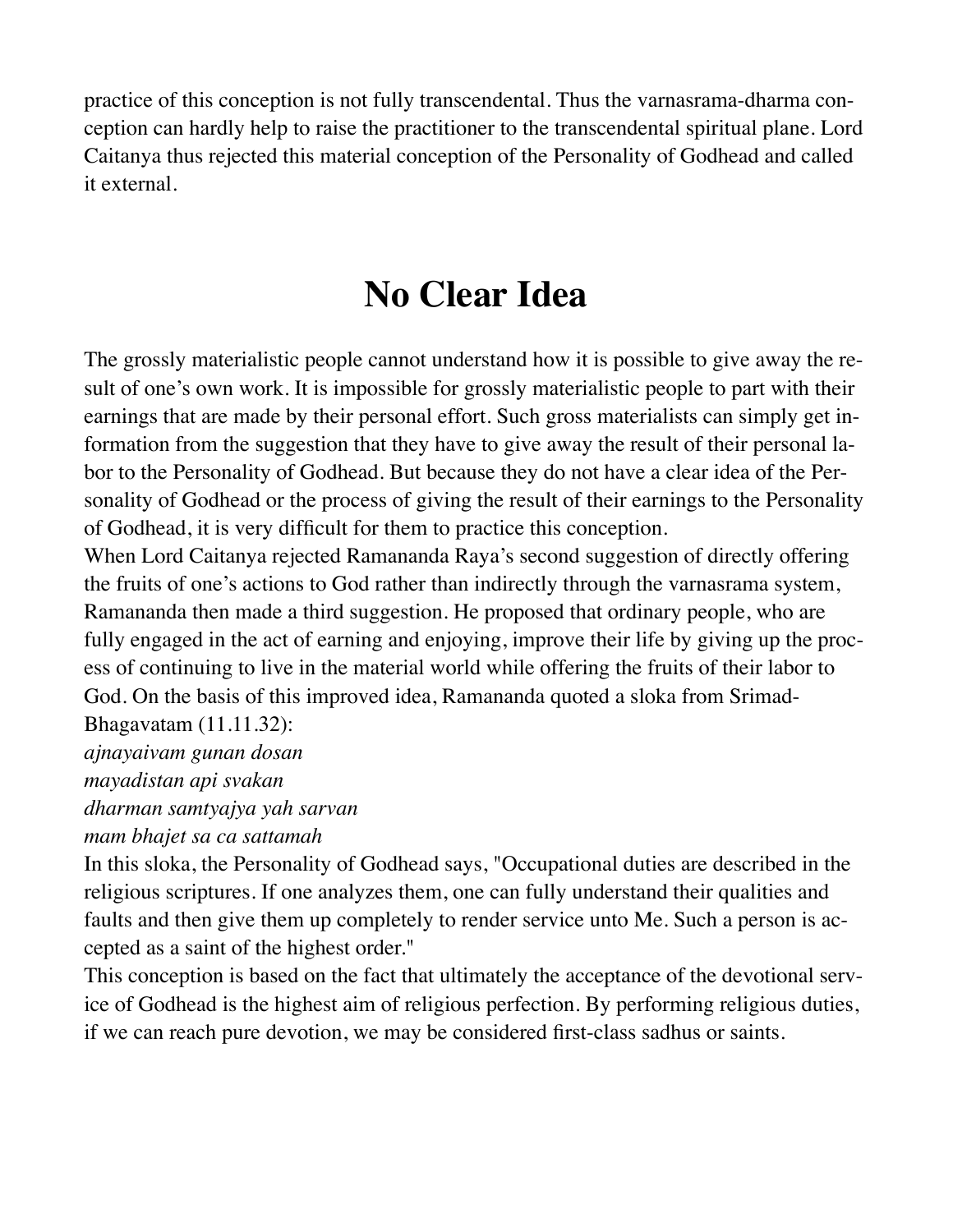### <span id="page-16-0"></span>**Accept Sannyasa**

Ramananda suggested that we give up practicing the rules of varnasrama-dharma and take sannyasa. Acceptance of sannyasa means to renounce materialistic life, and in doing so one has to engage fully in the devotional service of Godhead. In support of this idea, Ramananda quoted the above sloka from the Srimad-Bhagavatam. He also supported his suggestion with another sloka from the Bhagavad-gita (18.66):

*sarva-dharman parityajya*

*mam ekam saranam vraja*

*aham tvam sarva-papebhyo*

*moksayisyami ma sucah*

Here, the Personality of Godhead desires that everyone give up all other religious considerations and engage wholly and solely in following Him exclusively. "I will protect you from all difficulties arising out of renouncing all other engagements. You have nothing to fear."

## <span id="page-16-1"></span>**Go Higher**

An improved consciousness for the materialists is a desire to either retire from material activities or stay at a place that is undisturbed by the uproar of the modes of nature. The river Viraja is outside the boundary of the material world where there is no disturbance from the three modes of nature. The material world is the creation of the external energy of Godhead, and Vaikuntha, the spiritual world, is the creation of the internal energy of Godhead.

Viraja is situated between the material world and the spiritual world. It is outside the boundary of both the material and the spiritual world. However, renunciation without any positive engagement is imperfect and cannot give the candidate the desired result of love of God.

The aim of Lord Caitanya is to bring people to the spiritual world. Therefore, this suggestion of Ramananda, which does not take one within the boundary of Vaikuntha, was also rejected by the Lord. Negating the material activities or becoming disinterested in material activities does not suggest accepting positive spiritual activities. Spiritual activities completely depend on spiritual understanding. People having no realization of the spiritual world cannot sustain themselves by giving up all other activities. One must have a positive transcendental engagement. Otherwise, simply negating the material activities of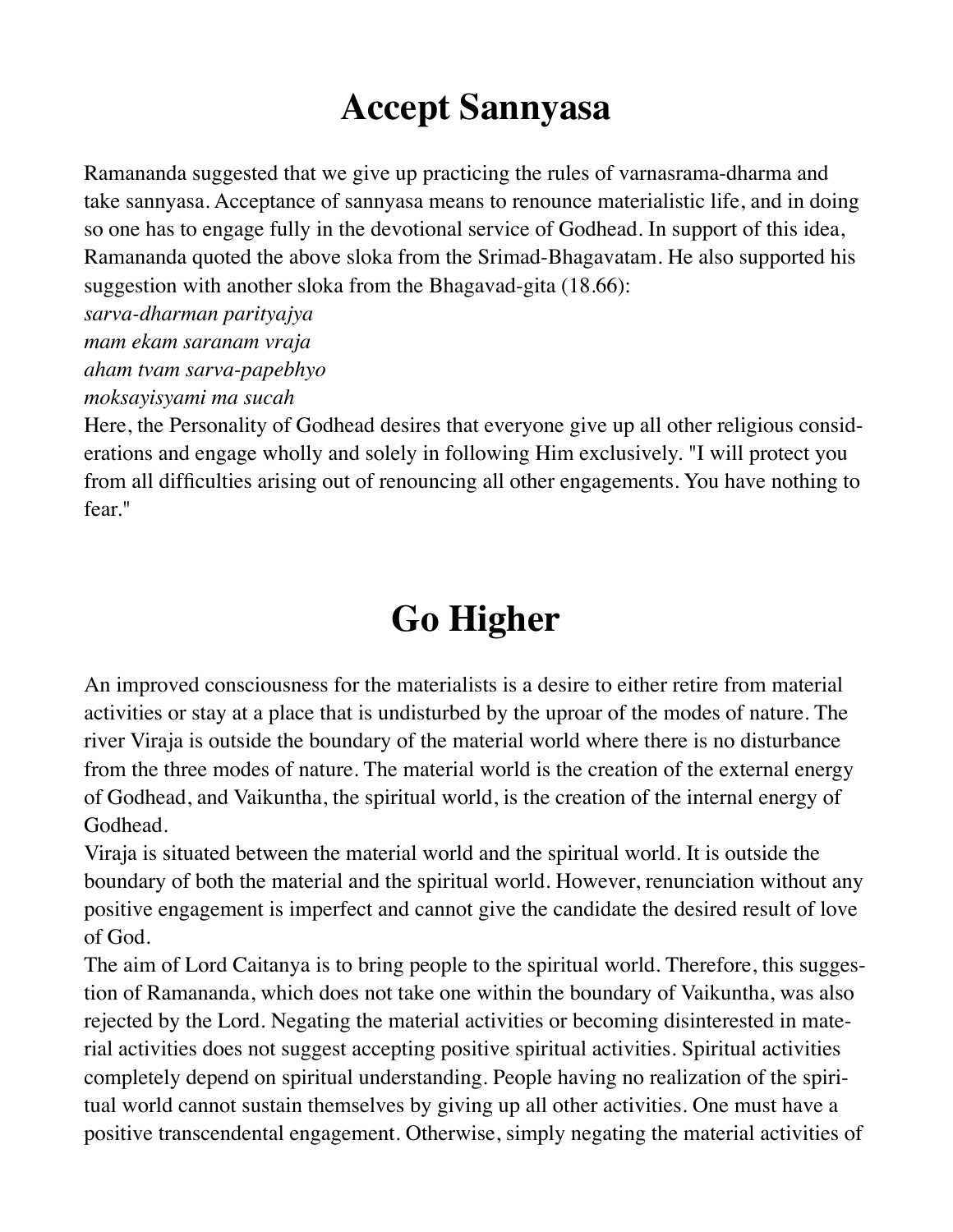religiosity will not help one the slightest bit in spiritual realization. By such renunciation, one will simply feed a void in his life and will again be attracted by the material activities for want of actual spiritual engagements. This sort of spiritual realization is another type of impersonal conception and is therefore not ultimately suitable for the prospective devotee.

### <span id="page-17-0"></span>**Mixed Devotion**

Ramananda, having realized the desire of Lord Caitanya, then suggested an improved process, called calculated devotion (jnana-misra-bhakti). Driven by a false sense of oneness with the Absolute Truth, the empiric philosopher tries to make an analytical study of the cosmic situation to find out the Absolute Truth. When he has done so, he becomes cheerful on account of his self-realization.

The symptoms of perfect realization of the Absolute Truth, which promote one to the stage of pure devotional service to the Personality of Godhead, are described in the Bhagavad-gita (18.54). This was quoted by Ramananda as a further improvement on the suggestion of renunciation of karma:

*brahma-bhutah prasannatma na socati na kanksati samah sarvesu bhutesu mad-bhaktim labhate param*

"The practitioner who has realized the Absolute Truth as the nondifferentiated impersonal Brahman does not lament over any material loss, neither does he desire any material gain. He is equipoised towards all objects of the material world, and these conditions make him fit to be promoted to the pure devotional service of Godhead."

However, the brahma-bhutah state of consciousness is also not a fully transcendental state of spiritual existence. The supramental consciousness, as exists in the spiritual kingdom of Vaikuntha, is a further development. The brahma-bhutah state of consciousness is undoubtedly free from gross material consciousness, and although touching the Absolute Truth indicates a transcendental feeling, it is not the actual transcendental position for realizing the activities of Vaikuntha. As such, it is also external.

Lord Caitanya wants the living entity to be free from every type of material consciousness, including becoming unconcerned with empiric knowledge and fruitive activities. One should stay in pure consciousness, as even a slight tinge of material consciousness causes an impersonal conception of the Absolute Truth. In all these different stages of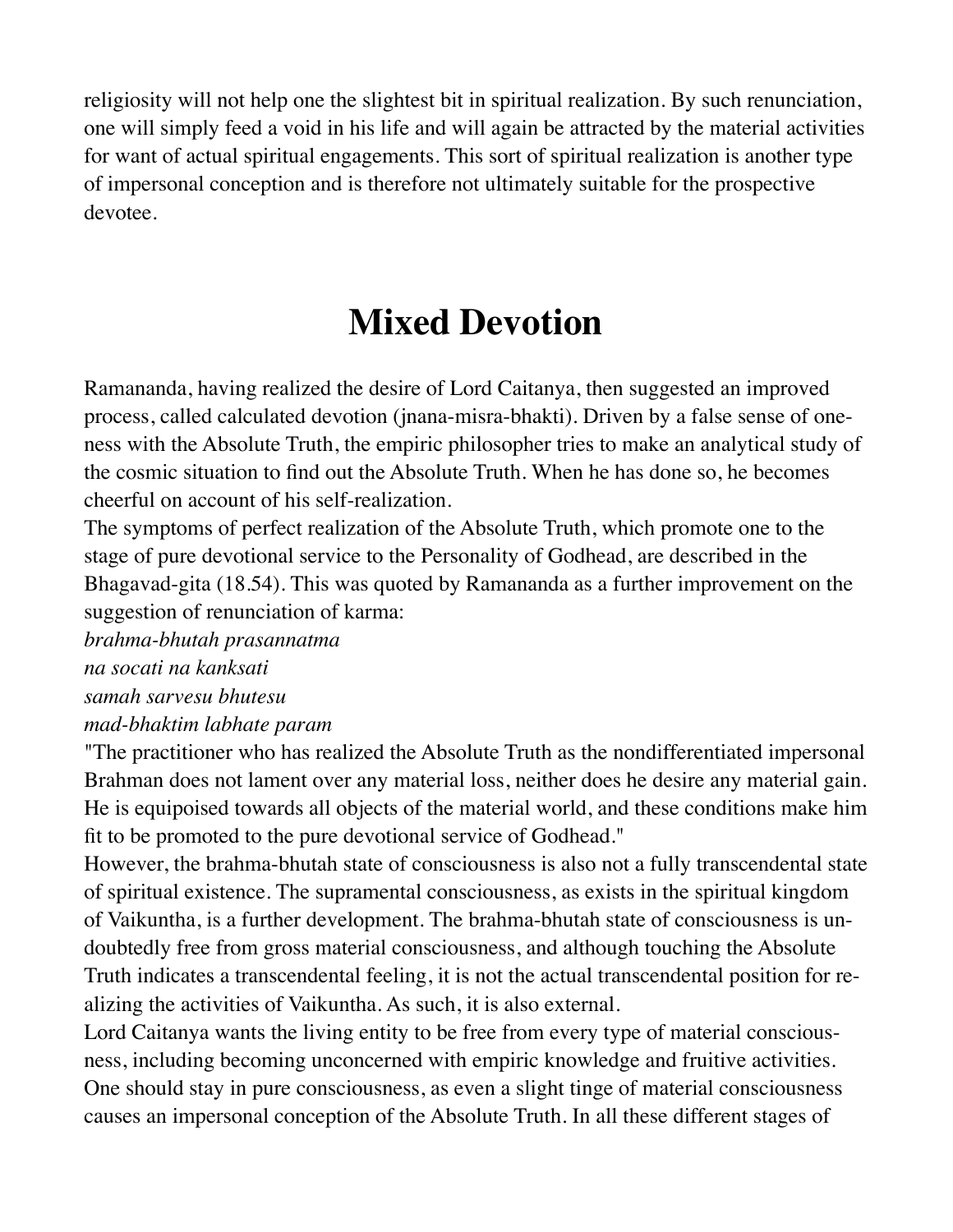material consciousness, only imaginary arguments predominate over the Absolute Personality of Godhead. Imaginary argumentative endeavors are detrimental to the pure devotional service of Godhead, and, as such, even the liberated state as above mentioned is external. This liberated state is something like the convalescent stage after relief from a disease. If a convalescent person is not properly taken care of, a relapse of the disease may mar the whole attempt at recovery.

In the brahma-bhuta liberated stage, one has not yet obtained a resting place at the lotus feet of the Personality of Godhead. As such, one is still unsupported and thus runs the chance of falling down again into material activities. It is therefore also external and thus the fourth suggestion of Ramananda was rejected by Lord Caitanya.

### <span id="page-18-0"></span>**Knowledge-free Devotion**

Ramananda then suggested the beginning of pure devotional service unconcerned with empiric knowledge or fruitive activity. To support this suggestion, Ramananda quoted a statement of Brahma during his prayer of regret before Sri Krsna, the Personality of Godhead:

*jnane prayasam udapasya namanta eva jivanti san-mukharitam bhavadiya-vartam stane stitah sruti-gatam tanu-va†-manobhir ye prayaso 'jita jito 'py asi tais tri-lokyam*

"O my Lord, those devotees who completely give up the attempt to become one with You by the culture of empiric knowledge and simply try to hear about Your glories from the mouths of self-realized saints, and who live a virtuous life, can easily achieve Your favor although You are unconquerable by anyone within the three worlds."(Bhag. 10.14.3) This stage of culturing devotional service directly was accepted by Lord Caitanya. All the previously described stages of the culture of spiritual realization were rejected by Lord Caitanya most logically. The Lord, however, accepted the universal method of hearing the glories of the Personality of Godhead in all circumstances from the mouths of selfrealized souls and giving up the attempt to become one with Godhead.

The poison of attempting to become one with Godhead kills the nucleus of devotional service. Anyone actually desiring to be engaged in the transcendental loving service of Godhead must definitely give up this idea for good. In the Caitanya-caritamrta, it is said that the idea of being one with Godhead is the topmost type of pretension, and even a slight development of this idea will completely eliminate the prospect for devotional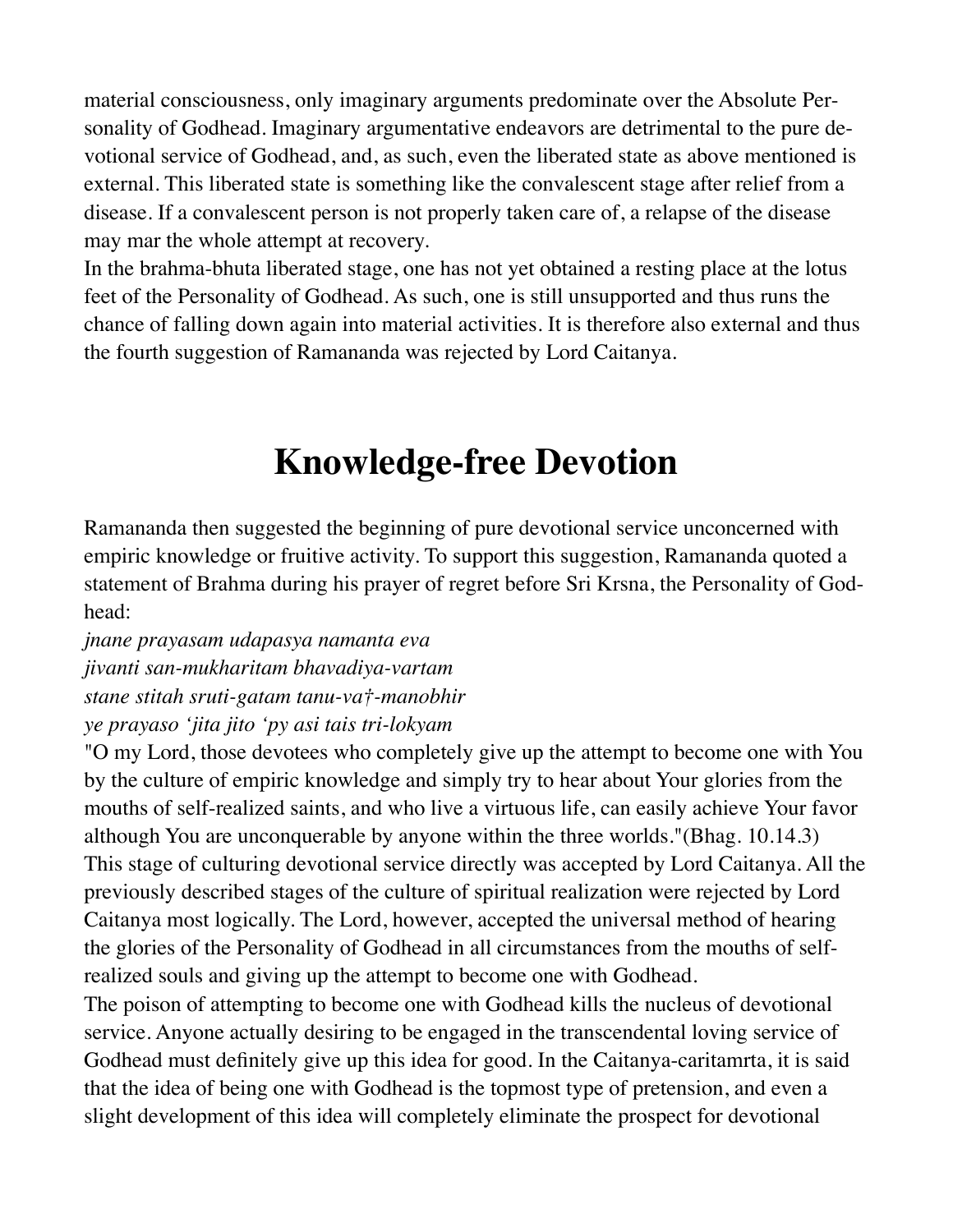service. This is the most dangerous misconception in spiritual life and one should at once give up the idea.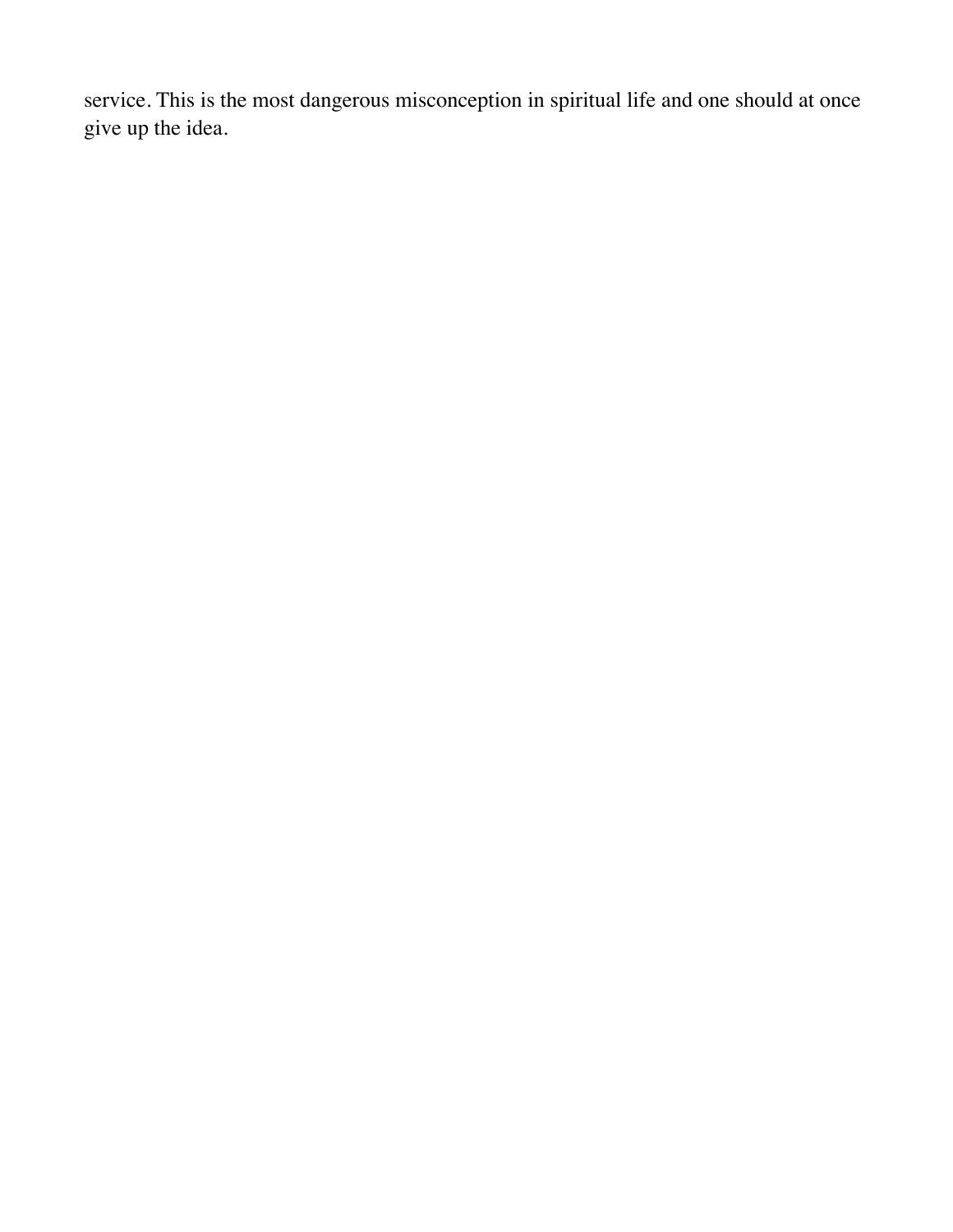### <span id="page-20-0"></span>**Part 2**

### <span id="page-20-1"></span>**Hear From Self-realized Souls**

A pure living entity, being always subservient to the Almighty Godhead Sri Krsna, should reverentially give an aural reception to the transcendental sound emanating from the mouth of a self-realized soul describing the glories of the Personality of Godhead. Only a self-realized soul can produce the powerful effect of transcendental sound. Devotees must live thoroughly honest lives in all respects by their body, mind, and words. These are the simple methods of culturing spiritual realization to its zenith.

Lord Caitanya approved of this simple method for all classes of people without any distinction of caste, creed, color, or education. The only qualification of the practitioners that is essential for this spiritual culture is that they at once give up the idea of becoming one with Godhead. This idea of becoming one with Godhead is generally only acquired by the empiric philosopher, but otherwise every human being naturally feels that God is greater than himself and that he is always subservient to all His wishes. Even a great personality like Mahatma Gandhi always spoke in terms of "God is great." Gandhi often said, "Not a blade of grass moves without the sanction of God."

Therefore, the imaginary idea of becoming one with Godhead is a mental creation of the empiric philosopher as a result of his material vanity. Otherwise, the idea has no substance. The idea of becoming one with Godhead is artificial and a simple-hearted person is always against such an idea. Rejecting the idea of becoming one with Godhead is always natural for everyone and nobody has to make any special attempt to dismiss this foolishness.

The next qualification is to become gentle and humble when hearing from a self-realized soul. The Bhagavad-gita is the direct transcendental message of Godhead, and the prospective devotee must receive this message with all gentleness and humility from a selfrealized soul.

The method of receiving the message of Godhead, as mentioned in the fourth chapter of the Bhagavad-gita, is to hear from the chain of disciplic succession. It is said there that the system of spiritual realization was first disclosed to Vivasvan, the sun-god, who transmitted the message to Manu, the father of mankind. Manu then transmitted the subject to his son Iksvaku. By the transcendental method of disciplic succession, the system was realized by all the rajarsis, saintly kings. Unfortunately, the chain was broken and the message had to again be revived beginning with Arjuna, the friend and devotee of Sri Krsna.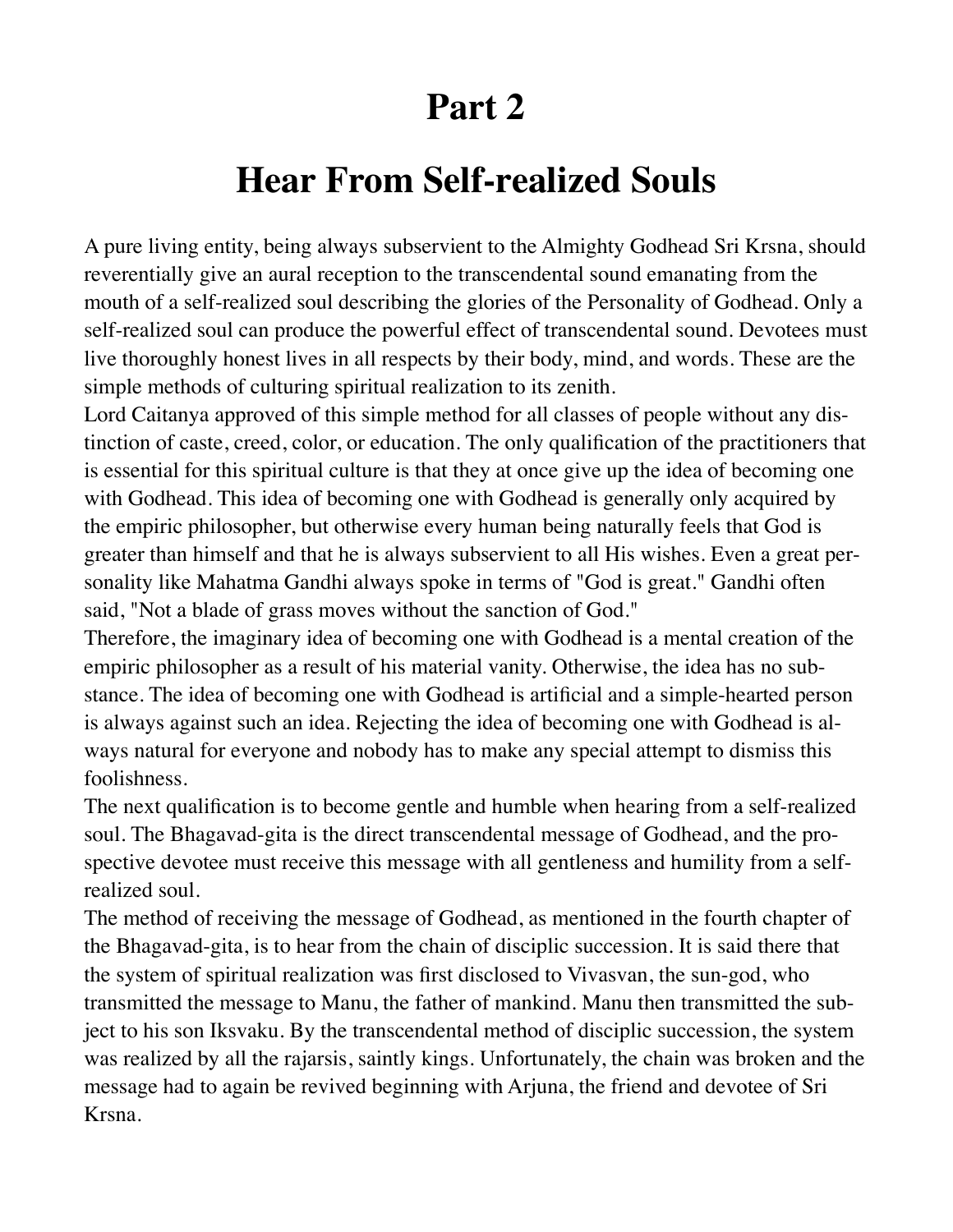The prospective devotee's qualification of hearing the transcendental message will not depend on birth, heritage, education, caste, creed, color, or nationality, but will depend on humility and finding the proper source for receiving the transcendental message. The mystery of the message as mentioned in the Bhagavad-gita must therefore be understood in terms of the realization of Arjuna and nobody else. The realization of Arjuna is also mentioned in the Bhagavad-gita, and whoever speaks in the line of that realization is to be considered a self-realized soul. The message of Bhagavad-gita is to be heard from a self-realized soul and not from anyone speculating on dry subjects with imaginary meanings. The un-bona-fide attempt at hearing will simply be a waste of time. The devotee must always be careful that the speaker is in the transcendental line of disciplic succession called the parampara. The qualification of the prospective devotee should be that he must live an honest life by his body, mind, and words, which will all depend on the mercy of Godhead.

### <span id="page-21-0"></span>**Spontaneous Love of Godhead**

Thus the preliminary stage of culturing devotional service without any touch of speculative knowledge was accepted by Lord Caitanya who then asked Ramananda Raya to proceed further in developing the service sentiment to higher and higher stages of love of Godhead until the highest stage was reached. To this Ramananda answered that the progress in this line will end in the loving service of Godhead.

Every living entity has within his heart a dormant and eternal love of Godhead. Spiritual culture is the attempt to revive that eternal love of Godhead to its spontaneous stage, and the beginning of that attempt is receiving the transcendental message of Godhead from the right source- a self-realized soul. After receiving the transcendental message, this conception has to be developed to the spontaneous stage of love of Godhead. Ramananda describes the process in the following words:

*nanopacara-krta-pujanam arta-bandhoh*

*premnaiva bhakta-hrdayam sukha-vidrutam syat*

*yavat ksud asti jathare jaratha pipasa*

*tavat sukhaya bhavato nanu bhaksya-peye*

"As long as there is acute hunger in the stomach, there is pleasure in eating and drinking. Similarly, as long as ecstatic spontaneous love of God is aroused in the mind of a devotee, the worship of Godhead with all kinds of paraphernalia becomes the real cause of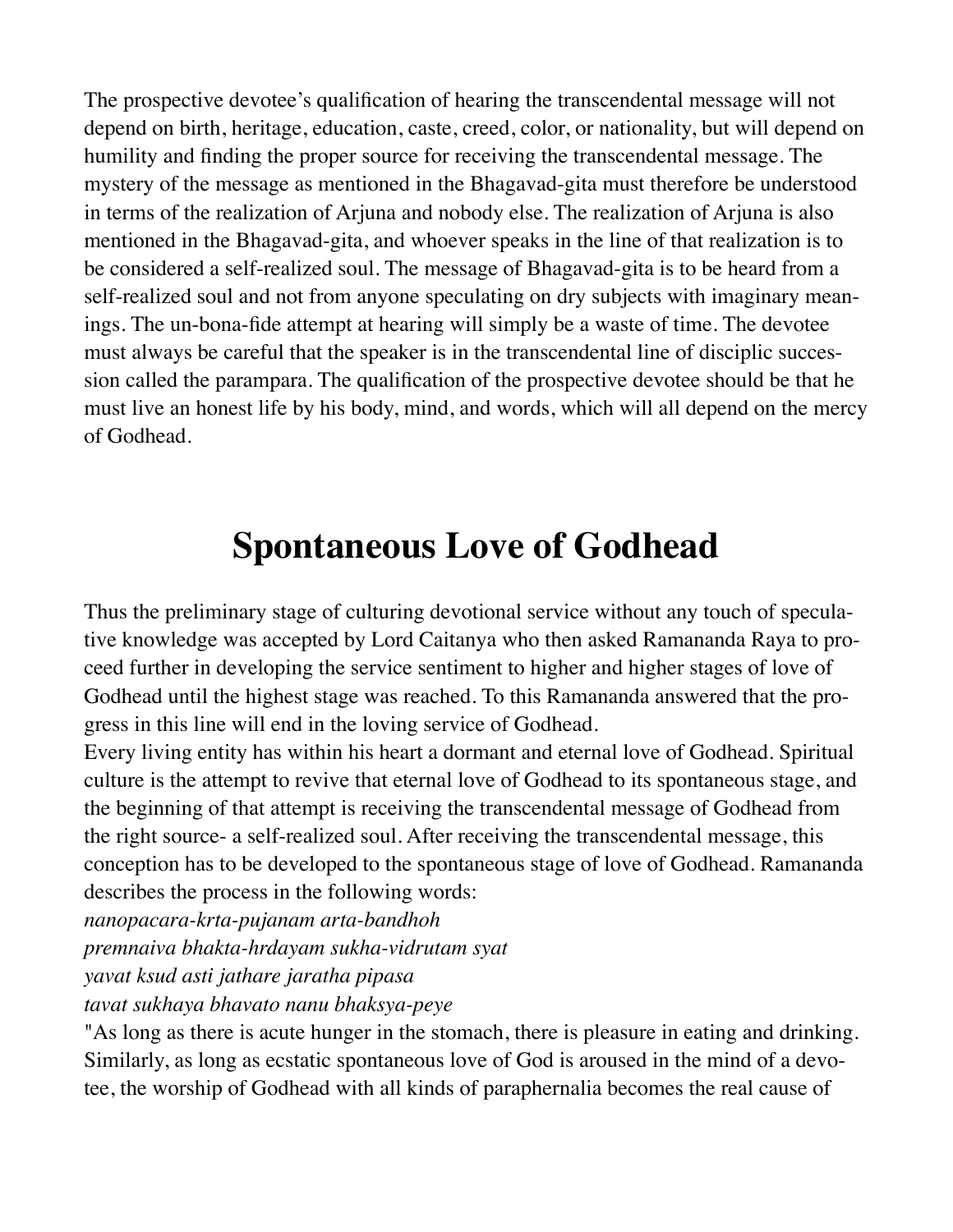happiness."

(Padyavali 13)

The purport of this statement is that hunger is the cause of pleasure in taking foodstuffs. Similarly, spontaneous love of Godhead is the cause of all pleasure in spiritual culture. Sri Ramananda Raya quoted another sloka as follows:

*krsna-bhakti-rasa-bhavita matih kriyatam yadi kuto 'pi labhyate tatra laulyam api mulyam ekalam janma-koti-sukrtair na labhyate*

"The intelligence for achieving the loving service of Godhead may be purchased from anywhere it is available. The price for such a purchase is a strong desire for achieving such a stage of life. Such a strong desire for rendering loving service unto the Personality of Godhead is very, very rare because it is developed by accumulating the results of many virtuous purifying acts in thousands and thousands of lives."

(Padyavali 14)

The desire for rendering loving service unto the Personality of Godhead is an invaluable desire and it brings the highest spiritual perfection. It is very rarely seen in the ordinary course of life. Lord Caitanya, being the most magnanimous incarnation of the Personality of Godhead, out of His kindness and causeless mercy upon the fallen souls of this age of Kali, is prepared to bestow the highest benefit of life by the simple method of hearing and chanting the glories of the Personality of Godhead. This is the beginning of the transcendental method, gradually reaching to the stage of spontaneous love of Godhead.

### <span id="page-22-0"></span>**Dasya-Prema**

To develop the conception, Lord Caitanya asked Ramananda to go further. As such, Ramananda first suggested the devotional service called dasya-prema or the mellow of transcendental servitude. He quoted a verse from Srimad-Bhagavatam that was uttered by Durvasa Muni. Durvasa Muni, with the pride of a caste brah- mana, envied the pure devotee Maharaja Ambarisa, who happened to be a householder king and by caste a ksatriya. Durvasa Muni wanted to put Maharaja Ambarisa in trouble by the strength of his mystic prowess.

When Ambarisa Maharaja was put into trouble, the disc weapon of Lord Visnu, sudarsana cakra, appeared to rescue Maharaja Ambarisa and attack Durvasa for his nefarious deed of troubling a pure Vaisnava devotee. As Durvasa was being harassed by the sudarsana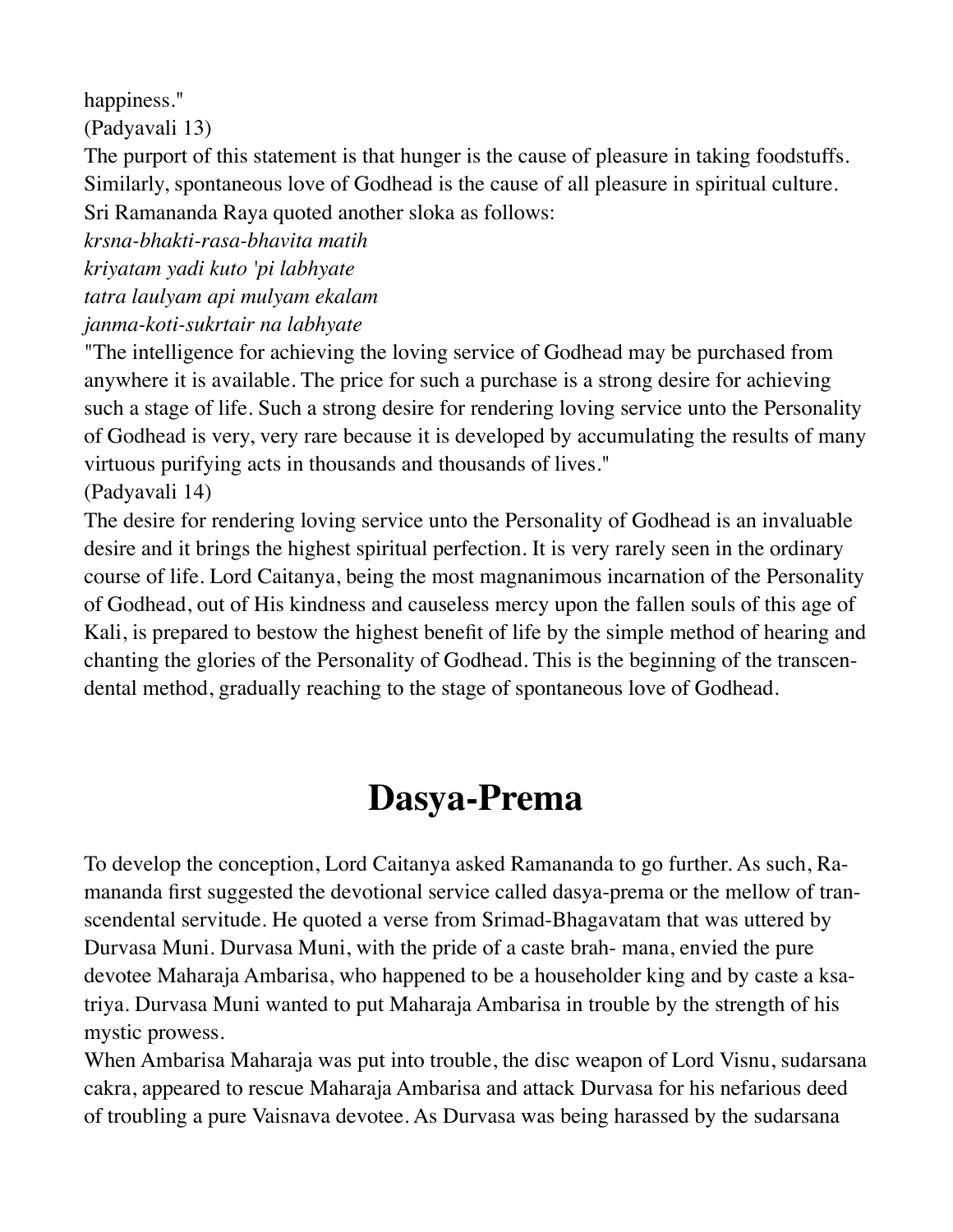cakra of Lord Visnu, he came to his senses and understood that he was mistaken in considering a pure devotee to be less qualified than a mystic like himself. In the end, Durvasa was excused by Maharaja Ambarisa, who was naturally always forgiving to everyone. Durvasa Muni, being relieved from his misconception of caste predominance, praised the Personality of Godhead and His sweet relationship with His pure devotee. He said, "Nothing is impossible for a pure devotee of the Personality of Godhead because simply by hearing His transcendental name, a person becomes purified of all vices." The purport is that if a person can become purified of all sins simply by hearing the Holy Name of Godhead, what is impossible for His servant who is constantly engaged in His service? Durvasa Muni acknowledged the supremacy of a servant of Godhead over any kind of yogi, what to speak of a jnani or karmi (empiric philosopher or fruitive worker). The transcendental bliss that is enjoyed by a servant of the Personality of Godhead has been described by Sri Yamunacarya. He said, "O my Lord, when shall I feel myself to be Your absolutely faithful, bona fide servant, and live in transcendental cheerfulness by constantly obeying Your orders after being completely freed from all mental speculative desires?"

### <span id="page-23-0"></span>**Sakhya-Prema**

Lord Caitanya was satisfied by Ramananda's explanation of transcendental servitude to the Personality of Godhead, and He asked Ramananda to go still further. Ramananda then explained spontaneous loving service rendered by a friend of the Personality of Godhead. This is called sakhya-prema or the transcendental rasa of friendship with the Personality of Godhead.

*raya kahe-"sakhya-prema-sarva-sadhya-sara*

"Sakhya-prema is superior to dasya-prema in the following respect: Although in dasyaprema there is a transcendental relationship with Godhead as master and servant, it includes the sense that "God is my maker."

Thus in dasya-prema there is an awareness of the greatness of the Personality of Godhead, and as such dasya-prema is mixed with a sense of fear and reverence for Him.

In sakhya-prema, the sense of fear and reverence is completely absent. On the contrary, a sense of equality prevails in the sakhya-prema. This sense of equality is an advance over the dasya-prema. Here is a quotation from Srimad-Bhagavatam (10.12.11) on the subject of sakhya-prema:

*ittham satam brahma-sukhanubhutya*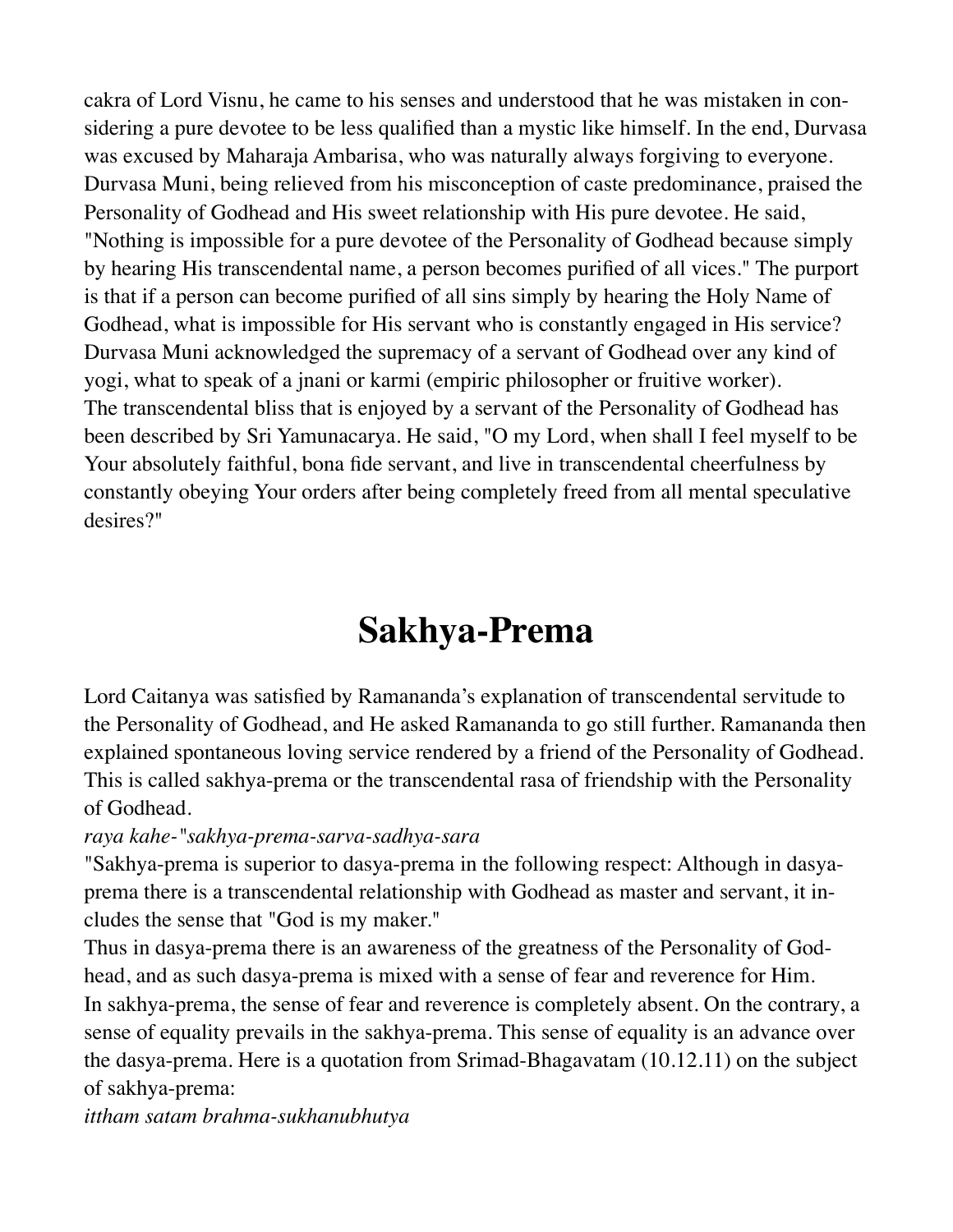*dasyam gatanam para-daivatena mayasritanam nara-darakena sardham vijahruh krta-punya-punjah*

"The Personality of Godhead Sri Krsna, who is experienced by the empiric philosophers as an impersonal feeling of transcendental bliss, who is the Supreme Personality of Godhead to the devotees related with Him as master and servant, and who is an ordinary human child to the people under the illusion of the external energy, was playing in the rasa of friendship with the cowherd boys of Vraja who obtained that stage of life after many, many virtuous acts accumulated in many, many lives."

### <span id="page-24-0"></span>**Vatsalya-Prema**

Lord Caitanya approved of this advance and asked Ramananda to go still further in the development of transcendental relationships. Sakhya-prema is an advance in transcendental mellowness over dasya-prema, but vatsalya-prema, parental affection, is still more advanced than sakhya-prema. Ramananda Raya thus described a stanza from Srimad-Bhagavatam wherein the excellence of vatsalya-prema is described.

*nandah kim akarod brahman*

*sreya evam mahodayam*

*yasoda va maha-bhaga papau yasyah stanam harih*

"O brahmana, it is puzzling to try to understand what virtuous acts Nanda Maharaja performed that he could have Hari (Sri Krsna) as his son. It is also puzzling to try to understand about Yasodadevi, who was addressed by the Personality of Godhead Sri Krsna as 'Mother' and whose breast He sucked in filial affection."

Here is another quote from the Srimad-Bhagavatam (10.9.20):

*nemam virinco na bhavo*

*na srir apy anga-samsraya*

*prasadam lebhire gopi*

*yat tat prapa vimuktidat*

"Thus the blessing of the Personality of Godhead Srî Krsna, which was gained by the cowherd lady Yasodadevi, was never expected by the demigods like Brahma or Siva or even by Laksmidevi, who is the constant consort of the Personality of Godhead Narayana."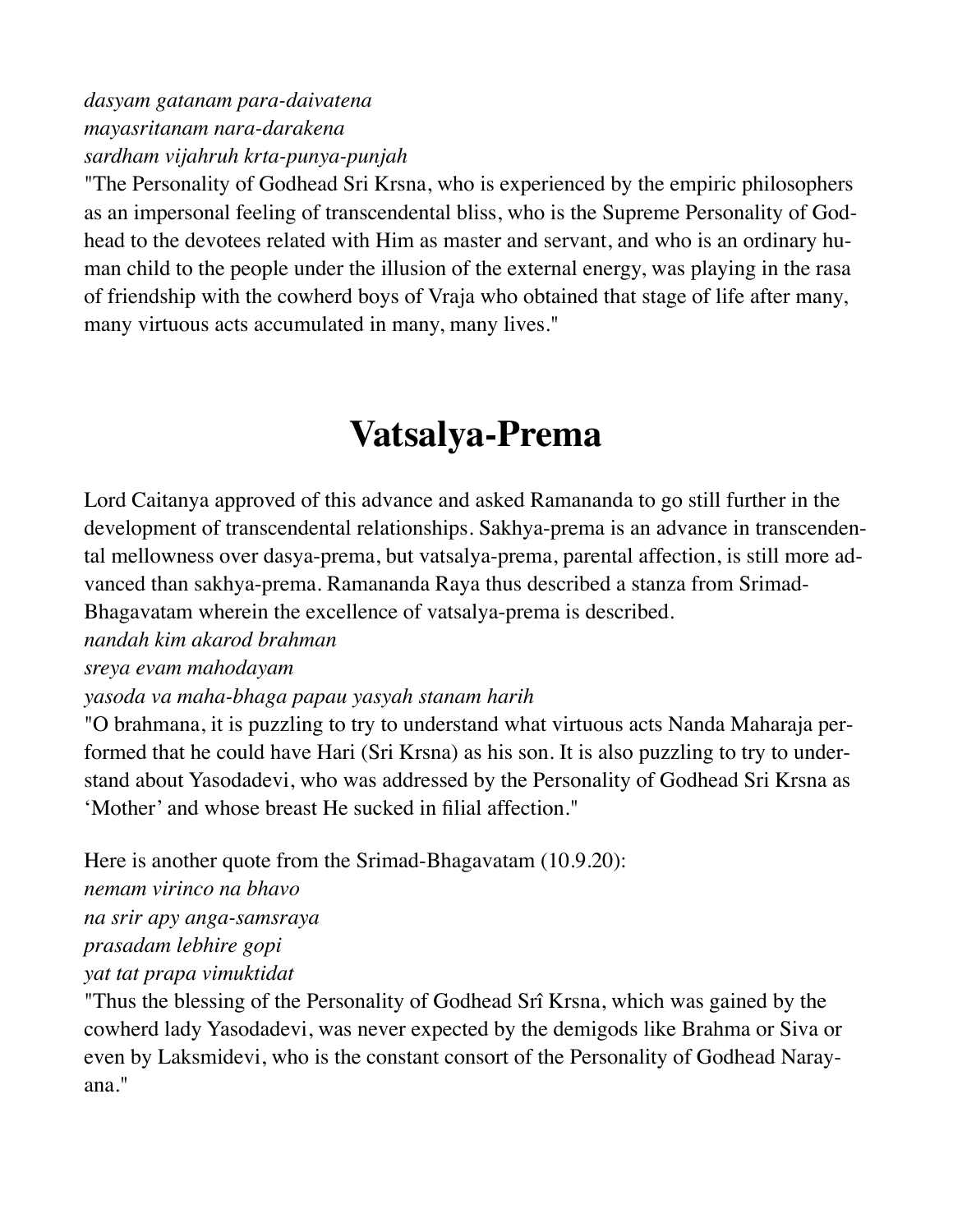This means that Srimati Yasodadevi and Nanda Maharaja worshiped the Personality of Godhead with the conception of the 'sonhood of Godhead.' In Christianity the 'fatherhood of Godhead' is accepted, and in Hinduism there is worship of Sakti, the external energy of Godhead, the 'motherhood of Godhead.' Both of these shadows of vatsalyaprema are material or a product of the external energy. They are a sort of perverted representation of the real vatsalya-prema, because by such a material conception of 'fatherhood' or 'motherhood' of Godhead, the worshiper's aim is to extract service from the Almighty.

The spirit of enjoyment and the spirit of renunciation are the predominant factors of material existence. The enjoying spirit is cultivated by the karmis, people engaged in fruitive activities, and the spirit of renunciation is cultivated by the jnanis, empiric philosophers, who have become baffled by their engagement in fruitive activities. Both the karmis and jnanis are therefore materialists because both of them maintain the spirit of being served by the Absolute Truth. To satisfy their own conceptions, both of them demand something from the Absolute Truth.

The Absolute Truth is meant to be served by all living entities. He is not meant to serve the living entities. The living entities are mentioned in the Bhagavad-gita as the parts and parcels of the Absolute Truth. The parts and parcels are meant to render service to the whole. It is absurd for the parts and parcels to think of becoming one with the whole or to extract service from the whole. The part and parcel living entity, when unfit to render service, is detached from the whole. Therefore, the spirit of demanding service from the Absolute Whole is a symptom of being detached from the Absolute Whole, or, in other words, of being in the domain of the external energy of Godhead. Such a demanding policy of the materialists, through the conception of the 'fatherhood' or 'motherhood' of Godhead, is a slight attempt to revive their eternal relationships with Godhead; however, these conceptions are far from the conception of the 'sonhood of Godhead' as shown by Nanda and Yasoda.

The conception of the 'sonhood of Godhead' is a cent percent spiritually pure transcendental rasa. There was no demand made by Nanda and Yasoda on the Personality of Godhead. They offered pure and simple service to the Personality of Godhead by nursing Him as a baby. Under the influence of yogamaya, the internal energy of Godhead, they thought of Sri Krsna as nothing more or less than their affectionate and dependent son. The service of parents for a dependent son is always spontaneous and unalloyed.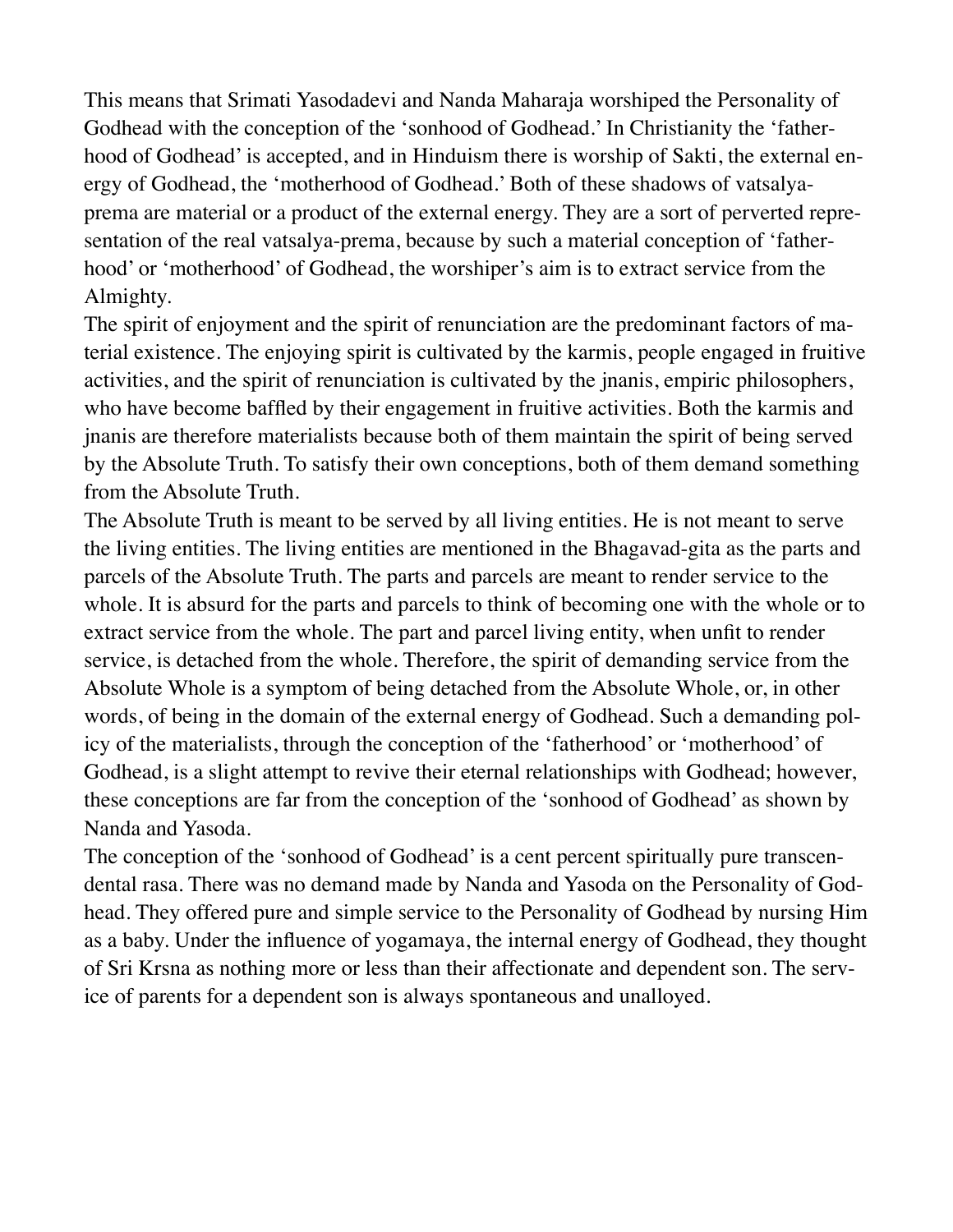## <span id="page-26-0"></span>**Madhurya-Prema**

Lord Caitanya admitted the superiority of vatsalya-prema over sakhya-prema, but He asked Ramananda to go still further in the realm of transcendental mellowness. Lord Caitanya said:

*prabhu kahe-"eho uttama, age kaha ara" raya kahe, "kanta-prema sarva-sadhya-sara"*

"So far, you have certainly explained the gradual development of transcendental, eternal relationships with the Personality of Godhead very well. But above this conception of vatsalya-prema there is a supreme transcendental rasa, which is the topmost transcendental service."

Upon hearing this suggestion of Lord Caitanya, Ramananda declared that a transcendental conjugal relationship with Godhead is the highest form of loving service rendered to the Personality of Godhead.

The process of developing a transcendental relationship with Godhead is understood gradually. By simply accepting the glories of the Personality of Godhead and establishing service to Him in the transcendental rasa of calmness, santa-prema, the sentiment of love for Godhead as one's personal master is not developed. Santa-prema is a stage of peaceful appreciation of the glories of the Personality of Godhead.

In dasya-prema or transcendental servitude to Godhead, a sense of intimacy with Godhead is not developed. In both sakhya-prema, transcendental friendship with Godhead, and vatsalya-prema, parental affection, the sense of unrestricted approach for loving service is not developed. As such, the complete perfection of transcendental relationships is not found. The fullness of service, unchecked by all conventional restrictions, is only developed in madhurya-prema, transcendental loving service in conjugal love.

Thus, on the order of Lord Caitanya, Ramananda began to explain the nature of madhurya-prema. Ramananda quoted a verse from the Srimad-Bhagavatam wherein Uddhava spoke of the fortune of Krsna's cowherd girlfriends, who melted away in ecstasy when they heard Uddhava describe the activities of Sri Krsna. Uddhava said,

*nayam sriyo 'nga u nitanta-rateh prasadah svar-yositam nalina-gandha-rucam kuto 'nyahM rasotsave 'sya bhuja-danda-grhita-kantha labdhasisam ya udagad-vraja-sundarinam*

"The transcendental happiness that was bestowed upon the beautiful damsels of Vraja, who got the opportunity to be embraced by the strong hands of Sri Krsna on the occasion of performing the rasa-lila, was never experienced even by Laksmi, who resides on the chest of the Personality of Godhead Narayana. Neither was such pleasure ever felt by the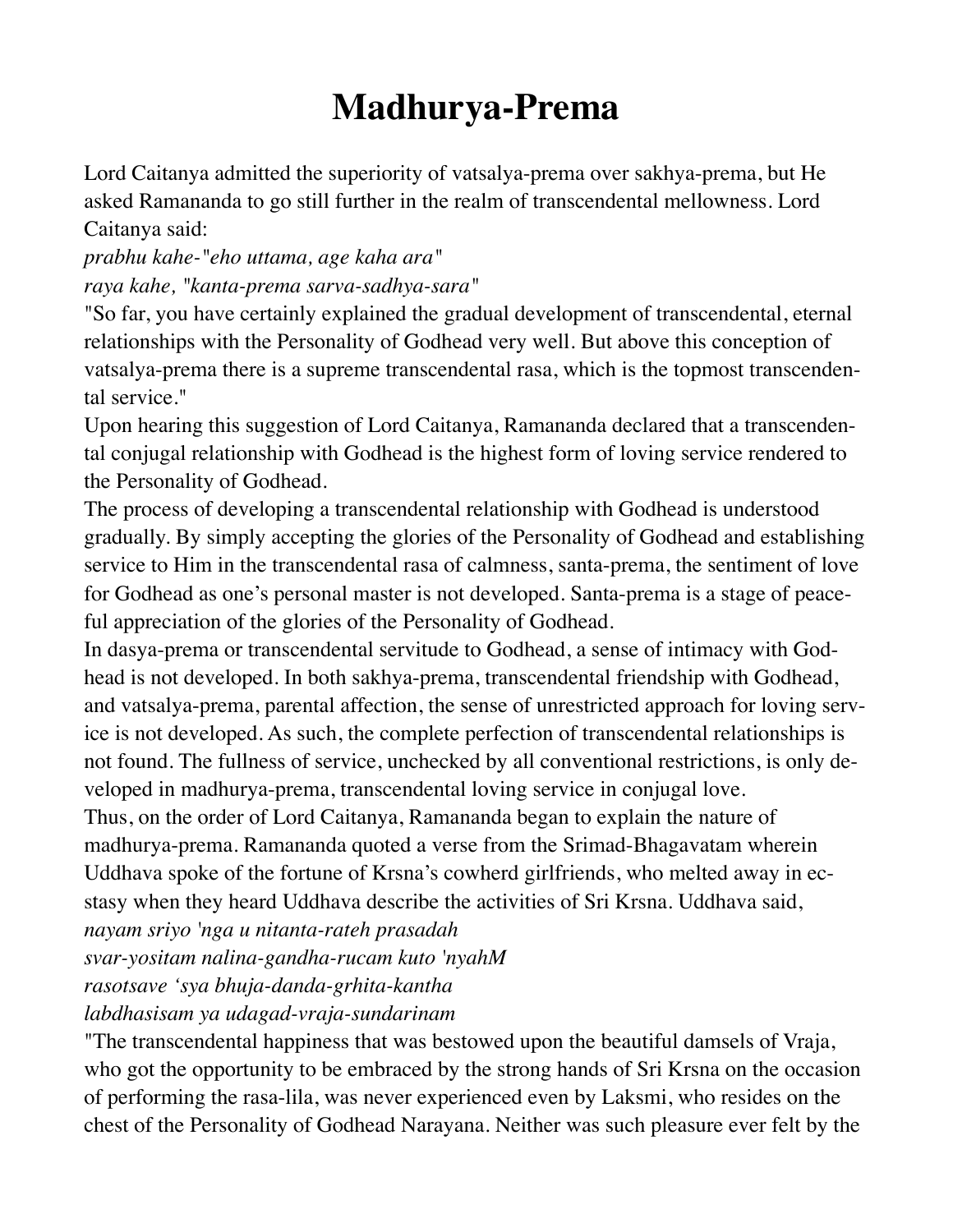angels of heaven whose bodies emanate the smell of lotus flowers. What to speak then of ordinary beauties?" (Bhag. 10.47.60) Quoting another passage from Srimad-Bhagavatam (10.82.2), Ramananda said, *tasam avirabhuc chaurih smayamana-mukhambujah pitambara-dharah sragvi*

*saksan manmatha-manmathah*

"Sri Krsna, who is the enchanter of Cupid, dressed in yellow, wore a garland of flowers, and all of a sudden appeared in His eternal smiling form in the midst of the cowherd girls, who were mourning in separation from Him after the pastime of the rasa-lila." Thus Ramananda Raya summarized all of the different transcendental relationships with Godhead. He said that all of these are means of gaining the favor of Sri Krsna. A devotee in a particular relationship with Godhead will consider that relationship the highest of all, but when all the transcendental relationships are scrutinized and compared from a neutral angle of vision, the difference of intensity can be estimated.

### <span id="page-27-0"></span>**Upstarts**

Presently, a class of asuras (ungodly people who are demoniac in nature) have ventured to become preachers of spiritual realization by propagating a novel theory that the Absolute Truth is a matter of personal realization and the particular type of realization one has does not matter. This idea has sprung up from demoniac thinking that directly denies any particular cause of the creation. A description of such asuras is given in the sixteenth chapter of the Bhagavad-gita. The asuras do not believe in the existence of the Personality of Godhead, under whose direction the creation takes place.

According to the asuras, everything in the world is a matter of chance and there is no truth in the belief that God has created the universe. The different philosophical theories about the creation, put forward by atheists, are speculative gymnastic feats. Because they say that determining the Absolute Truth is a matter of personal realization, the so-called favor of Godhead can be achieved by any means that may be conceived of by a simple speculator. They say that there are as many ways of realizing God or the Absolute Truth as there are speculators in the world.

Ramananda Raya is certainly not one of these speculators, and his mention of "various means of gaining the favor of Godhead" does not suggest that the transcendental favor of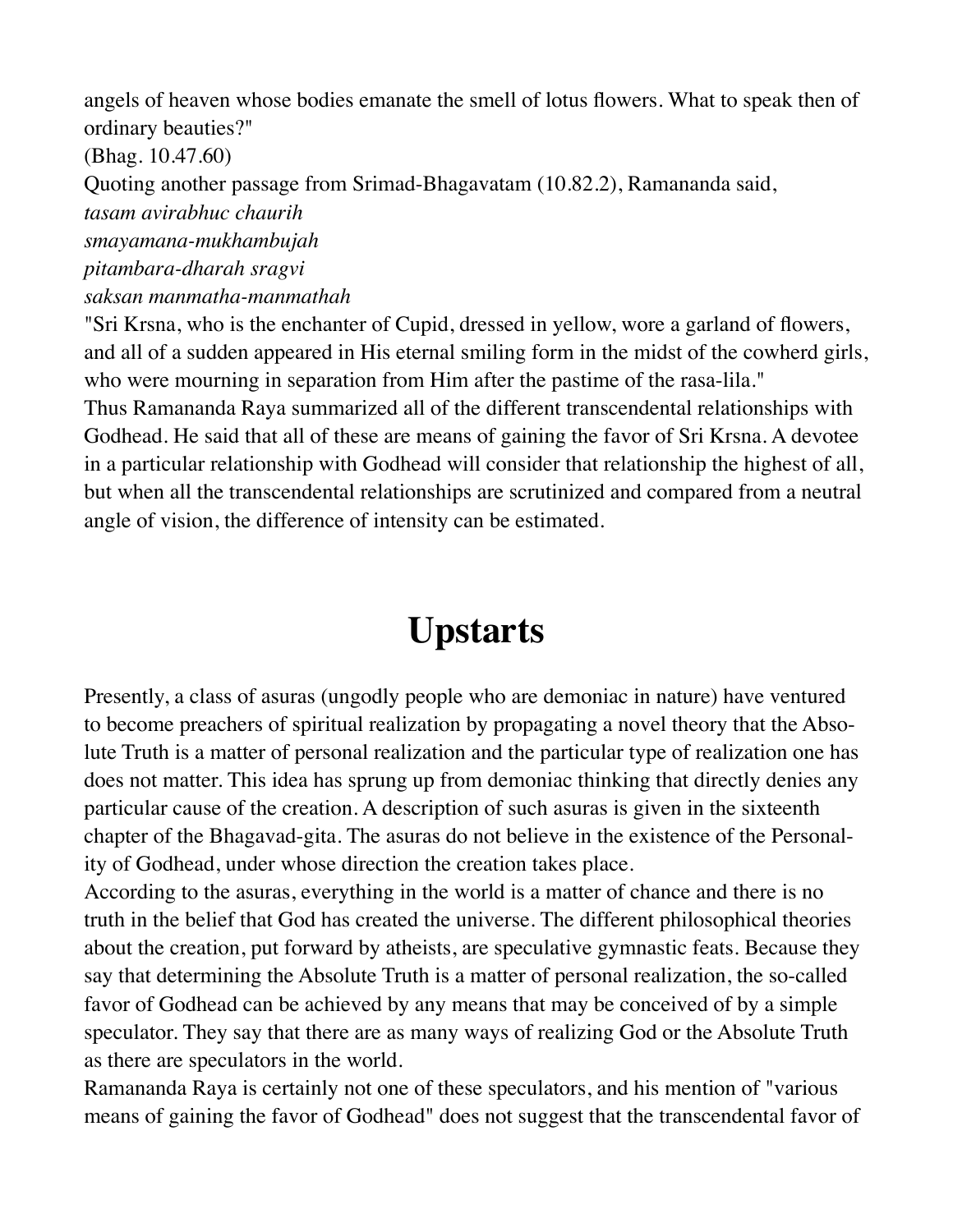Godhead can be achieved by any speculative method of the empiric philosopher or the upstarts of spiritual fervor.

In the name of Lord Caitanya's cult of devotion, many speculators of the above nature have already sprung up. The "various means" as suggested by Ramananda is not an adjustment of the false means of achieving the favor of Godhead adopted by the imitation Caitanyaites. "Various means" are mentioned in connection with the perfect mellows of love, namely santa-prema, dasya-prema, sakhya-prema, vatsalya-prema, and madhuryaprema.

The five transcendental rasas of loving service are possible only after one has transcended the stage of material impediments known as anarthas (unwanted things in the heart). Those who have no access to the transcendental service of Godhead wrongly think that manufactured processes are equal to the above-mentioned self-realized stages of love of Godhead. This misconception of the upstarts is but a sign of their misfortune.

#### <span id="page-28-0"></span>**Mellow of Sweetness**

The analysis of the above-mentioned five transcendental rasas is also made in the Bhaktirasamrta-sindhu. It is said there that the transcendental rasas are experienced in five progressive ways. Yet at a certain point, one rasa is experienced as the sweetest of all. A practical analysis has been made by Srila Krsnadasa Kaviraja Goswami in the following example: "Ether, air, fire, water, and earth are five different elements. Sound is experienced in ether. Sound and touch are experienced in air. Sound, touch, and form are experienced in fire. Sound, touch, form, and taste are experienced in water. And sound, touch, form, taste, and smell are experienced in earth. Earth has the qualities of all the elements. The analysis is that each elemental quality is developed through the other by gradual development, but the last one, namely earth, possesses all the qualities." In the same way, the transcendental mellowness experienced in the stage of santa-prema is developed in the stage of dasya-prema and then sakhya-prema. It is further developed in vatsalya-prema, and lastly the complete development is manifested in the stage of madhurya-prema, for madhurya-prema includes all the rasas experienced in all the other devotional stages.

According to the Srimad-Bhagavatam (10.82.45), the Personality of Godhead is completely obliged by the transcendental loving service rendered in the mood of madhuryaprema:

*mayi bhaktir hi bhutanam*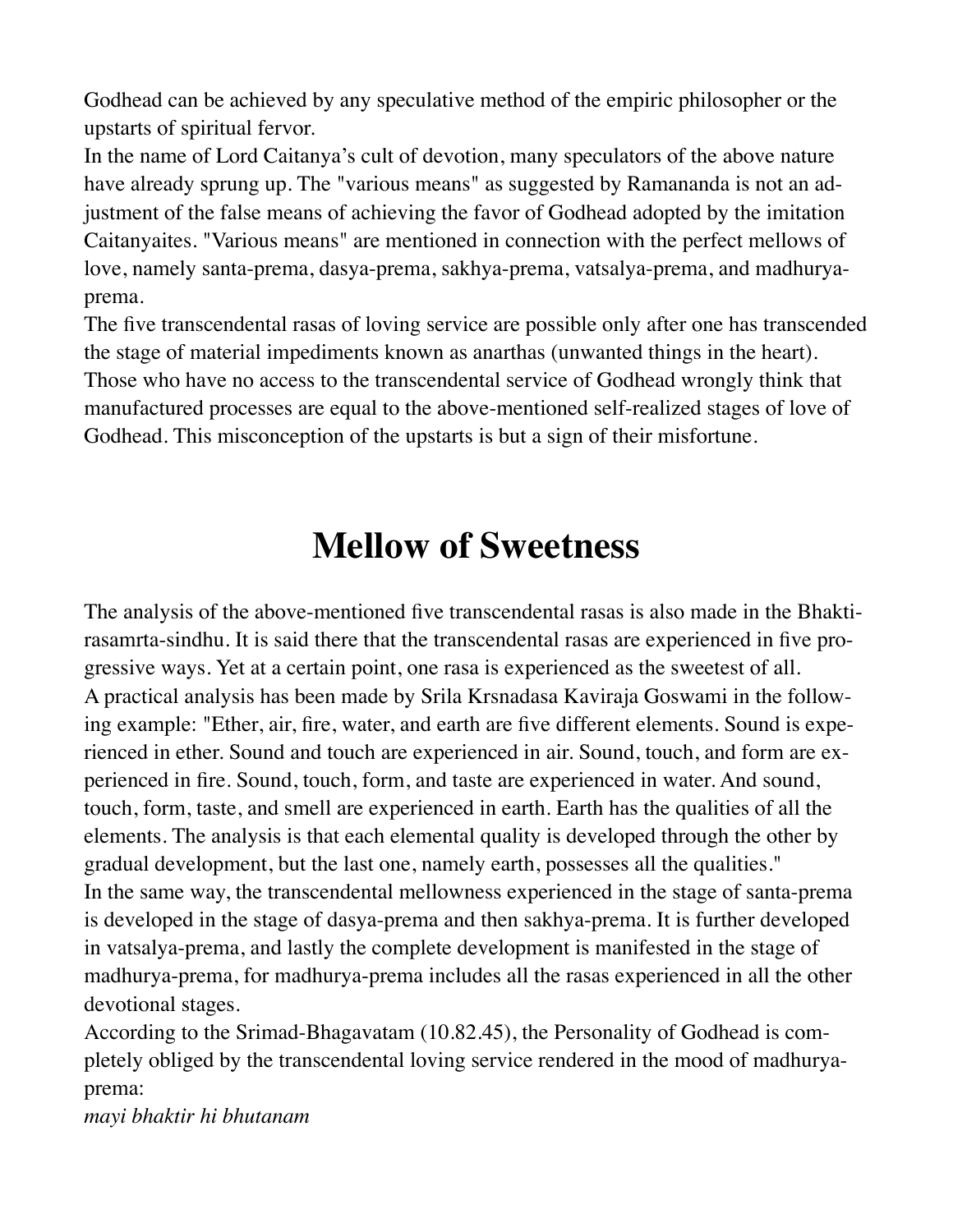*amrtatvaya kalpate*

*distya yad asin mat-sneho*

*bhavatinam mad-apanah*

The Personality of Godhead said, "Loving devotional service unto Me is itself the eternal life of the living entity. My dear cowherd girls, the affection that you have in your hearts for Me is the only cause of achieving My favor."

In the Bhagavad-gita (4.11) it is said,

*ye yatha mam prapadyante*

*tams tathaiva bhajamy aham*

*mama vartmanuvartante*

*manusyah partha sarvasah*

The Personality of Godhead declares that He is experienced in proportion to the degree of one's surrender. The Lord reciprocates in His different manifestations with the particular feelings of His devotees.

### <span id="page-29-0"></span>**Quacks of Spiritual Science**

The materialistic philosophers of this world, by way of mental speculation, have decided that God is approachable by any means of spiritual cultivation. According to them, it does not matter whether the method is fruitive action, empiric philosophical speculation, mystic yoga, meditation, penance, or any other method; all of them will ultimately lead to the highest goal.

The example that they generally put forward in support of their theory goes like this: "There may be several thoroughfares, and if any one of them is followed, surely one will reach the desired destination." More explicitly, they say that God is represented in various forms such as Lord Ramacandra, the impersonal Brahman, Goddess Kali, Durga, Mahadeva, Ganesa, and many others, and as such any one of them can be worshiped with equal value.

Another example they use in this connection is that a man may have many names and if he is called by any one of them, he replies to the call. These statements of the quacks of spiritual science are like the indistinct vocal attempt of a spiritual baby. The indistinct voice of a baby may be very sweet to the ear of mental speculators, but the bona fide spiritualists reject it as a foolish child's babbling.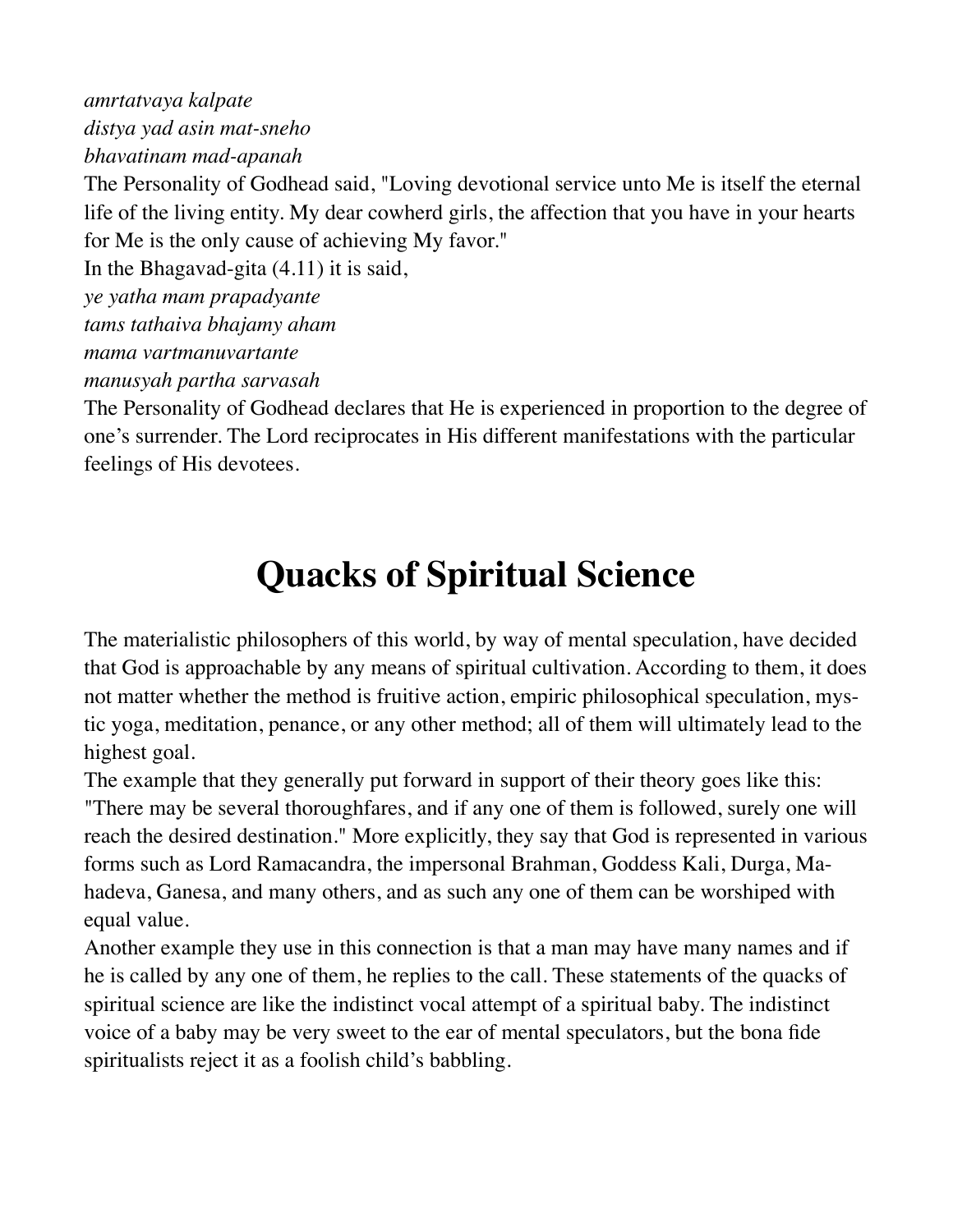### <span id="page-30-0"></span>**Attachment for Demigods**

The Bhagavad-gita (9.25) states: *yanti deva-vrata devan pitrn yanti pitr-vratah bhutani yanti bhutejya*

#### *yanti mad-yajino'pi mam*

The worshipers of the demigods such as Ganesa, Surya, and Indra will ultimately reach the abodes of such gods. They will go to the planets of those demigods respectively according to their worship, while only the devotee of Sri Krsna will reach the abode of Sri Krsna. Thus the mundaners avoid the Bhagavad-gita.

They forget that they are under the influence of the conditions of the external energy. As such, they worship the demigods motivated by a desire for material gain and develop an illusory attachment for such demigods and thereby are thrown from the real path of progress- reaching the Personality of Godhead. Being attached thus, the worshipers of different demigods are forced to circumambulate the different spheres of the material world and undergo the rigors of repeated birth and death.

Those who aspire to reach the Personality of Godhead and thereby worship Him by loving service will certainly reach Him. The real explanation is that one gets the result of the quality of their worship, and all the results are not the same, as conceived by the mundane speculators. Those who aspire after the results of their religiosity, economic development, sense gratification, and endeavors for salvation cannot expect to reach the same destination as the pure transcendental devotees. The result of religiosity is temporary happiness in the human life. The result of economic development is increased facility for sense gratification. And the result of sense gratification is frustration, which leads to the desire for liberation. The result of salvation is merging into the impersonal Brahman. But the result for the devotee of Sri Krsna is the attainment of the eternal service of the Personality of Godhead. The gulf of difference between these diverse results cannot be understood by the mundaners.

#### <span id="page-30-1"></span>**Mahamaya and Yogamaya**

Mahamaya, the mother or source of this material world, and the delegated demigods are but diverse external energies or agencies of the Supreme Personality of Godhead. Under the direction of the Personality of Godhead, these agencies perform their respective func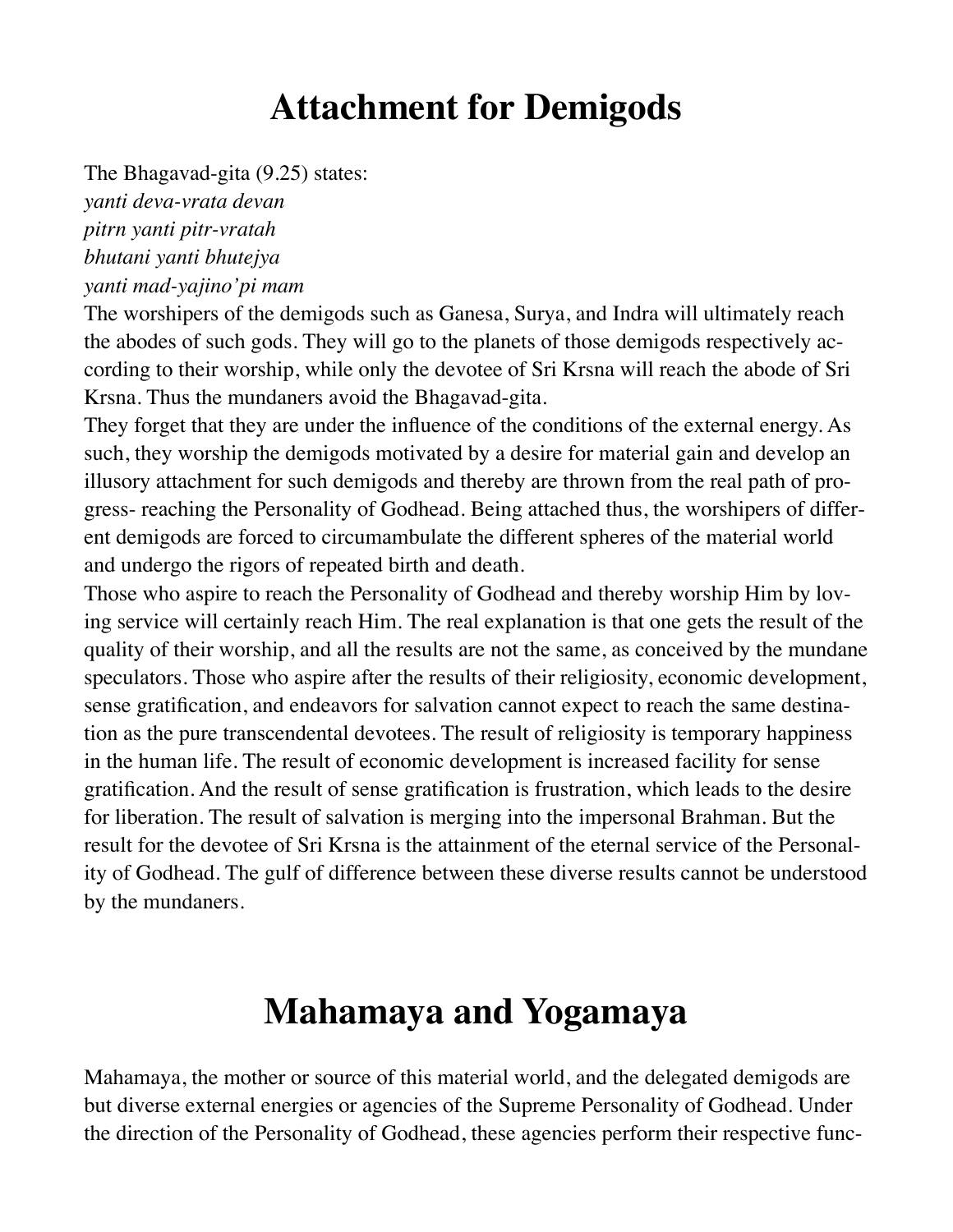tions in the administration of the universal laws. That is the information we have from the Bhagavad-gita, in which the Personality of Godhead declares that only under His direction does the material energy produce the material world, and the whole administration of the universes is thus controlled, ultimately by Him.

The internal energy of Godhead is different. That is also explained in the Bhagavad-gitathere is another permanent energy of Godhead that is never destroyed, even after the annihilation of the whole cosmic manifestation. That internal energy is different from mahamaya and she is called yogamaya.

The permanent universe is the creation of yogamaya. Those who want unalloyed loving service to the Personality of Godhead must ask for the mercy of yogamaya. Those who want to satisfy their own senses or those who desire to become one with the impersonal Brahman because of being baffled by the pursuit of sense gratification worship mahamaya or the predominating demigods respectively.

The damsels of Vraja worshiped yogamaya to get the son of the King of Vraja as their husband or lover, while others within the system of material varnasrama-dharma worship mahamaya, the superintending Deity of the material world, to alleviate distress. There is a gulf of difference between the results of these two varieties of worship, and the attempt to equalize such diametrically opposed activities is like the jaundiced eye seeing everything as yellow. Such is the vision of the diseased person in ignorance.

### <span id="page-31-0"></span>**The Name is Absolute**

Sometimes a homely man is named "Cupid." In such a case, the name is without any significance. But this is never the case with the Personality of Godhead. Being the Absolute, all His different features are also absolute. There is no difference between Him, His names, and His features. He is known by different names. He is known as the impersonal Brahman, Paramatma, the Almighty Creator, Narayana, Gopinatha, Krsna, Govinda, and many other such names.

Although every name of the Absolute is absolute in itself, the worshiper of God as the Creator of the Universe cannot relish the same bliss as those who worship God as Narayana. "The Creator of the Universe" is the name preferred by materialistic people, as it is suitable for their sense gratification. The conception of 'Creator' does not fully represent the conception of Godhead. The creation is a function of Godhead's external energy. If He is conceived of as the impersonal Brahman, we cannot get information about all of His potencies. His transcendental bliss, knowledge, qualities, and form are not fully rep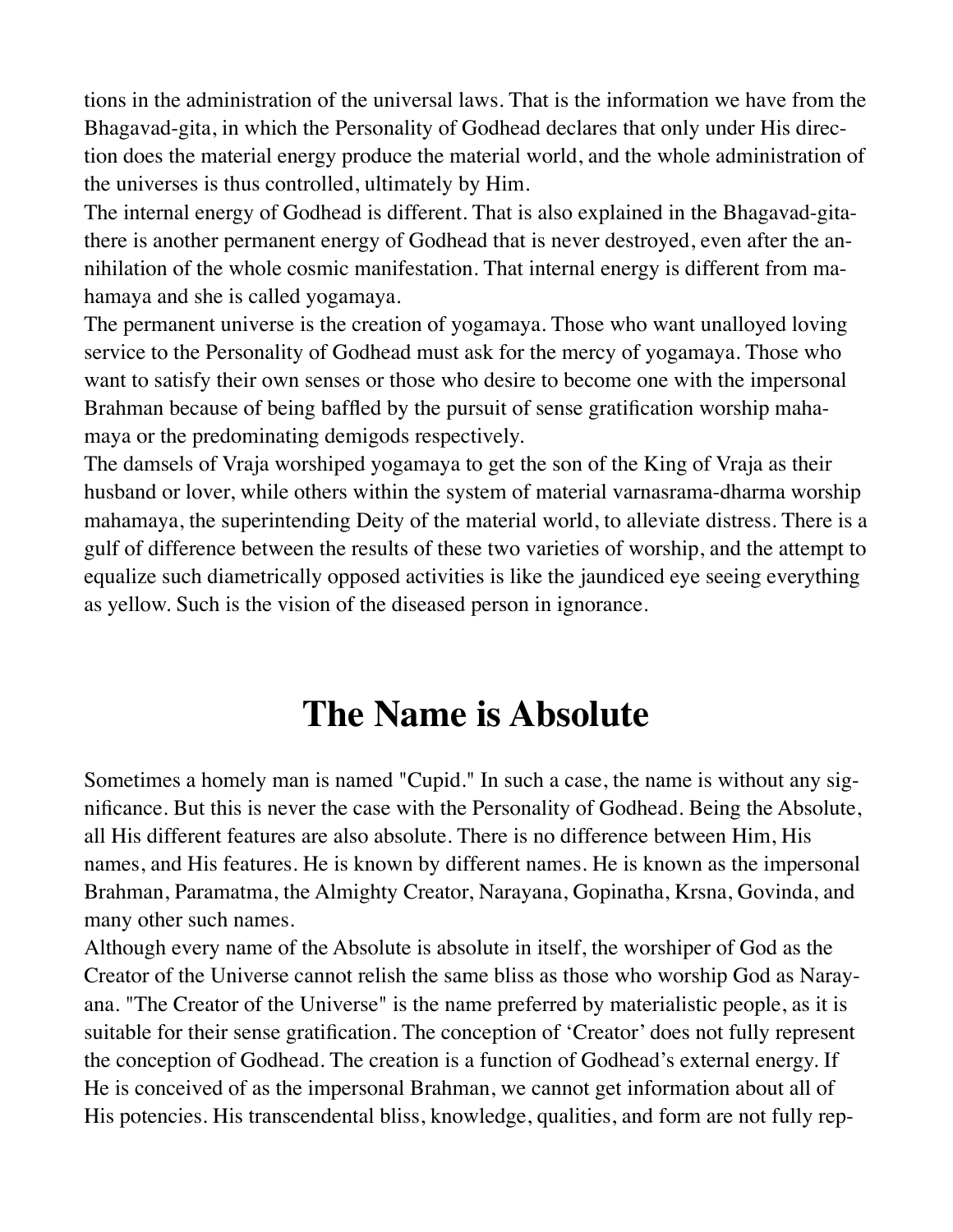resented in His impersonal feature. Paramatma is also not fully representative of the conception of Godhead. In the Bhagavad-gita (18.61), Paramatma is described as localized Godhead in the heart of all living beings; He is only a partial representation of the Personality of Godhead, Narayana. Then again, the worshiper of Narayana also cannot relish the transcendental bliss experienced in the service of Sri Krsna.

#### <span id="page-32-0"></span>**Rasabhasa**

The pure devotees of Sri Krsna do not wish to worship Narayana, in whose personality the transcendental mellowness of Sri Krsna is somewhat covered. The cowherd girls never addressed Sri Krsna as "the husband of Rukmini." That would be intolerable for them. Rukmini-ramana and Sri Krsna may be the same Personality of Godhead in the opinion of the mundaners, but They cannot be equally relished.

If someone mixes up both of the above out of sheer ignorance, that is a defect in relishing transcendental mellowness called rasabhasa. People who have some sense of the delicate transcendental nature of Godhead do not commit the mistake of rasabhasa like those who form the society of ignorant people.

### <span id="page-32-1"></span>**Not Possible to Reciprocate**

Although the Personality of Godhead reciprocates accordingly with the dealings of His different devotees in different stages of loving service, He has declared His inability to reciprocate with the dealings of the gopis, the damsels of Vraja who serve Him in the capacity of madhurya-prema. Addressing the damsels of Vraja, the Personality of Godhead Sri Krsna said,

*na paraye 'ham niravadya-samyujam sva-sadhu-krtyam vibudhayusapi vah ya mabhajan durjaya-geha-srnkhalah samvrscya tad vah pratiyatu sadhuna*

"My dear cowherd girls, your love for Me is spotlessly pure and it will not be possible for Me to reciprocate with the noble service you render to Me, not even in many future lives, because you have completely sacrificed the shackles of family life to come to Me. I am therefore unable to repay the debts I have incurred in accepting your love. You must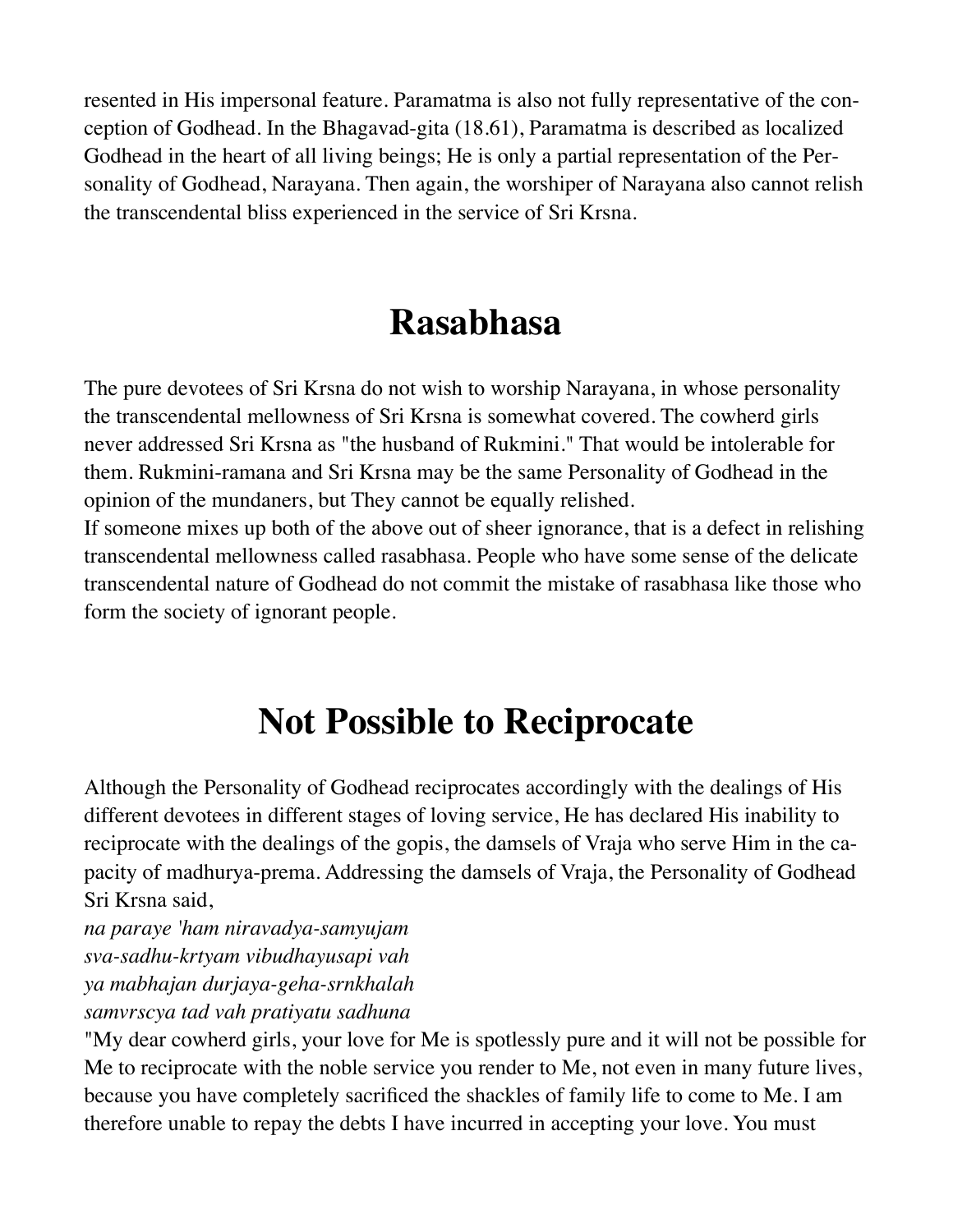therefore kindly be satisfied by your own deeds."

(Bhag. 10.32.21)

The beauty of Sri Krsna increases in the association of the cowherd girls of Vraja, although Sri Krsna Himself is the last word in all beauty. This is confirmed in the Srimad-Bhagavatam (10.33.6):

*tatratisusubhe tabhir bhagavan devaki-sutah madhye maninam haimanam maha-marakato yatha*

"Although the Personality of Godhead who is the son of Devaki is the last word in beauty, when He is in the midst of the cowherd girls of Vraja, He appears like the most valuable jewel set within a network of golden filigree."

Lord Caitanya was now completely satisfied by the statement of Ramananda Raya about madhurya-prema, which is the culmination of transcendental loving service relationships with the Personality of Godhead. Still, He expected something more from Ramananda and asked him to go still further. At this most extraordinary request of Lord Caitanya, Ramananda was astonished. He knew no devotee who could know more than this. But as expert as he was, Ramananda began to go still further by the mercy of Lord Caitanya.

## <span id="page-33-0"></span>**The Topmost Servitor**

Having already discussed the superexcellent qualities of the transcendental mellowness known as madhurya-prema and Sri Krsna's inability to repay the service of the spotlessly pure-hearted cowherd girls of Vraja, Ramananda then proceeded further in the same line in an attempt to discuss the service rendered by Srimati Radharani, the topmost servitor among all the cowherd girls.

Sri Krsna, the Absolute Supreme Personality of Godhead, is the full-fledged anandacinmoya-rasa-ujjvala-vigraha: His eternal form fully displays transcendental existence, knowledge, and bliss by His own internal potency called the hladini-sakti. Srimati Radharani is the controlling Deity of that joyous energy of Godhead. The joyous nature of Sri Krsna's energy and Sri Krsna Himself are identical, but They appear separately for the purpose of enjoying each other. Therefore, Sri Sri Radha-Krsna are two component parts of the same divine entity. Without Srimati Radharani, Krsna is incomplete; and without Sri Krsna, Radharani is incomplete. Thus these two cannot be separated from one an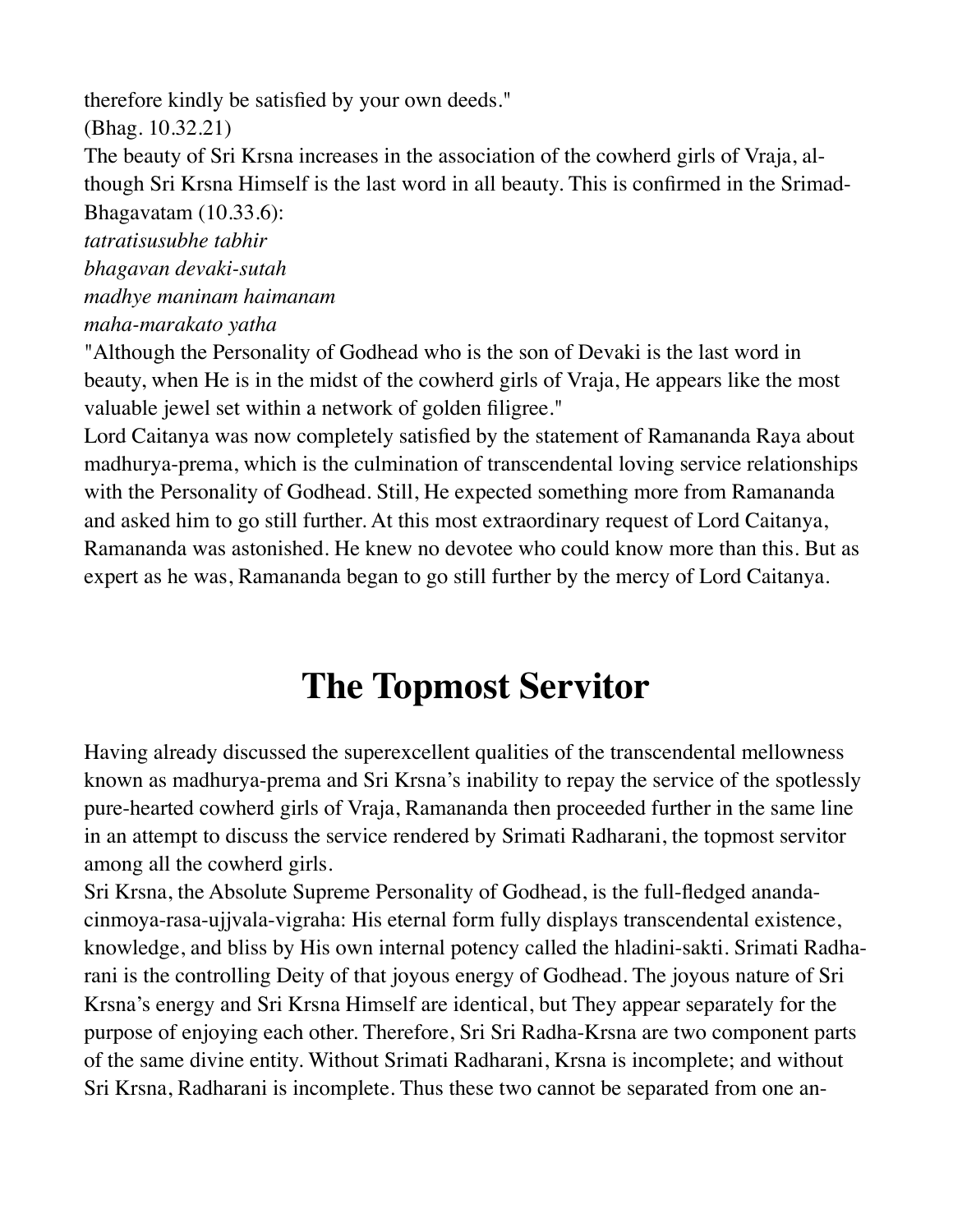other. They combine as one in Sri Caitanya Mahaprabhu to fulfill this transcendental truth.

#### <span id="page-34-0"></span>**Most Magnanimous**

It is very difficult to understand the lila of Sri Sri Radha-Krsna, but Lord Caitanya is the most liberal, magnanimous, merciful, and willing benedictor of all living beings in this age of Kali. He is readily distributing the highest secret of the spiritual world and only requires that we accept it.

Lord Caitanya has provided us with the easiest way to receive His topmost gift. The first qualification is that one should at once discard the idea of sayujya-mukti or becoming one with the impersonal Brahman. The second qualification is that one should simply hear all these transcendental messages in a fully submissive mood from a person who is a bona fide devotee in the line of Srila Rupa Goswami's disciplic succession. And the third and last qualification is that one be very pure in all one's dealings in life, remaining unaffected by the infectious influence of the age of Kali.

A person who has all of these three simple qualifications will have phenomenal success in entering into the plane of Lord Caitanya Mahaprabhu's unbounded mercy. Any deviation from the above-mentioned three qualities will completely close the door of entrance, regardless of how one may try to understand Him by the strength of one's mundane acquisitions. Without the above three qualifications nobody can enter into Lord Caitanya's lila. Those who have tried to enter into it neglecting the necessary qualities are known as aula, baula, karttabhaja, neda, sakhi-bheki, daravesa, sani, sahajiya, smarta, caste goswamis, ativadi, cudadhari, gaura†ga-nagari, and many others. Such persons may be considered worthless imitators of Lord Caitanya Mahaprabhu's lila. Unfortunately, they are misleading the ignorant masses who are already condemned by the influence of Kali-yuga.

#### <span id="page-34-1"></span>**Not For Ordinary People**

Srimati Radharani is the most important of all the gopis, and Her specific loving service is the highest expression of madhurya-prema. Therefore, it is better that the neophyte practitioners in the devotional field not try to understand the intimacies of Srimati Radharani's confidential service. However, expecting that submissive and bona fide devotees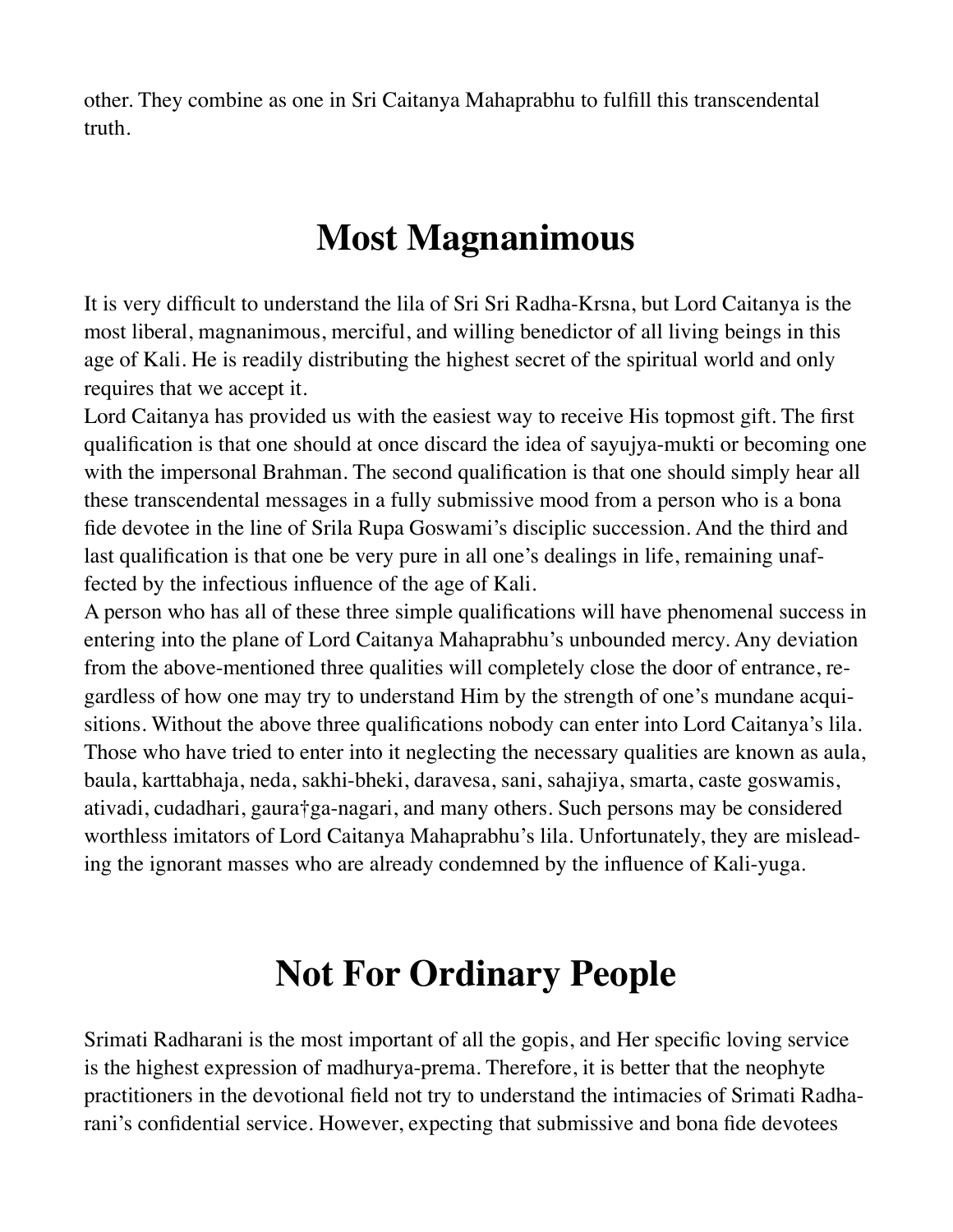will understand Srimati Radharani's service in the future, these confidential discussions are described by Srila Krsnadasa Kaviraja Goswami in his Caitanya-caritamrta. Devotees who have been fortunate enough to rise to the spontaneous service of Godhead, raganuga-bhakti, and who have developed an attraction for madhurya-prema, may follow in the footsteps of the confidential associates of Srimati Radharani and their assistants called the manjaris. The ecstasy that was felt by Srimati Radharani when She met Uddhava in Vraja in Her mournful mood of separation from Sri Krsna is personified in Lord Caitanya. Nobody should imitate Lord Caitanya's transcendental feelings because it is impossible for a living being to reach that stage. However, at a stage of developed consciousness one can simply follow in His footsteps. These are the hints given by experienced and self-realized devotees in the line of Srila Rupa Goswami.

### <span id="page-35-0"></span>**Distinguished Cowherd Girl**

Ramananda Raya then explained a sloka from the Padma Purana:

*yatha radha priya visnos*

*tasyah kundam priyam tatha*

*sarva-gopisu saivaika*

*visnor atyanta-vallabha*

Srimati Radharani is the most beloved cowherd girl of Sri Krsna. Not only Srimati Radharani, but the lake known as Sri Radha-kunda is as dear to Sri Krsna as Srimati Radharani Herself.

Ramananda Raya then quoted another sloka from Srimad-Bhagavatam (10.30.28):

*anayaradhito nunam*

*bhagavan harir isvarah*

*yan no vihaya govindah*

*prito yam anayad rahah*

My dear friends, the cowherd girl who has just been taken in privacy by Sri Krsna. leaving us all aside, must have rendered more valuable service to Him than ourselves. Sri Radha is the specific name of the distinguished cowherd girl who has rendered the most obliging services to Sri Krsna. On hearing these two statements by Ramananda, Lord Caitanya felt an ecstasy of His own and said to Ramananda:

*prabhu kahe-age kaha, sunite pai sukhe apurvamrta-nadi vahe tomara mukhe*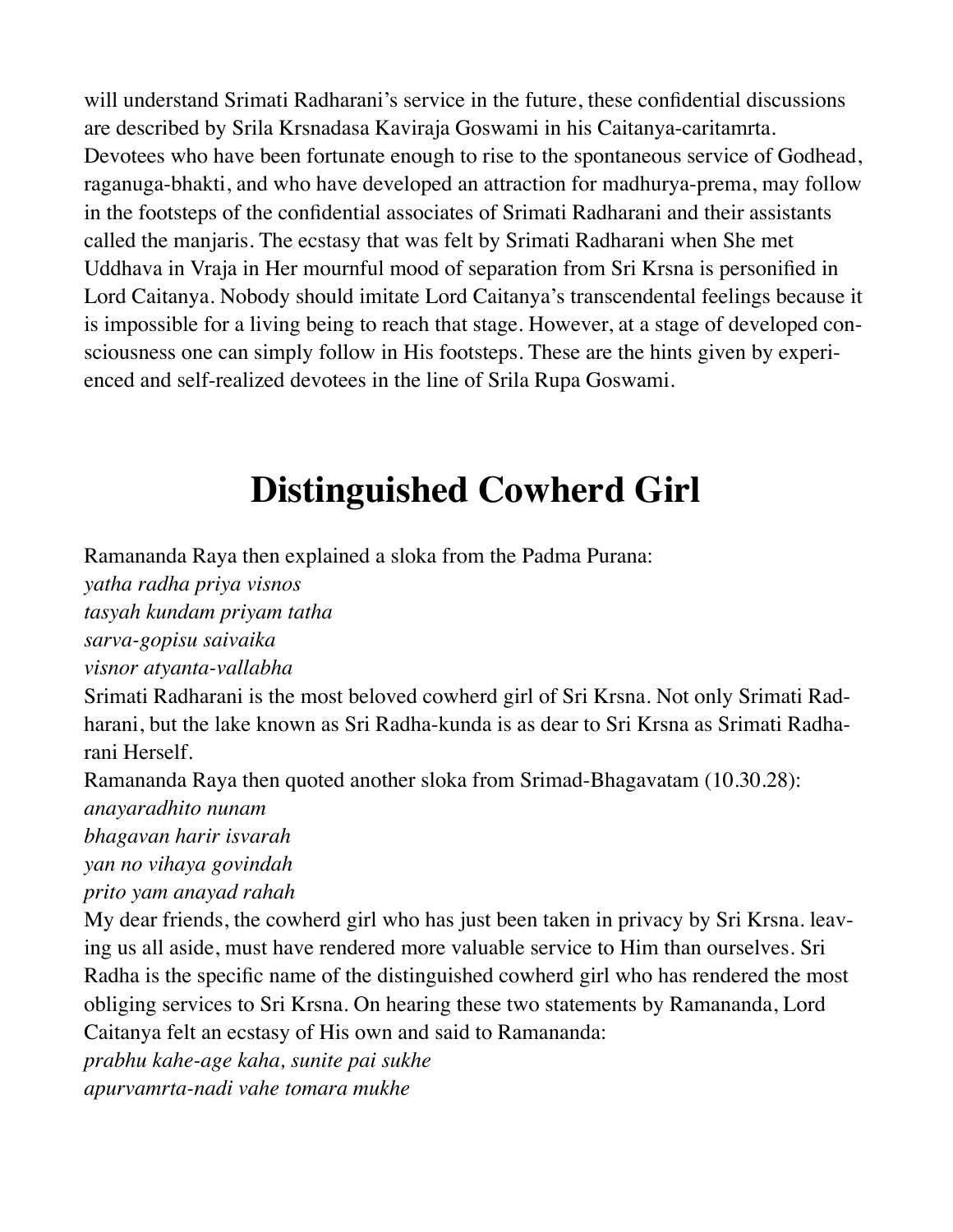Please continue. I am feeling too much happiness by your mode of explanation. It is something like a transcendental river of bliss flowing from your tongue. Lord Caitanya added:

*curi kari' radhake nila gopi-ganera dare anyapeksa haile premera gadhata na sphure*

Sri Krsna stole away Srimati Radharani because the nature of love that He had for Her was disturbed in the presence of the other gopis. If Krsna can give up the company of all other gopis for the sake of Srimati Radharani, I know that He is expecially attached to Her love.

When the transcendental pastime of rasa-lila continued, Sri Krsna thought that in the presence of all the gopis, confidential and secluded love affairs with Srimati Radharani would not be possible. He thought that in the presence of others the intensity of private love affairs could not be relished. For this reason, Sri Krsna abducted Srimati Radharani from within the assembly of all the other gopis and became separated from them all.

### <span id="page-36-0"></span>**The Search of Sri Krsna**

Ramananda Raya said that there is no comparison to Srimati Radharani's love within the universe. Srimati Radharani did not like to be equal with all the other gopis. Thus in a mood of erotic anger, She left the arena of the rasa-lila. It was the desire of Sri Krsna that Srimati Radharani fulfill His necessity for rasa-lila, but when She went away, Sri Krsna became disturbed and in a mood of moroseness He left the rasa-lila arena to search for Srimati Radharani. Ramananda Raya quoted two other slokas from the Gita-govinda  $(3.1,2)$ :

*kamsarir api samsaravasana-baddha-srnkhalam radham adhaya hrdaye tatyaja vraja-sundarih itas-tatas tam anusrtya radhikam ananga-vana-vrana-khinna-manasah krtanutapah sa kalinda-nandini tatanta-kunje visasada madhavah*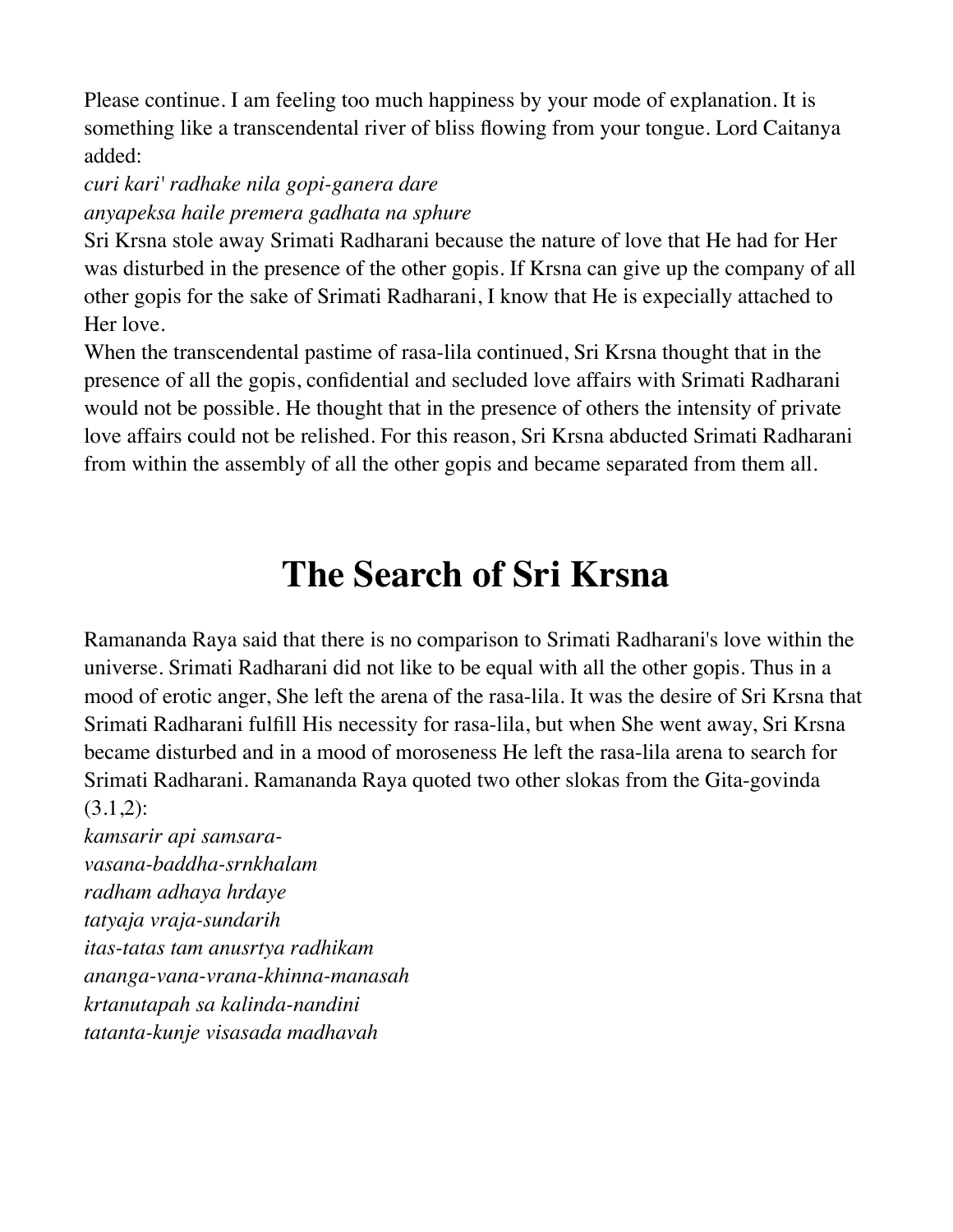The enemy of Kamsa (Sri Krsna) became afflicted with the desire to liberate His parents Vasudeva and Devaki from imprisonment in Mathura and left the company of the beautiful damsels of Vraja, keeping Srimati Radharani within His heart.

Being afflicted by the arrow of Cupid and unhappily regretting His mistreating Radharani, Madhava (Sri Krsna) began to search for Srimati Radharani along the banks of the Yamuna River. When He failed to find Her, he entered the bushes and began to lament. All the above statements are of a very, very high standard of transcendental pastimes of the Personality of Godhead and may appear to be like the ordinary stories of a hero and heroine. The whole activity may also appear like the lusty behavior of ordinary men and women, but this is the foolishness of the mundane conception. The complete picture is of transcendental loving service to the Personality of Godhead by the pure senses, completely freed from mundane designations and cleansed of all mundane affairs. Only the highest devotee, who is absolutely purified by the regulative principles of devotional service and who has attained the stage of realizing the degraded nature of mundane erotic activities, can relish these supramundane affairs, although they are described in language that is understandable to the general populace.

The cheerfulness of Lord Caitanya in relishing the above statements by Ramananda Raya is the proof that they are the highest standard of transcendental expression. Therefore, readers should be careful not to bring these topics down to a level of mundane affairs.Ramananda Raya continued to explain that by a critical study of the above two slokas we can know that the rasa-lila is performed in the company of innumerable cowherd girls, but, in spite of this, the Personality of Godhead prefers to remain specifically with Srimati Radharani. Knowing this, a devotee's heart becomes swollen with transcendental joy, which may be compared to a mine of nectar.

Hearing about all these transcendental love affairs, the hearts of experienced devotees are filled with an inexplicable supramun- dane joy. They feel that Sri Krsna is equally fond of all the gopis, but He is specifically attracted by the clever and often contradictory dealings of Srimati Radharani. Thus She contributes the most to the rasa-lila.

### <span id="page-37-0"></span>**By Srimati Radharani's Side**

It is understood from the authoritative literatures, which describe the transcendental pastimes of Godhead, that in the arena of the rasa-lila dance, Sri Krsna distributed Himself in His innumerable prakasa expansions by keeping Himself between each of the cowherd girls. He also kept Himself by the side of Srimati Radharani. The prakasa expansions of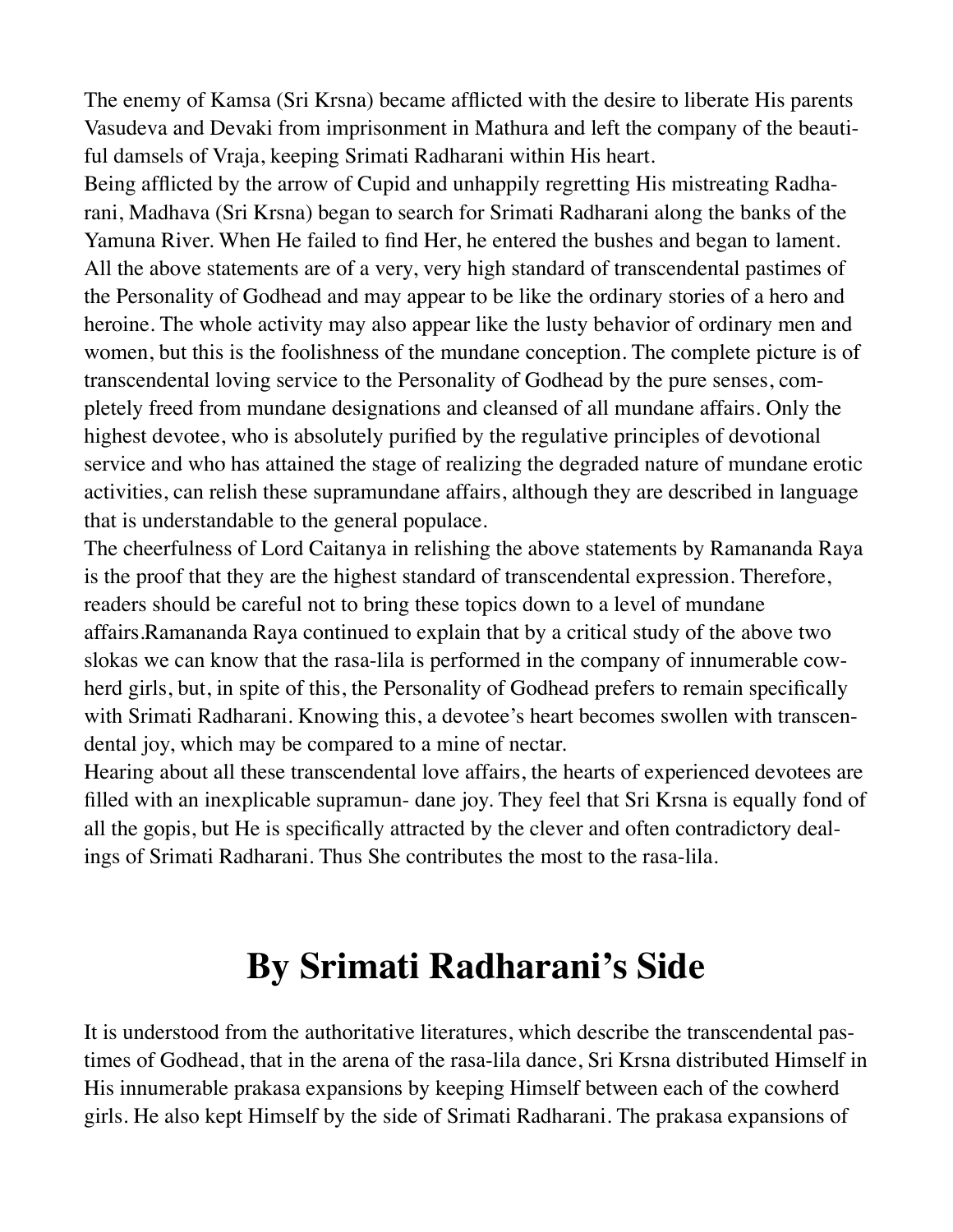His transcendental body are all identical, but the personality by the side of Srimati Radharani is His original form, svayam-rupa. Sri Krsna is equal to everyone in His general dealings, but due to the conflicting ecstatic love of Srimati Radharani there were opposing elements. This is described in the Ujjvala-nilamani as follows:

*aher iva gatih premnah svabhava-kutila bhavet ato hetor ahetos ca yunor mana udancati*

The curved ways of progressive love affairs appear like the movement of a snake. Further, two different kinds of anger, anger with a cause and anger without a cause, arise within the dealings of a young man and a young woman.

In pursuance of the above principles, Srimati Radharani in a mood of erotic anger left the arena of the rasa-lila with a feeling of devout attachment. Thus Sri Hari also became mad after Her and perturbed in His mind out of anger without cause. Sri Krsna's desire was to enjoy the transcendental pastime of the rasa-lila in its fullness and the cornerstone of its whole construction was Srimati Radharani. Without Her presence, the rasa-lila is upset. Therefore, the absence of Srimati Radharani caused Sri Krsna to leave the arena and go in search of Her.

When Sri Krsna was unable to find Srimati Radharani after searching here and there, He became overwhelmingly afflicted by Cupid's arrow and began to deeply lament on account of Her absence. This fact proves that the transcendental heart of Sri Krsna is not satiated even by His enjoyment in the midst of so many millions of other cowherd girls. As such, the intensity of His love for Srimati Radharani is impossible to describe. All the above statements regarding the transcendental lila of Sri Sri Radha-Krsna profusely delighted Lord Caitanya and He became completely satisfied by His meeting with Ramananda Raya.

*prabhu kahe-ye lagi ailama toma-sthane sei saba tattva-vastu haila mora jnane ebe se janilun sadhya-sadhana-nirnaya age ara ache kichu, sunite mana haya krsnera svarupa' kaha 'radhara svarupa' 'rasa' kon tattva, 'prema'-kon tattva-rupa krpa kari ei tattva kaha ta amare*

*toma-vina keha iha nirupite nare*

Lord Caitanya said to Ramananda, I have now come to know the truth of the lila of Sri Krsna and Srimati Radharani for which I approached you. I have understood the truth of the highest goal to be attained and also the means to attain it. Therefore, please explain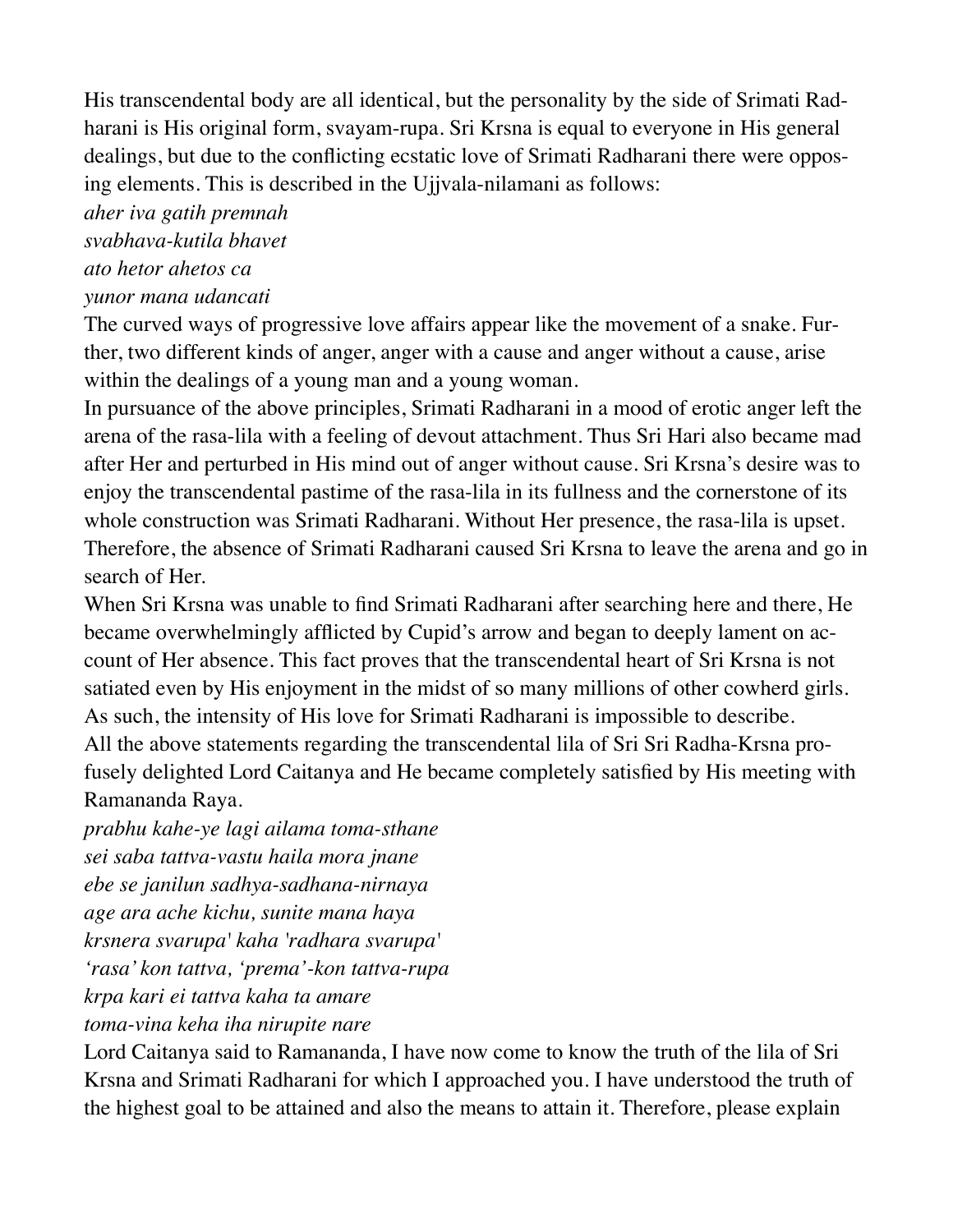the divine nature of Sri Krsna and also that of Srimati Radharani. Please also let me know the truth of the mellowness of supramundane love affairs. Nobody can explain all these except your good self. Therefore, I request you to do me this favor by your unbounded mercy.

### <span id="page-39-0"></span>**Guru of Lord Caitanya**

The method of approach and the manner of humility exhibited by Lord Caitanya to Ramananda is the ideal for approaching a bona fide tattva-darsi or a master of transcendental knowledge. This is confirmed in the Bhagavad-gita (4.34): *tad viddhi pranipatena*

#### *pariprasnena sevaya*

#### *upadeksyanti te jnanam*

*jnaninas tattva-darsinah* In the Bhagavad-gita, it is recommended that one approach the spiritual master for supramundane knowledge under the protection of service and surrender accompanied by relevant inquiries. Lord Caitanya, as the ideal teacher and practical demonstrator of the teachings of the Bhagavad-gita, teaches us by His approach to Ramananda Raya. He shows that a person desirous of knowing the transcendental science must not be proud of his material acquisitions of education and wealth, which are very insignificant to the transcendentally situated spiritual master from whom we should be very keen to understand the science of devotion.

If somebody approaches the bona fide spiritual master with the vanity of mundane pride in respect to his heredity, wealth, education, or personal beauty and without the necessary qualifications of surrender, service, and relevant inquiry, surely such a person will be honored outwardly by the spiritual master, but the spiritual master will decline to bestow transcendental knowledge upon the student who by his attitude of mundane vanity is rendered unqualified. Such a proud student is actually a sudra and he has no access to spiritual knowledge for want of the necessary qualifications mentioned above. Thus the sudra student, instead of availing himself to the mercy of the spiritual master, goes to hell as a result of his mundane vanity.

Ramananda Raya was born in the family of a sudra and was also a grhasta in terms of the system of varnasrama-dharma. Lord Caitanya appeared in the family of a highly cultured brahmana of Navadvipa and was in the topmost rank of the sannyasa asrama. Therefore, in terms of the varnasrama system, Ramananda Raya was in the lowest status while Lord Caitanya was in the highest status; yet, because Ramananda was a master in the art of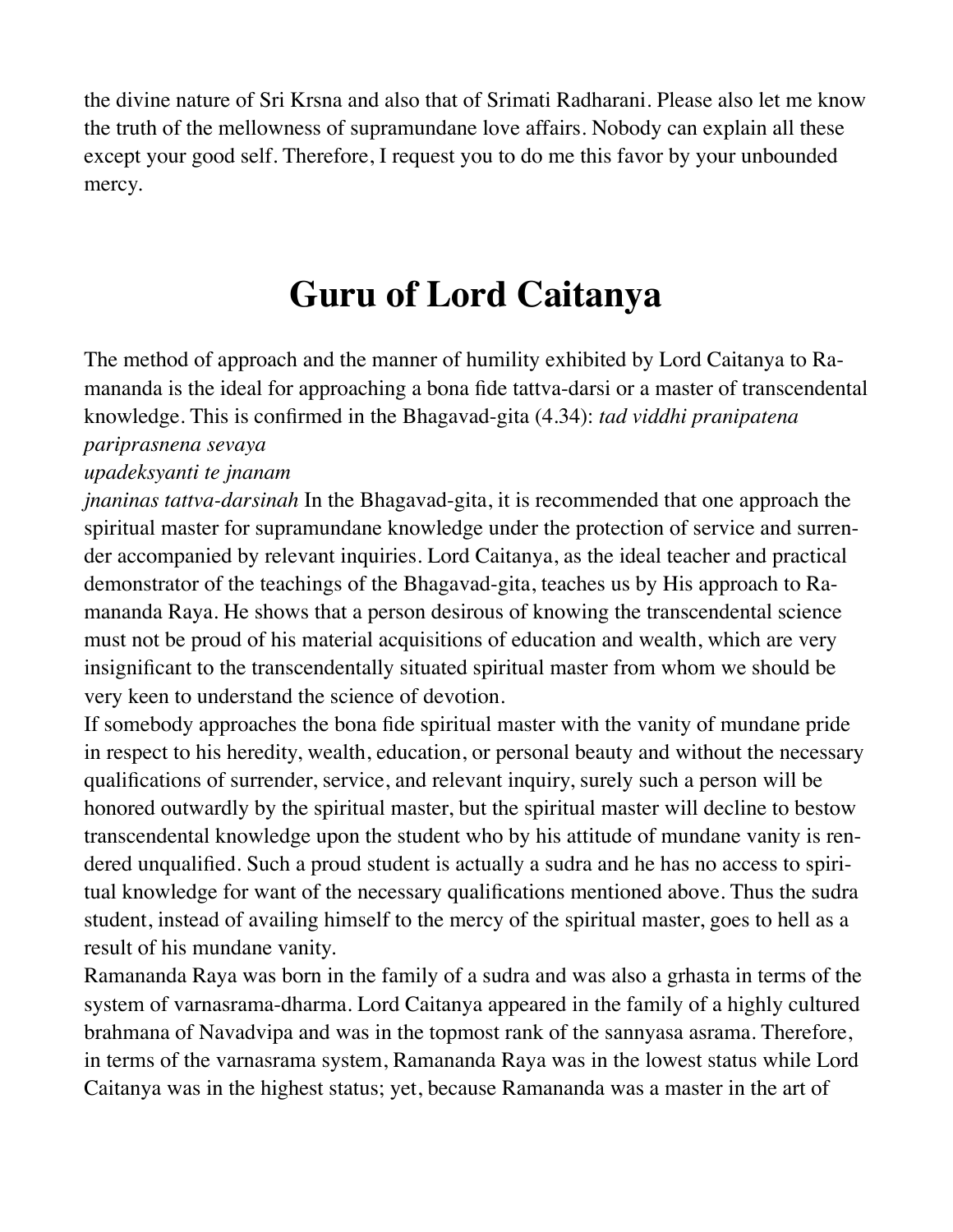transcendental knowledge, Lord Caitanya approached him as one should approach a guru. He did so for the benefit of us all.

#### <span id="page-40-0"></span>**True Student of Truth**

Lord Caitanya descended into this mortal world as the ideal spiritual master, and thus His teaching is very significant. The students who really desire spiritual upliftment may carefully note all these dealings.

Ramananda Raya, as a true Vaisnava, always possessed natural humility, and thus when he was asked by Lord Caitanya he said,

*raya kahe-iha ami kichui na jani*

*tumi yei kahao, sei kahi ami vani*

*tomara siksaya padi yena suka-patha*

*saksat isvara tumi, ke bujhe tomara nata*

*hrdaye prerana kara, jihvaya kahao vani*

*ki kahiye bhala-manda, kichui na jani*

"My Lord, I have no information of the transcendental world but I can simply speak that which You inspire me to utter. I am just like a parrot and I can repeat only that which You direct me to say. You are Yourself the Personality of Godhead and it is very difficult to understand what You do and how You play. The inspiration that You create in me and the vocabulary that You cause to come out of my mouth are known to You. I do not know myself what I speak and what I think."

Lord Caitanya, again in His mood of a true student of truth, replied to Ramananda Raya, *prabhu kahe-mayavadi ami ta' sannyasi*

*bhakti-tattva nahi jani, mayavade bhasi*

*sarvabhauma-sange mora mana nirmala ha-ila*

*'krsna-bhakti-tattva kaha,' tanhare puchila*

*tenho kahe-ami nahi jani krsna-katha*

*sabe ramananda jane, tenho nahi etha*

*tomara thani ailana tomara mahima suniya*

*tumi more stuti kara 'sannyasi' janiya*

*kiba vipra, kiba nyasi, sudra kene naya*

*yei krsna-tattva-vetta, sei 'guru' haya*

*sannyasi' baliya more na kariha vancana*

*krsna-radha-tattva kahi' purna kara mana*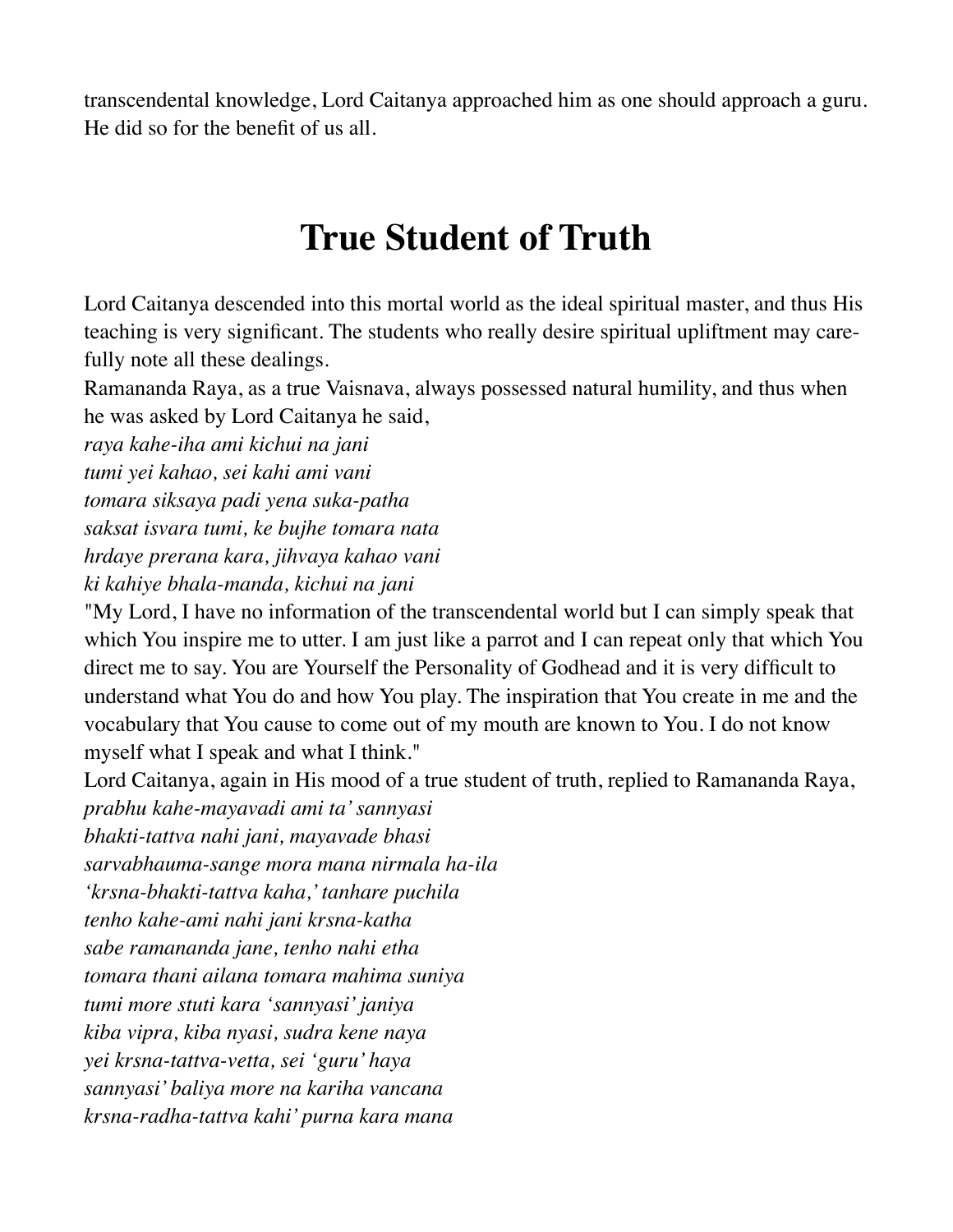"I am a mayavadi sannyasi who is an atheist by nature. As such, I always float on My theory of maya and Brahman without any entrance into devotional science. By the association of Sarvabhauma Bhattacarya, I was lucky enough to get My heart purified. When I asked him to speak about the transcendental topics of the lila of Sri Krsna and Srimati Radharani, he asked Me to see you. He recommended you as the best among those who know this science and he regretted your absence at Puri. I have therefore come to you after hearing your glories from him. You are now praising Me because I am a sannyasi, but it does not matter whether a person is a brahmana, a sannyasi, or a sudra. A person is thoroughly competent to become a bona fide spiritual master provided he knows the transcendental art and science of devotional activities. Therefore please do not try to avoid Me because I am a sannyasi. Kindly fulfill My desire by fully describing the glories of the lila performed by Sri Krsna and Srimati Radharani."

#### <span id="page-41-0"></span>**Beyond Varna and Asrama**

In the teachings of Lord Caitanya, especially in this perverted age of Kali, the passage mentioned above, wherein it says that it does not matter whether a person is a brahmana, sannyasi, or a sudra, is important. The qualification for a spiritual master is that he must be thoroughly conversant in the art and science of devotional service. This is revolutionary to the stereotyped, so-called spiritual mastership prevailing among the masses in India. The exploitative method is herein dealt a deadly blow and this truth is established by the devout followers of Sri Caitanya Mahaprabhu's conception.

The fact is that a person who is thoroughly conversant about Sri Krsna can become a spiritual master either as an initiator or an instructor. It does not matter whether such a person is a brahmana, ksatriya, vaisya, or a sudra. Nor does it matter whether he is a brahmacari, grhastha, vanaprastha, or a sannyasi. The only qualification of a spiritual master is his knowledge of the truth about Sri Krsna. The qualification certainly does not rest on his particular situation in terms of the system of varnasrama-dharma. This order of Lord Caitanya, although apparently revolutionary to the non-progressive opportunists, is not at all against the injunctions of the scriptures. Following this principle, Lord Caitanya Himself took initiation from Sripad Isvara Puri, and Lord Nityananda Prabhu and Advaita Prabhu took initiation from Sripad Madhavendra Puri Goswami. Rasikananda Prabhu took initiation from Srila Shyamananda Prabhu, who appeared in the family of a non-brahmana, and Sri Ganga Narayana Cakravarti and Sri Ramakrsna Bhattacarya took initiation from Srila Narottama dasa Thakura, who also happened to appear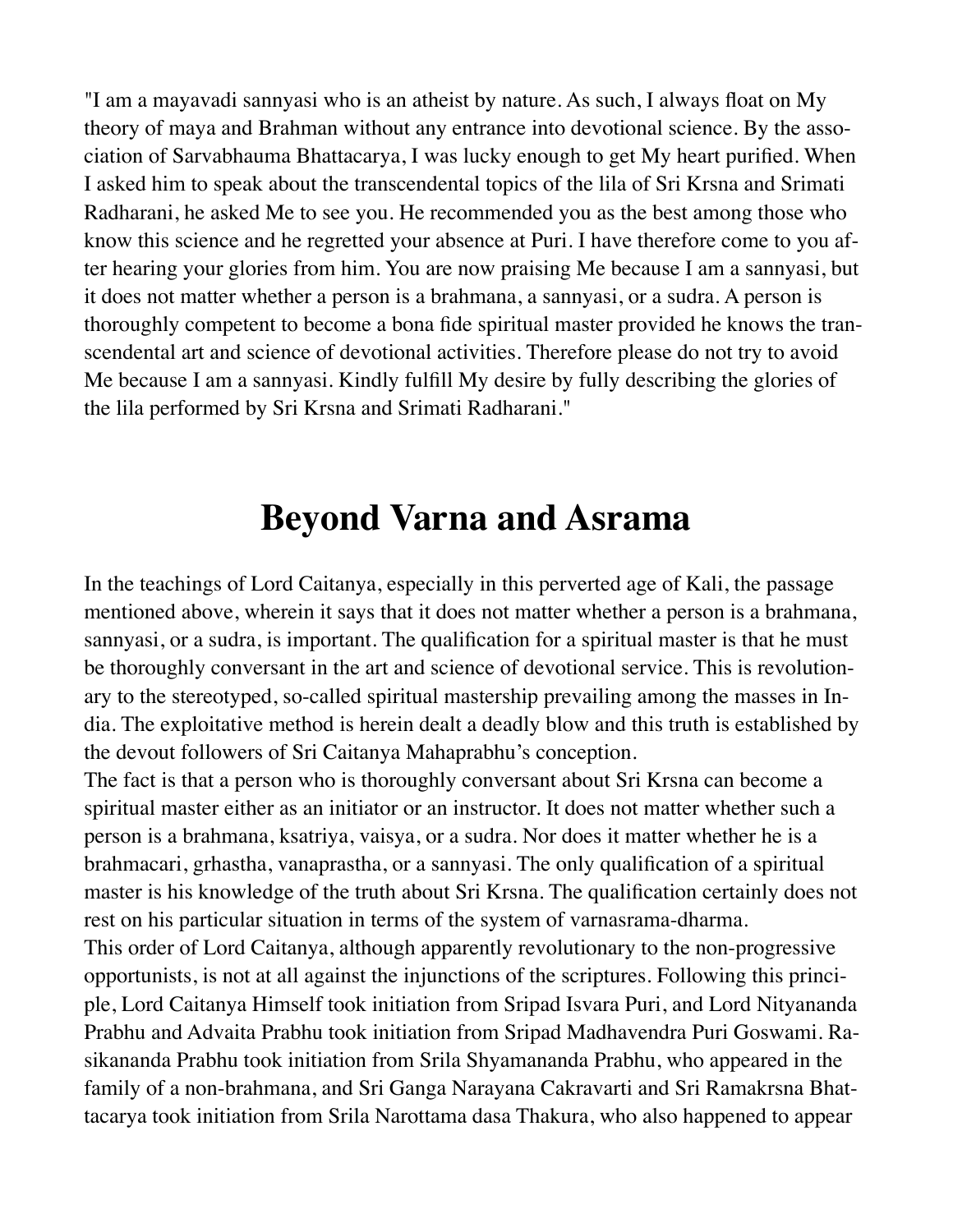in the family of a non-brahmana. In the ancient literatures, it is written that there are no hereditary considerations for becoming a spiritual master.

In the Mahabharata and other historical literatures, there are innumerable examples of non-hereditary gurus and determination of caste by quality and action rather than by birth. In the Srimad-Bhagavatam (7.11.35), it is said that a person should be classified as belonging to a particular varna or caste in terms of his qualification:

*yasya yal-laksanam proktam pumso varnabhivyanjakam yad anyatrapi drsyeta tat tenaiva vinirdiset*

According to Bhagavad-gita, a really qualified brahmana possesses nine qualities, a ksatriya seven qualities, a vaisya three qualities, and a sudra only one quality. So, wherever the particular qualities are found or developed, the person possessing these particular qualities should be regarded as such. Accepting this formula from the scriptures, the Vaisnava accepts a spiritual master upon his becoming conversant in the knowledge of Sri Krsna. The qualities of a brahmana appear naturally, and, as such, a thoroughly conversant spiritual master cannot be anything but a qualified brahmana. The false notion that without being a caste brahmana a person cannot become a spiritual master is therefore a misconception. A person born in the family of a sudra can become a spiritual master if he has acquired the necessary knowledge about Sri Krsna.

Sometimes it is seen that a pure Vaisnava does not undergo the formalities of the system of varnasrama-dharma by accepting the regulative principles thereof, but that does not mean that he is not a brahmana or a bona fide spiritual master. The Vaisnavas determine the varna and asrama of a person simply by their symptoms and not by their birth. Foolish people are unable to recognize such qualified Vaisnavas, and as such Lord Caitanya distinctly emphasizes all the above mentioned points. There is no difference in essence between the regulative principles found in the Hari-bhakti-vilasa and the statements of Lord Caitanya. The difference is concocted by the mental speculations of ignorant men.

### <span id="page-42-0"></span>**Who is an Acarya**

Some foolish students have accepted the statements of Lord Caitanya conditionally. According to them, the spiritual master fully conversant with the science of Krsna, yet not born in a brahmana family, can be an instructing spiritual master, but not an initiating spiritual master. They do not know that there is hardly any difference between the two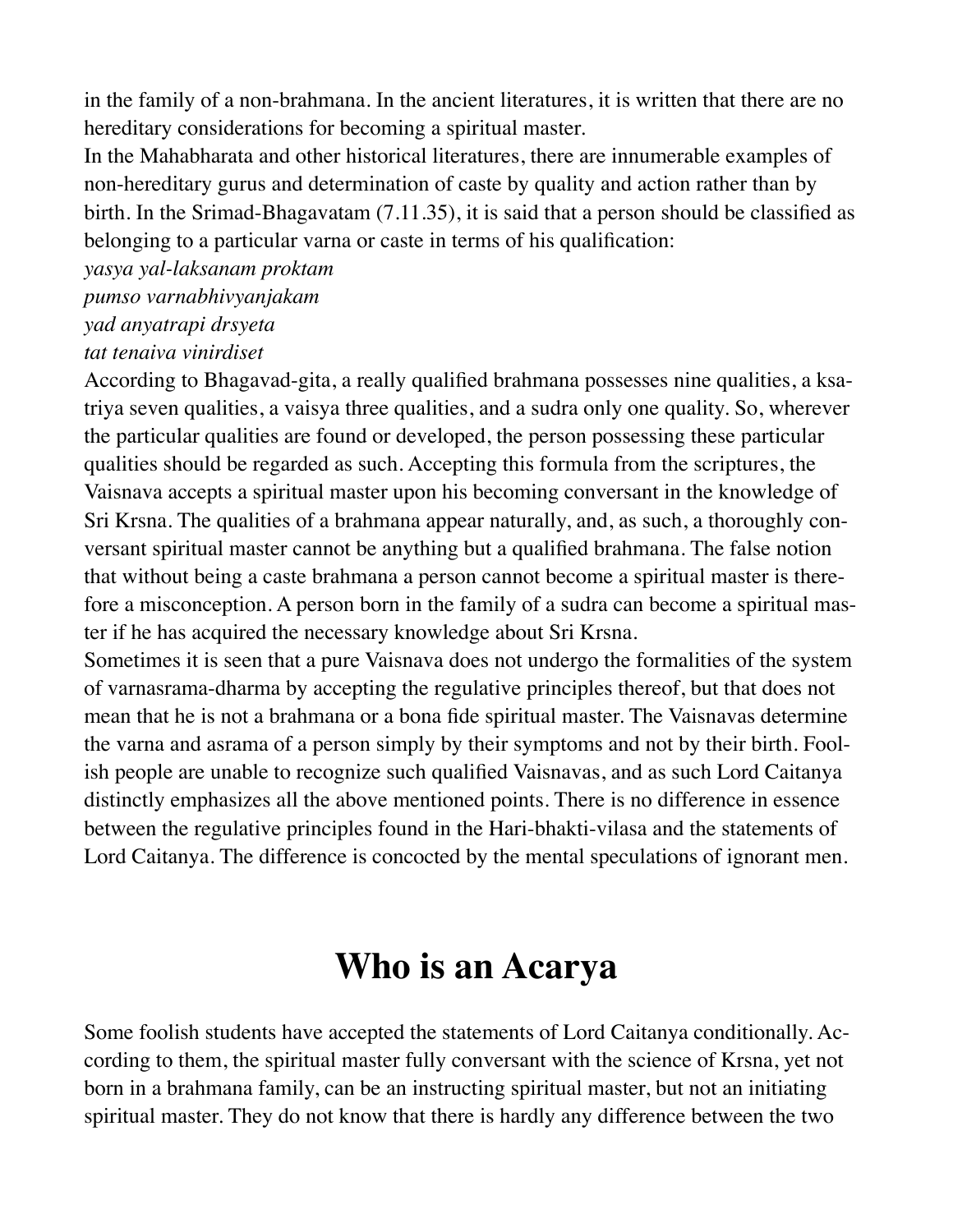classes of spiritual masters. According to them, a caste initiator or caste goswami, by dint of his hereditary blood lineage, becomes the real spiritual master, while a person knowing all about Sri Krsna can only become an instructor.

They foolishly think that the position of the initiating spiritual master is greater than that of the instructing spiritual master. However, the matter is very clearly and conclusively discussed in the Caitanya-caritamrta (Adi-lila 1.47):

#### *siksa-guruke ta' jani krsnera svarupa*

#### *antaryami, bhakta-srestha-ei dui rupa*

"One should know the instructing spiritual master to be the Personality of Krsna. Sri Krsna manifests Himself as the Supersoul and as the greatest devotee of the Lord." In the Manu-samhita, the qualification of an acarya is described as follows: "A spiritual master is a twice-born brahmana able to train his disciple to instruct others on the Vedas." In the Vayu Purana, the acarya is described as follows: "One who knows the essence of the scriptures, establishes the truth of them, and conducts his activities according to the regulative principles of the scriptures is thus known as an acarya."

The acarya or spiritual master is an empowered incarnation of the Personality of Godhead. He is not to be considered a plenary portion of Godhead, but at the same time the spiritual master is certainly very near and dear to Godhead. The acarya appears before the disciple as the bona fide representative of Godhead. Such an acarya has no duty other than to serve the Personality of Godhead and give shelter to the willing disciple on Godhead's behalf.

If a person becomes a so-called spiritual master without being engaged wholly in the service of the Personality of Godhead, nobody should accept him as guru and his activity should not be recognized. A guru's character must be fully representative of the Personality of Godhead, and this will be demonstrated by his full-time engagement in the service of Godhead. A real acarya is sometimes envied by the sense-gratifying masses. However, the acarya is a nondifferent extension of the transcendental body of the Personality of Godhead. Anyone envying such a spiritual master will certainly suffer the consequence of being bereft of the Personality of Godhead's blessings.

The spiritual master, although the eternal servitor of Lord Caitanya, is always to be respected as much as Lord Caitanya. The spiritual master is the personality who exhibits the nature of Lord Caitanya. It should never be concluded that the spiritual master is exactly one and the same with Godhead as the mayavadi philosophers think. The Vaisnavas accept the spiritual master in terms of acintya-bhedabheda-tattva, simultaneously one with and different from the Personality of Godhead.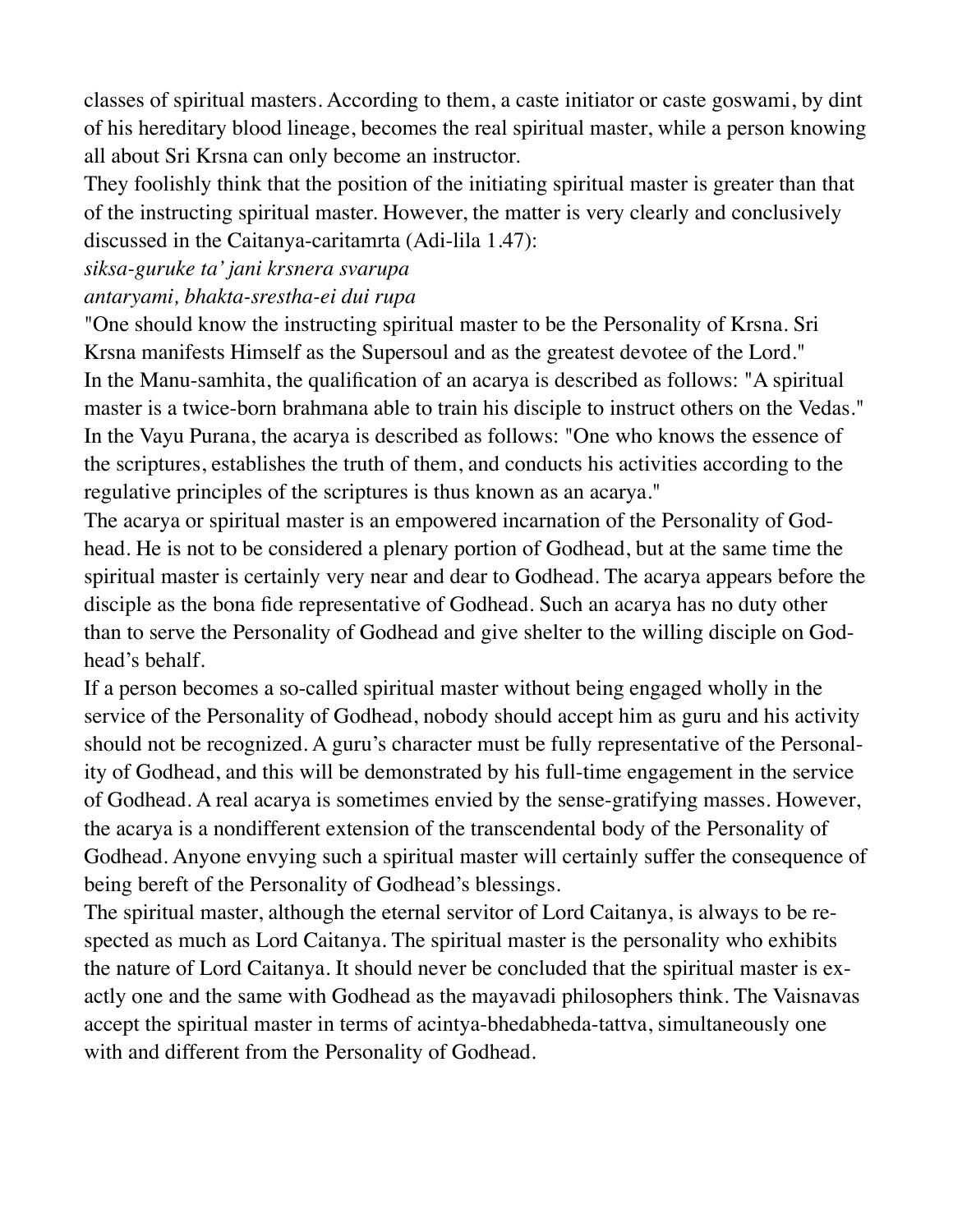### <span id="page-44-0"></span>**Siksa and Diksa**

A spiritual master who gives instruction about the regulative principles of devotional service is called the siksa-guru or the instructing spiritual master. A person who is not engaged in the service of the Personality of Godhead and is addicted to ill habits cannot be a spiritual master. The instructing spiritual master is of two kinds. They are: (1) a selfrealized soul constantly engaged in the service of the Personality of Godhead, and (2) a soul in pure consciousness who is constantly offering helpful directions favorable to the service of Godhead. Instruction in the service of the Lord is also of two kinds: (1) instruction on the object of service, and (2) instruction on the regulative principles of service. The spiritual master who connects the living entity with the Personality of Godhead Sri Krsna by initiation is called the diksa-guru or the initiating spiritual master. There is no difference between the initiating spiritual master and the instructing spiritual master. Both are the object of shelter for the disciple and both are asraya vigraha or the personality under whose shelter the eternal relationship with Godhead is established and the process of approaching Godhead by service is learned. To think of one spiritual master as purer than the other is offensive. The symbolic initiating spiritual master is Srila Sanatana Goswami, who initiates the devotees into their service to Madana-mohana. Srila Rupa Goswami is the instructing spiritual master, who instructs the devotee with his verses in the Bhaktirasamrta-sindhu regarding the service of Sri Sri Radha-Govinda. Nobody should therefore think of Sanatana Goswami as being greater than Rupa Goswami or vice versa. Both of them are our spiritual masters and engage us in the transcendental loving service of Godhead. When Lord Caitanya mentioned the word guru, spiritual master, He meant both the siksa-guru and the diksa-guru and not just one of them.

#### <span id="page-44-1"></span>**Not a Vaisnava - Not a Guru**

According to Hari-bhakti-vilasa, a pure devotee of Godhead is never a sudra. On the other hand, one who is not engaged in the service of the Personality of Godhead is definitely a sudra, even though such a person may be born in the family of any varna other than sudra. A brahmana of the standard of varnasrama-dharma, although expert in all the details of the six specific functions of the scriptures, cannot be accepted as a spiritual master if he is not a Vaisnava. But if an untouchable candala (dog-eater) becomes a Vaisnava, he can be accepted as a spiritual master. A pure devotee of Godhead, although born in the family of a sudra, can be the spiritual master of all the other three varnas.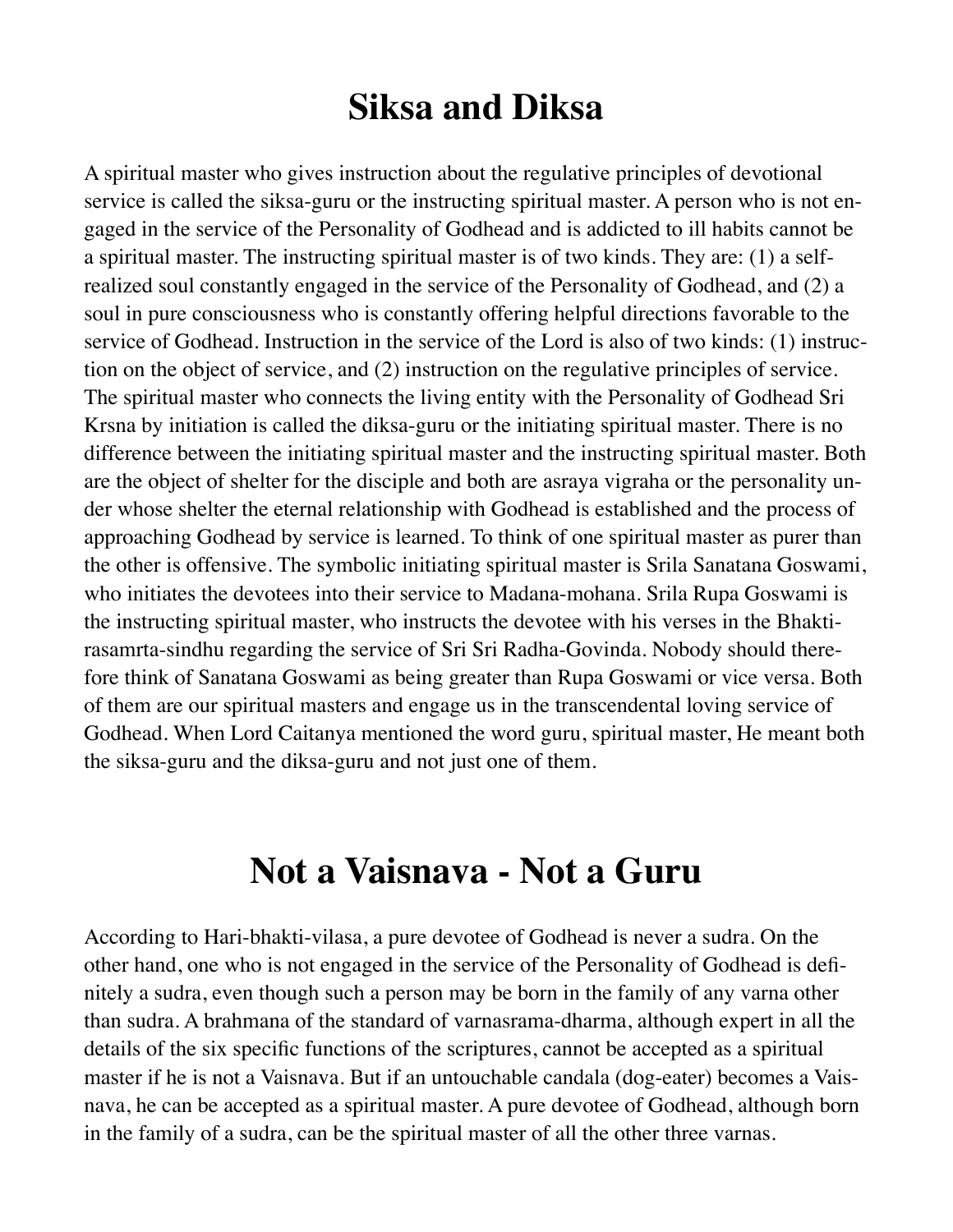Ramananda Raya, being always conscious of his transcendental task, is never subjected to the deluding energy of Godhead. He could understand the feelings of Lord Caitanya, and by His will, Ramananda wanted to proceed further. He said,

*aya kahe-ami-nata, tumi-sutra-dhara yei mata nacao, taiche cahi nacibara mora jihva-vina-yantra, tumi-vina-dhari tomara mane yei uthe, tahai uccari*

"My Lord, I am a dancing doll and You are the wire-puller. Let me dance as you wish. My tongue is like the vina (a stringed musical instrument) and You are playing upon it. Kindly let me vibrate the sound that You desire to produce."

Ramananda continued:

*parama isvara krsna-svayam bhagavan sarva-avatari, sarva-karana-pradhana ananta vaikuntha, ara ananta avatara ananta brahmanda ihan-sabara adhara sac-cid-ananda-tanu, vrajendra-nandana sarvaisvarya-sarvasakti-sarvarasa-purna isvarah paramah krsnah, sac-cid-ananda-vigrahah anadir adir govindah, sarva-karana-karanam vrndavane 'aprakrta navina madana' kama-gayatri kama-bije yanra upasana*

"Sri Krsna is the Supreme Personality of Godhead, the cause of all causes. He expands Himself in His innumerable plenary portions known as incarnations. He is the fountainhead of innumerable Vaikuntha planets, innumerable incarnations, and innumerable universes. He is the eternal form of transcendental existence, knowledge, and bliss. He is known as the son of the King of Vraja. He is complete in Himself with all opulences, all powers, and all divine rasas. He is, as stated in the Brahma-samhita, the Supreme Primeval Lord and the cause of all causes. Sri Krsna is the transcendental Cupid and the resident of Sri Vrndavana. He is worshiped by the transcendental sounds produced by the pure utterances of kama-gayatri and kama-bija."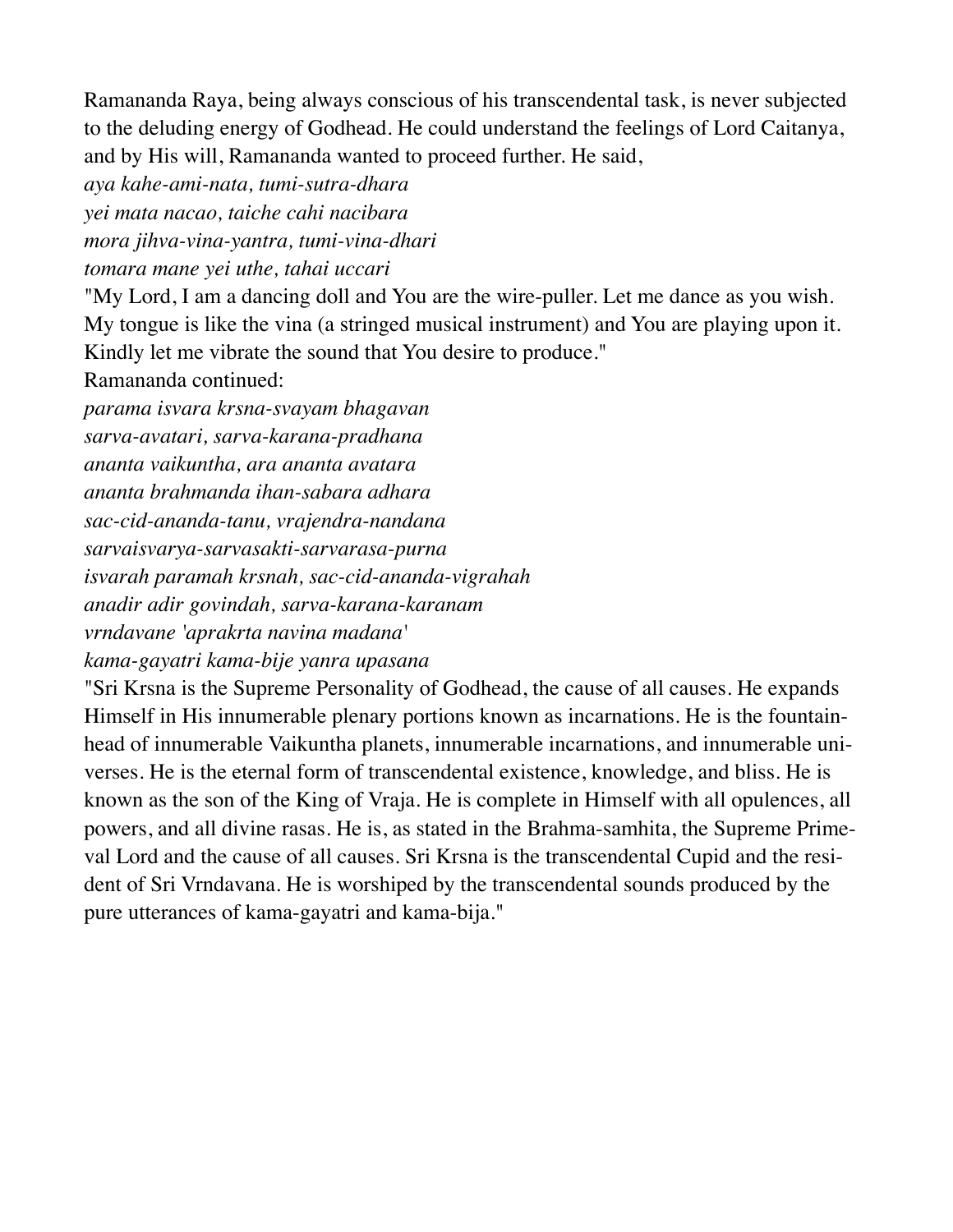### <span id="page-46-0"></span>**Vrndavana Eternal**

Vrndavana, the residence of Sri Krsna, is described in the Brahma-samhita (5.56): *sriyah kantah kantah parama-purusah kalpa-taravo druma bhumis cintamani-gana-mayi toyam amrtam katha ganam natyam gamanam api vamsi priya-sakhi cid-anandam jyotih param api tad asvadyam api ca sa yatra ksirabdhih sravati surabhibhyas ca sumahan nimesardhakhyo va vrajati na hi yatrapi samayah bhaje sveta-dvipam tam aham iha golokam iti yam vidantas te santah ksiti-virala-carah katipaye*

Everything is cognizant in the transcendental abode of Vrndavana. Although appearing in the material world, it exists eternally, even after the annihilation of the material world. The Bhagavad-gita (8.20) confirms this statement. In Vrndavana, the cowherd girls are all enjoyed by Sri Krsna, and He is the only enjoyer there because He is the Supreme Person. The trees in Vrndavana are all desire trees and the land is made of cintamani, desirefulfilling touchstones. The water of Vrndavana is nectar, the words of conversation are themselves sweet songs, walking in Vrndavana is a dance, and the flute is eternally the constant companion of Sri Krsna.

The luminaries in the sky are transcendental and blissful. With this in mind, we should always try to understand Vrndavana. In Vrndavana, even a moment is never lost because no moment passes away, and, as such, there is not a limited conception of the future either.

The Vrndavana-dhama that we can experience in this mortal world is therefore a subject of deep study, and the significance of Vrndavana is known only to the purest devotees. Let us therefore worship Sri Vrndavana.

The Vrndavana-dhama that manifests in the material world is not realized by our material senses, which are always prone to enjoy matter. When we are inspired by the proper attitude of transcendental service to Madana-mohana, we can know the actual Vrndavana. Because it is very difficult to understand, Srila Narottama dasa Thakura taught us by his actions to cry for the mercy of Lord Nityananda Prabhu. By the mercy of Lord Nityananda, we can be free from the consciousness of trying to enjoy this material world. This enjoying spirit is known as samsara-vasana. When one is freed from the samsara-vasana, one is freed from focusing entirely on eating, sleeping, fearing, and other sense-gratifying habits. When this is done, the mind of the devotee is purified from all infections of matter, and in such a state of mind one can see the true Vrndavana- dhama situated in this mortal world.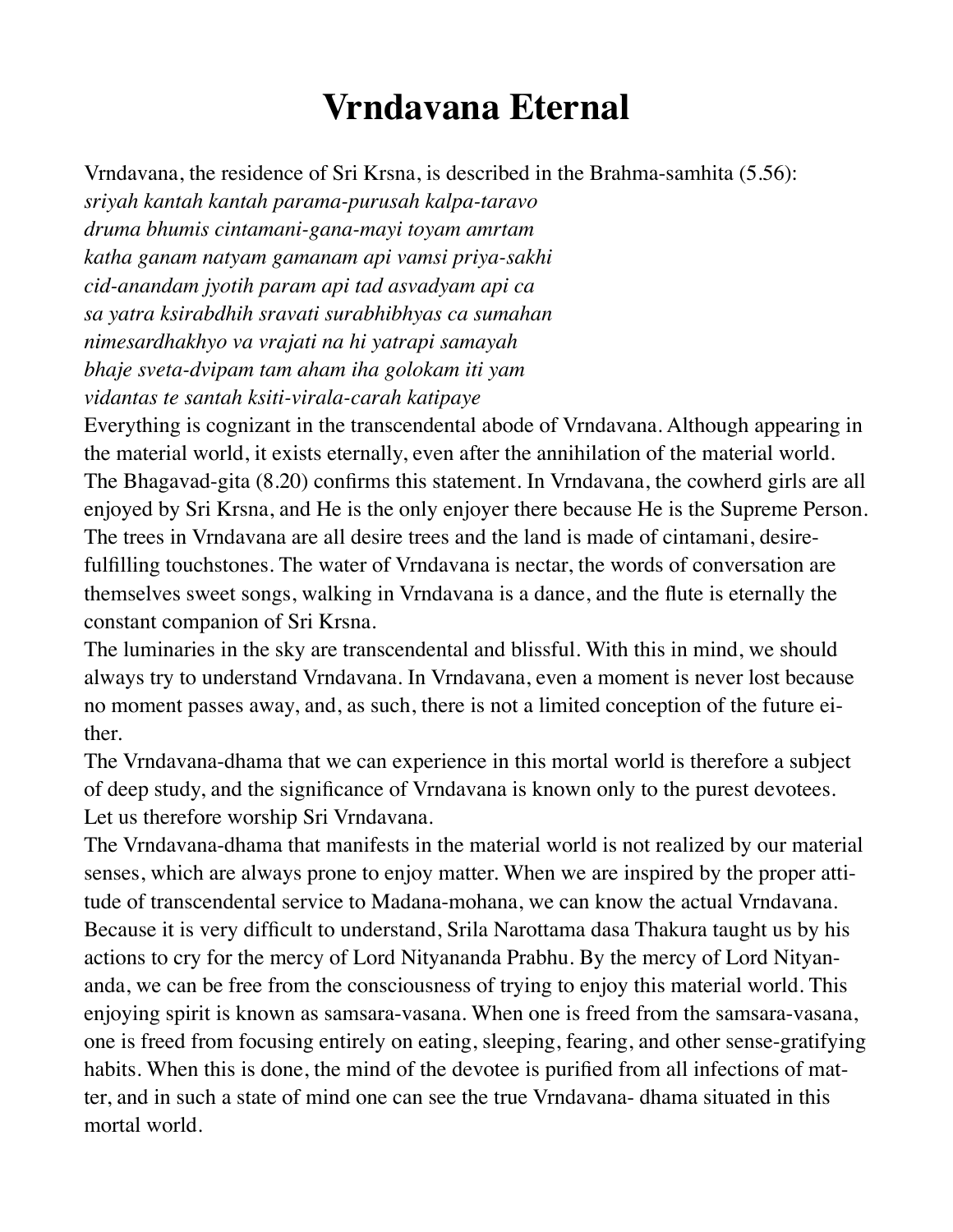### <span id="page-47-0"></span>**Cupid and the Kama-Gayatri**

The eternal Cupid, Sri Krsna, is eternally distinct from the material Cupid. The material Cupid produces pleasure only temporarily, but then lulls one into material dullness in just the next moment. But the eternal Cupid is ever-awakening and the transcendental pleasure is ever-increasing in ever-renewing developments. Such pleasure is eternally-existing and is not subject to the laws of material nature. The transient pleasure derived from the material Cupid is an enjoyable object to the materialists, but the transcendental Cupid is served eternally because He is Sri Krsna, the Personality of Godhead Himself. Gayatri means that which delivers one from the clutches of material hankerings. By chanting the kama-gayatri, klim kama-devaya vidmahe puspa-banaya dhimahi tan no 'nangah pracodayat, the transcendental sound composed of twenty-four and a half letters, one is connected with the service of Madana-mohana (kama-devaya). The nature of practical service is realized in connection with Govinda (puspa-banaya). And in the perfect stage of service, one is connected with Gopinatha (anangah), the attractor of the cowherd girls.

The description of the kama-gayatri in the Brahma-samhita is vivid. The kama-gayatri was first chanted by Lord Brahma before he created the material universes. His pure consciousness was awakened in the matter of his relationship, action, and ultimate goal in the service of the Personality of Godhead. When he became absorbed in the chanting of the transcendental sound of the kama-gayatri, he acquired the ability to create the universe, and as such he composed the Brahma-samhita in praise of the glories of Lord Govinda, the Personality of Godhead.

The scientific arrangement of the kama-gayatri is described in the Brahma-samhita. It says that the supramundane kama-gayatri combined with the kama-bija (the nucleus of transcendental love) is the transcendental means of worship by which the eternally youthful transcendental Cupid, Madana-mohana, is served. Sri Visvanatha Cakravarti Thakura has explained the symbolic representation of the kama-bija 'klim,' with reference to the Brhad Gautamiya-tantra, as follows: K is Krsna, the supreme aggressive male, who possesses a form embodying full eternity, knowledge, and bliss; the letter I is Radha, the supreme receptive female, who is eternally the Vrndavanesvari, or the most majestic Princess of Sri Vrndavana; the letter L is celebrated as anandatmaka-prema- sukha, or the happiness of Radha and Krsna's mutual ecstatic love in the form of pure blissful joy; and the A is the expression of cumban-ananda-madhurya, or the ecstatic sweetness of Their most blissful kiss. When the kama-bija is added to the gayatri, it becomes the transcendental prayer for worshiping Sri Sri Radha-Krsna.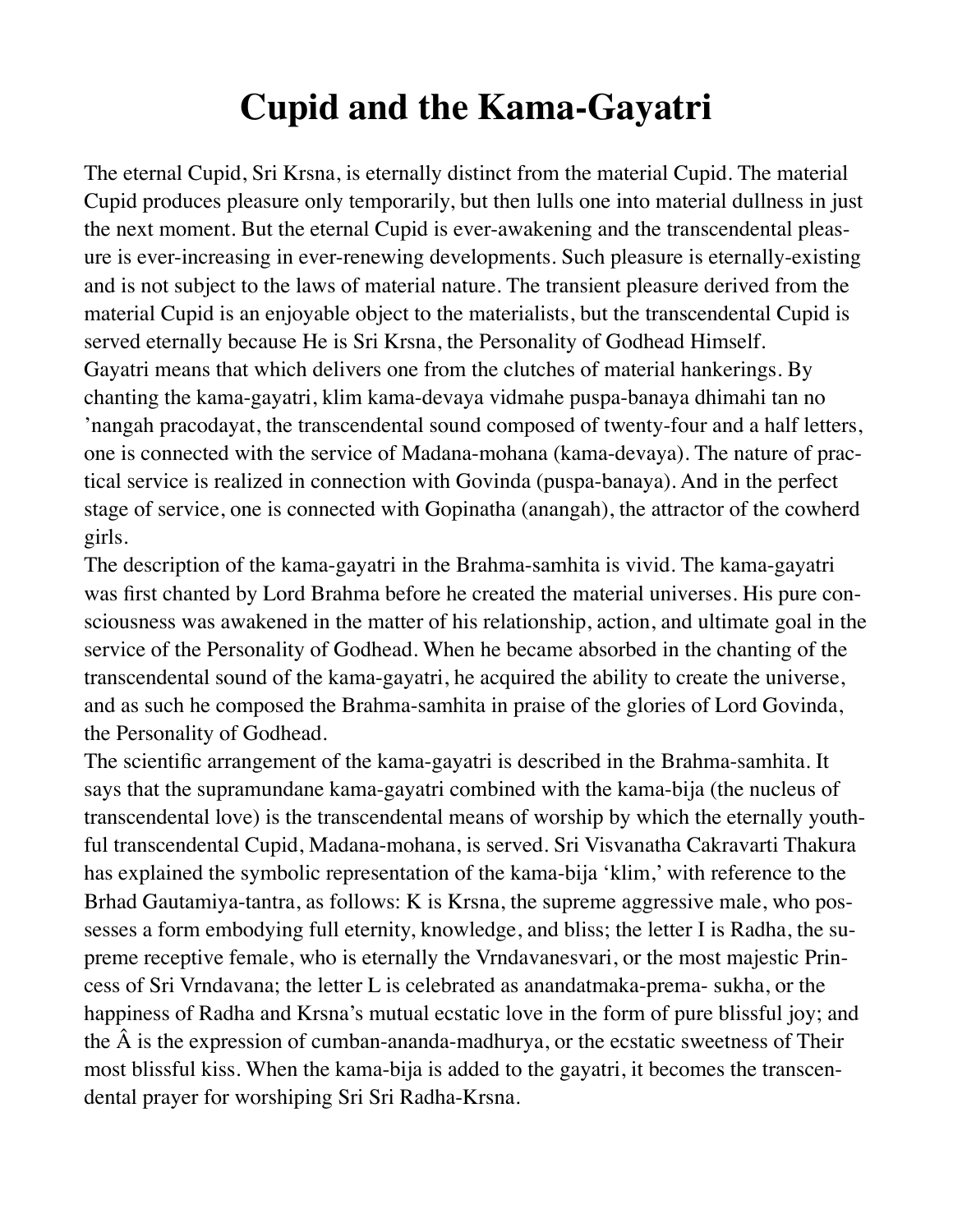Ramananda Raya continued to speak: "Sri Krsna has multi-energies, three of which are prominent. They are known as the internal energy, external energy, and marginal energy; or the potency of full knowledge of life, the potency of darkness or ignorance, and the potency of the living being." In the Visnu Purana, these potencies are also mentioned. The internal energy and the marginal energy are referred to as the superior energies while the external energy or the potency of darkness is called the inferior energy.

### <span id="page-48-0"></span>**Hladini, Sandhini, and Samvit**

Sri Krsna is originally a person full with transcendental existence, knowledge, and bliss. His internal energy or the potency of full knowledge is manifested in three diverse ways: hladini, sandhini, and samvit, which represent transcendental bliss, existence, and knowledge respectively. In the Visnu Purana, the same is confirmed as follows: "O Lord, in You who are all-pervading, the hladini, sandhini, and samvit energies are all cognizant. Your parts and parcels, the living entities, have obtained the powers that are the perverted forms of hladini, sandhini, and samvit. They have done so under the influence of the three qualities of the external energy, because the living entities are prone to be influenced by the deluding energy known as maya. However, in You these three energies are transcendental to the qualities of maya."

#### <span id="page-48-1"></span>**Who is Topmost**

The hladini energy means the pleasure potency and by this energy, which is His own, Sri Krsna becomes enthused and relishes His happy moods. The hladini energy is the cause of transcendental happiness for the devotees engaged in the transcendental service of Godhead. The hladini energy in Her very concentrated form is the embodiment of love of Godhead, which produces the emotions of transcendental bliss and knowledge. This transcendental love of Godhead in its mature state is named mahabhava and Srimati Radharani is mahabhava personified. She is thus described in the Ujjvala-nilamani (4.3) as follows:

*ayor apy ubhayor madhye radhika sarvathadhika mahabhava-svarupeyam*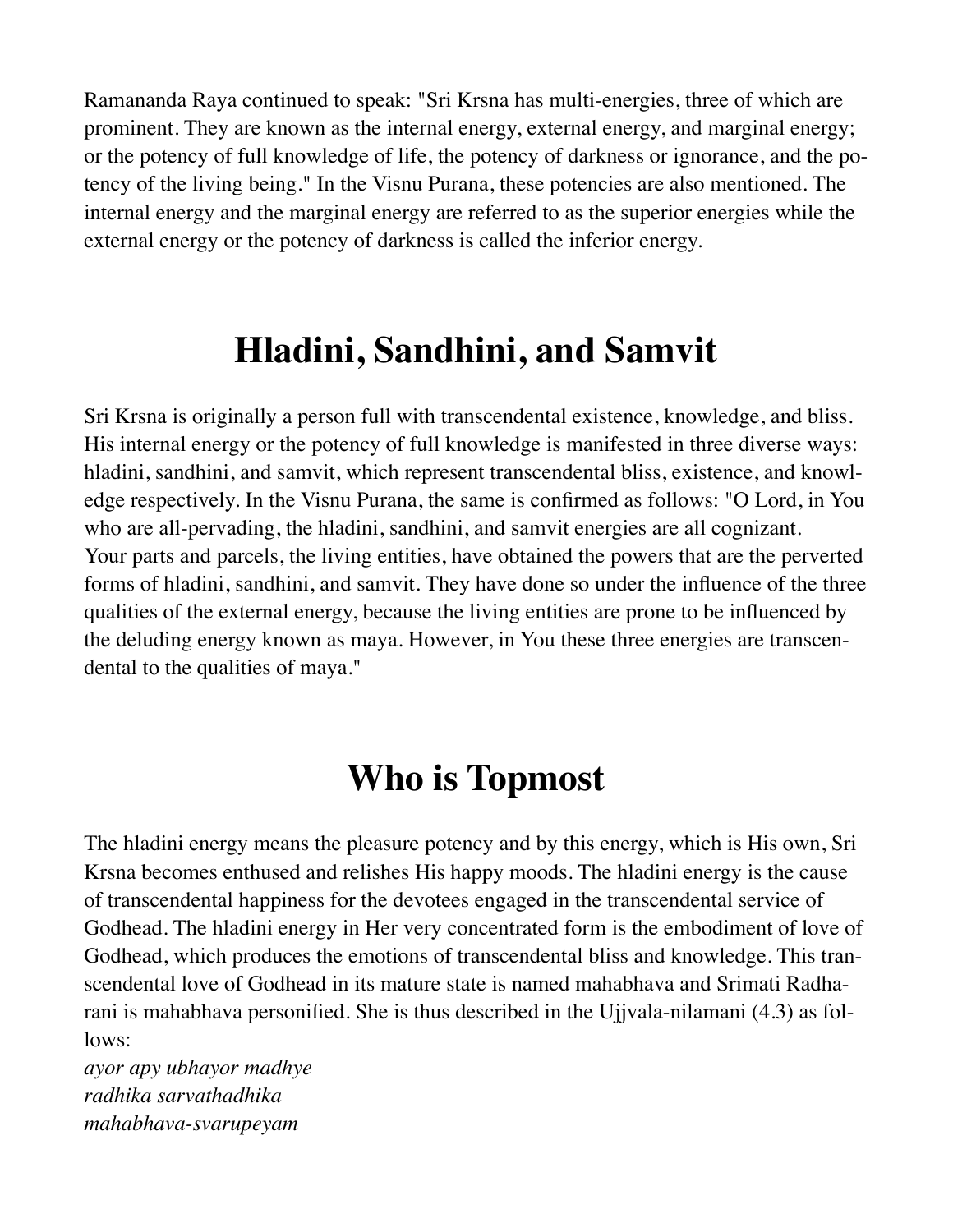#### *gunair ativariyasi*

"Among the cowherd girls, Srimati Radharani and Srimati Candravali are the principal gopis. Out of these two, Srimati Radharani is the topmost because Her position is that of mahabhava or the highest stage of transcendental love of Godhead. No other cowherd girl possesses such high qualities as Srimati Radharani."

*premera 'svarupa-deha'-prema-vibhavita krsnera preyasi-srestha jagate vidita*

"Srimati Radharani is love of Godhead personified. She is made of pure love of Godhead. She is therefore celebrated in the universe as the most beloved of Sri Krsna."

The Brahma-samhita (5.37) describes this as follows:

*ananda-cinmaya-rasa-pratibhavitabhis*

*tabhir ya eva nija-rupataya kalabhih*

*goloka eva nivasty akhilatma-bhuto*

*govindam adi-purusam tam aham bhajami*

"I worship the primeval Lord Govinda, who in His original form resides in His abode named Goloka along with the transcendental cowherd girls, who are always inspired by the feelings of transcendental bliss and knowledge. That Govinda is the all-pervading Godhead."

Srimati Radharani is further described by Srila Raghunatha dasa Goswami in his Premambhoja-maranda:

The identity of Srimati Radharani is the personified service of Sri Krsna to fulfill His every desire. Her associates such as Lalita, Visakha, and other friends are the symbols of Her expression of such intimate service. The manifestation of Her first youthfully blooming appearance is the result of Her using the cosmetic made out of the affection of Sri Krsna. Her first (morning) bath is in the nectarean water of youthful energy. The gradual development of Her youthful beauty is the nectar of Her bath in the afternoon. Her evening bath is completed in the water of full-grown youth, and thus the three stages of Her youthful growth is compared with Her bath thrice daily classified under the names of karunyamrta, tarunyamrta, and lavanyamrta. This is the description of Her transcendental body.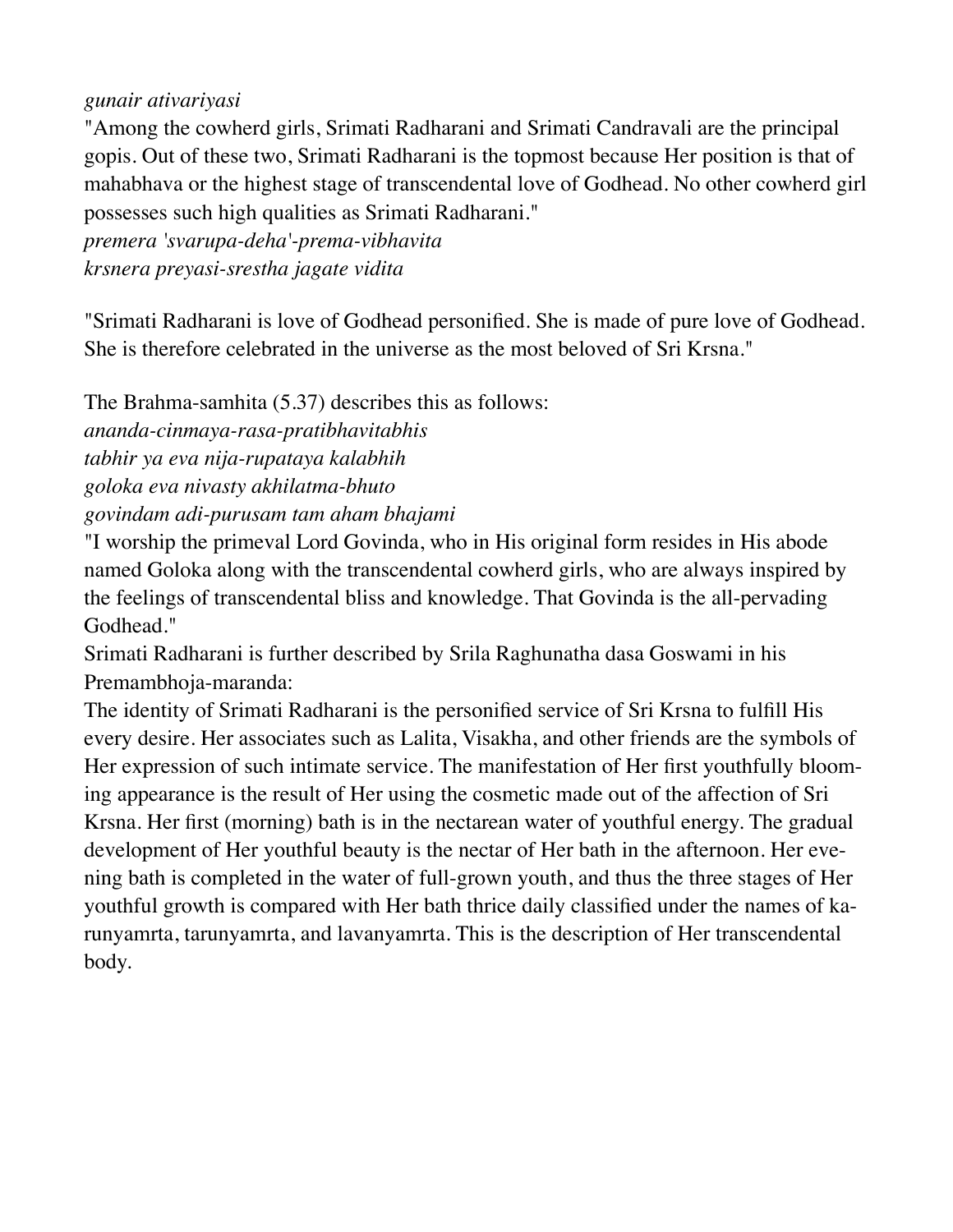## <span id="page-50-0"></span>**Qualities of Srimati Radharani**

As far as Her dress is concerned, it is described in two parts. One is made of Her youthful blush of modesty woven with syama or black colored threads turned into a bluish covering, and the second is called uttaria which is red due to extreme attachment for the company of Sri Krsna.

Her breasts are covered by Her sari in the form of affection and anger toward Krsna. Her personal beauty is compared to kunkuma (a special kind of cosmetic) and Her friendship with Her associates is compared to sandalwood pulp. The sweetness of Her calm sobriety is compared to camphor. These three ingredients decorating the body of Srimati Radharani-kunkuma, sandalwood pulp, and camphor-are ever-increasingly glowing as Her youthful beauty.

Outwardly, She is very clever and contradictory while at heart She is submissive. She speaks with cruel words to Her lover, yet Her heart is revealed by the flow of tears from Her eyes. This emotion is called dhiradhiratmaka. The degrees of this particular emotion vary in intensity and are called praghosa, madhya, and mugdha respectively.

Her lipstick is the reddish color of Her lips due to Her deep attraction for Sri Krsna. The outward symptoms of Her transcendental sentiments such as cheerfulness, laughing, shivering, and crying are Her constant companions. Her different qualities may be divided into four categories, namely: (1) qualities pertaining to Her person, (2) qualities pertaining to Her words, (3) qualities pertaining to Her mind, and (4) qualities pertaining to Her relationship with others. She possesses six qualities in regard to Her person, three in regard to Her words, two in regard to Her mind, and six in regard to Her relationship with others. The description of these different qualities is very vividly given in the Ujjvala-nilamani. To avoid expansion of this literature, we will not elaborate on this subject at this time.

Srimati Radharani always bears in Her heart the sentiment of prema-vaicittya, a feeling of the fear of separation even when She is in the company of Her consort. This is due to Her being very soft-hearted. She is eternally a young girl between 16 and 20 years of age. This period is called kaisora. She is always accustomed to moving along with Her hands resting on the shoulders of Her friends, the cowherd girls. She is always being lovingly attended by Her female friends and Her mind is always full of Her transcendental pastimes with Sri Krsna. Her constant cheerfulness is the fragrance of Her body and She is constantly sitting on the bedstead of Her peculiar pride due to constantly remembering Sri Krsna.

Constant remembrance of the name, fame, and qualities of Sri Krsna are the earrings decorating Her body. The glories of Sri Krsna's name, fame, and qualities are always in-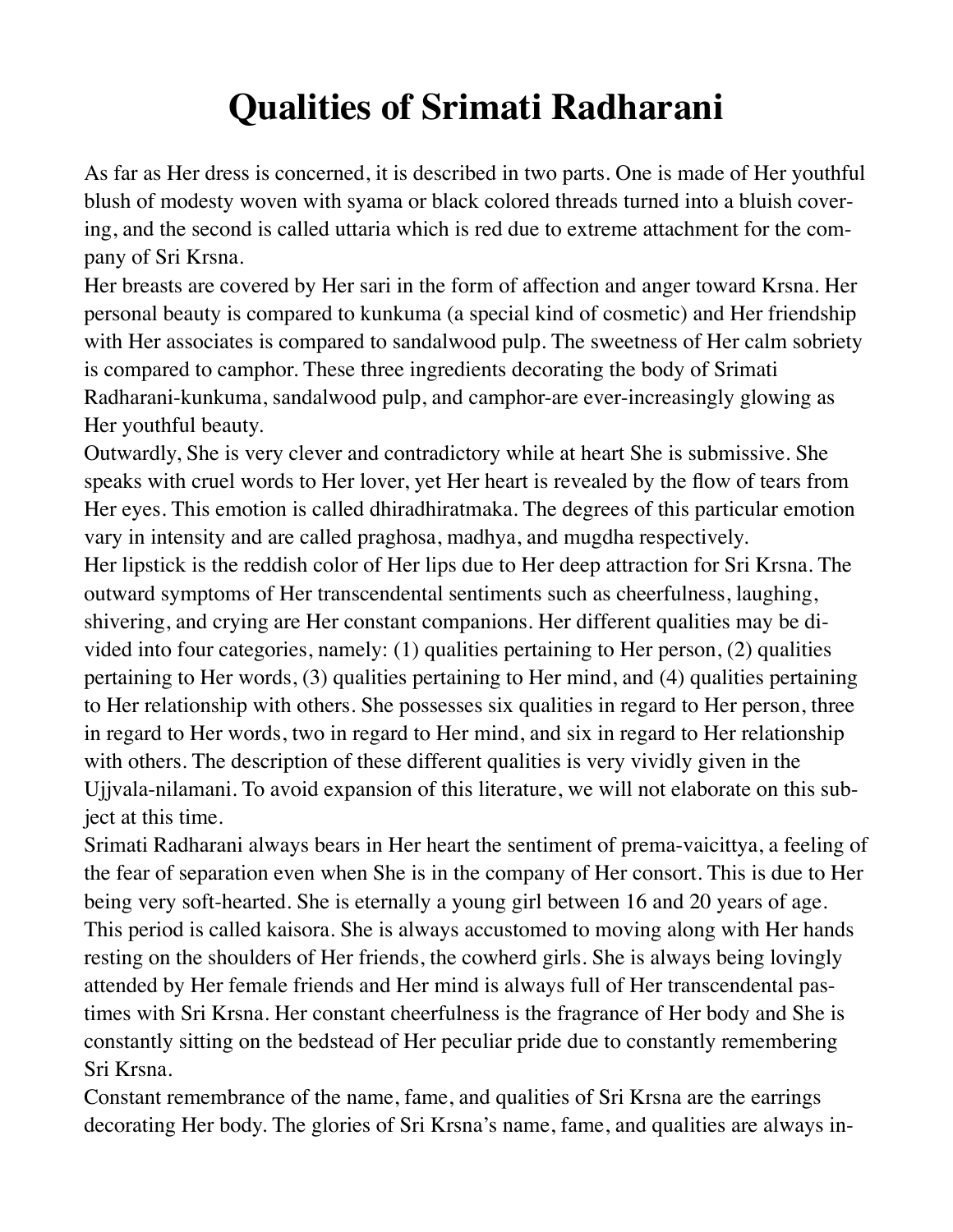undating Her speech. She keeps Sri Krsna enlivened by the celestial drink of the incessant chanting of His qualities. In short, She is the reservoir of pure love of Krsna and She is full and complete with all the necessary qualifications in this regard. She is the perfect symbolic representation of pure love of Godhead. This fact is described in the Govindalilamrta (11.122) in the form of questions and answers:

*ka krsnasya pranaya-janibhuh srimati radhikaika kasya preyasy anupama-guna radhikaika na canya jaihmyam kese drsi taralata nisthuratvam kuce 'sya vancha-purtyai prabhavati hare radhikaika na canya*

Q: Who is the generating source of the love of Sri Krsna?

A: It is Srimati Radhika only.

Q: Who is qualitatively the dearest to Sri Krsna?

A: Again, it is Srimati Radharani and nobody else. Srimati Radharani's hair is very curly, Her eyes are always moving to and fro, Her breasts are firm, and as such it is She alone who can fulfill all the desires of the all-attractive Hari.

*yanra saubhagya-guna vanche satyabhama*

*yanra thani kala-vilasa sikhe vraja-rama*

*yanra saundaryadi-guna vanche laksmi-parvati*

*yanra pativrata-dharma vanche arundhati*

*yanra sadguna-ganane krsna na paya para*

*tanra guna ganibe kemane jiva chara*

Ramananda Raya concluded the descriptive qualities of Srimati Radharani by saying that She is envied by Satyabhama for Her unique fortune, and from Her alone the damsels of Vraja have learned the art of attracting a lover. Even Parvati and Laksmi, who are superexcellently beautiful, desire to possess Her qualities and beauty and rise to the level of Her chastity. Even Sri Krsna fails to calculate the qualities of Srimati Radharani. Therefore, how is it possible for any mortal being to estimate Her qualities?

On hearing these statements by Ramananda Raya, Lord Caitanya said:

*prabhu kahe-janilun krsna-radha-prema-tattva*

*sunite cahiye dunhara vilasa-mahattva*

"I have come to know the essence of love between Srimati Radharani and Sri Krsna. Now I wish to hear something about Their transcendental pastimes."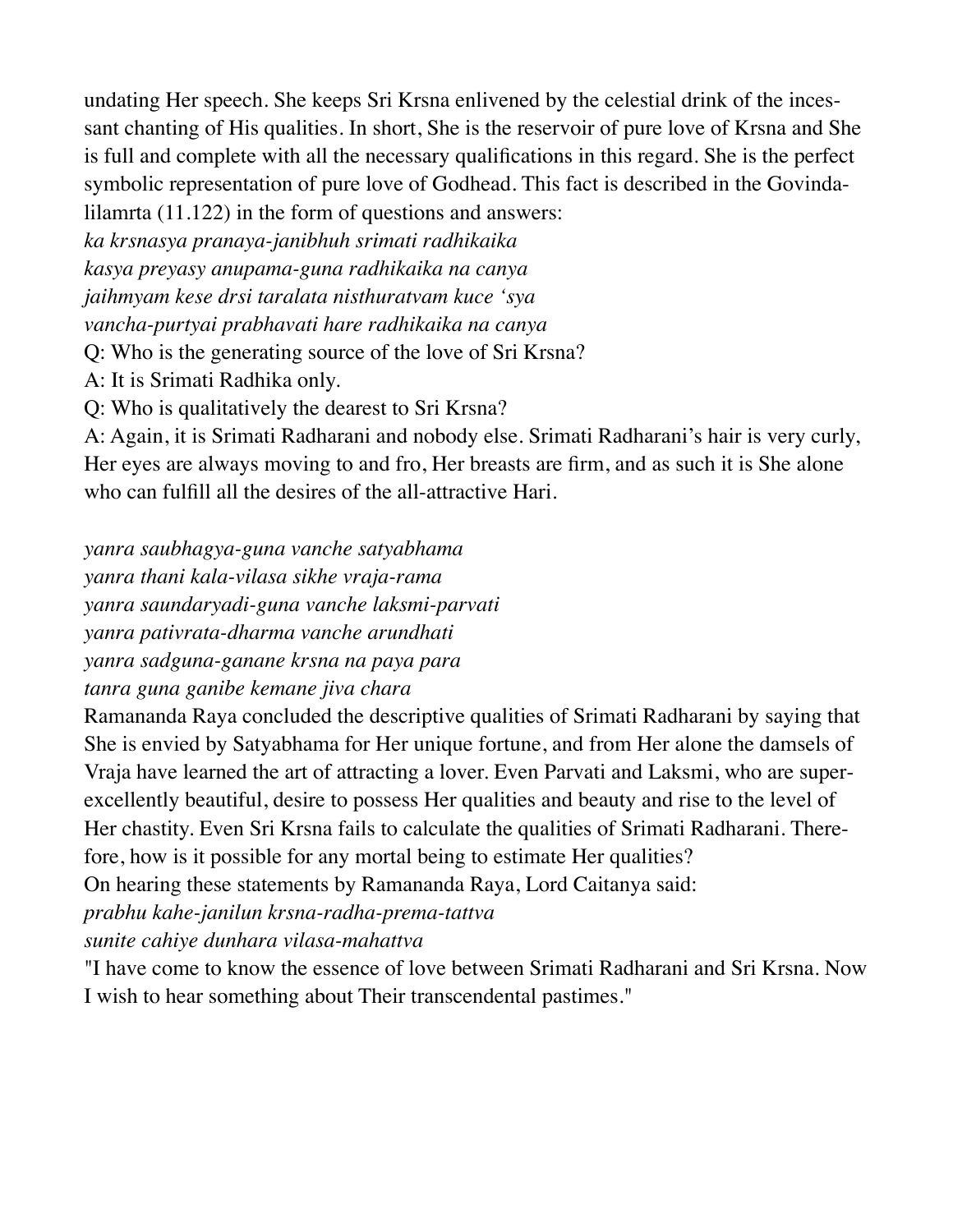### <span id="page-52-0"></span>**Qualities of Sri Krsna**

Ramananda Raya replied that Sri Krsna is dhira-lalita, a person who is very clever, always youthful, expert in joking, free from all anxieties, and very submissive to His beloved. His characteristics are manifested always in His transcendental erotic pastimes. Thus He is constantly engaged in enjoyment with Srimati Radharani, making a perfection of the frolicsome age of kaisora. This stage of Sri Krsna's engagement is described by Srila Rupa Goswami as follows:

*vaca sucita-sarvari-rati-kala-pragalbhyaya radhikam vrida-kuncita-locanam viracayann agre sakhinam asau tad-vaksoruha-citra-keli-makari-panditya-param gatah kaisoram saphali-karoti kalayan kunje viharam harih*

"Sri Krsna perfectly enjoys the age of His adolescence by His pastimes with Srimati Radharani in the bowers of Vrndavana. He takes advantage of the cowherd girls by His expertise in the art of painting. He made Srimati Radharani close Her eyes in shame before Her friends by speaking words of Their lovemaking on the previous night. Then, while She was almost unconscious in a swoon, Sri Krsna, showing the highest limit of cleverness, painted Her breasts with various types of makaras (mystical fish)."

## <span id="page-52-1"></span>**Topmost Love Affairs**

On hearing these words, Lord Caitanya said:

*prabhu kahe-eho haya, age kaha ara*

*raya kahe-iha va-i buddhi-gati nahi ara*

"Yes, this is all right, but please go still further." Ramananda replied, "I think my intelligence is unable to go any further!" The stage that is yet to be described is prema-vilasavivarta, the feeling of original attraction matured by the feeling of separation. "I do not know if such a description will be to Your satisfaction or not."

Saying this Ramananda sang his own composition, the purport of which is as follows: *pahilehi raga nayana-bhange bhela anudina badhala, avadhi na gel*

*a na so ramana, na hama ramani*

*dunhu-mana manobhava pesala jani'*

*e sakhi, se-saba prema-kahini*

*kanu-thame kahabi vichurala jani*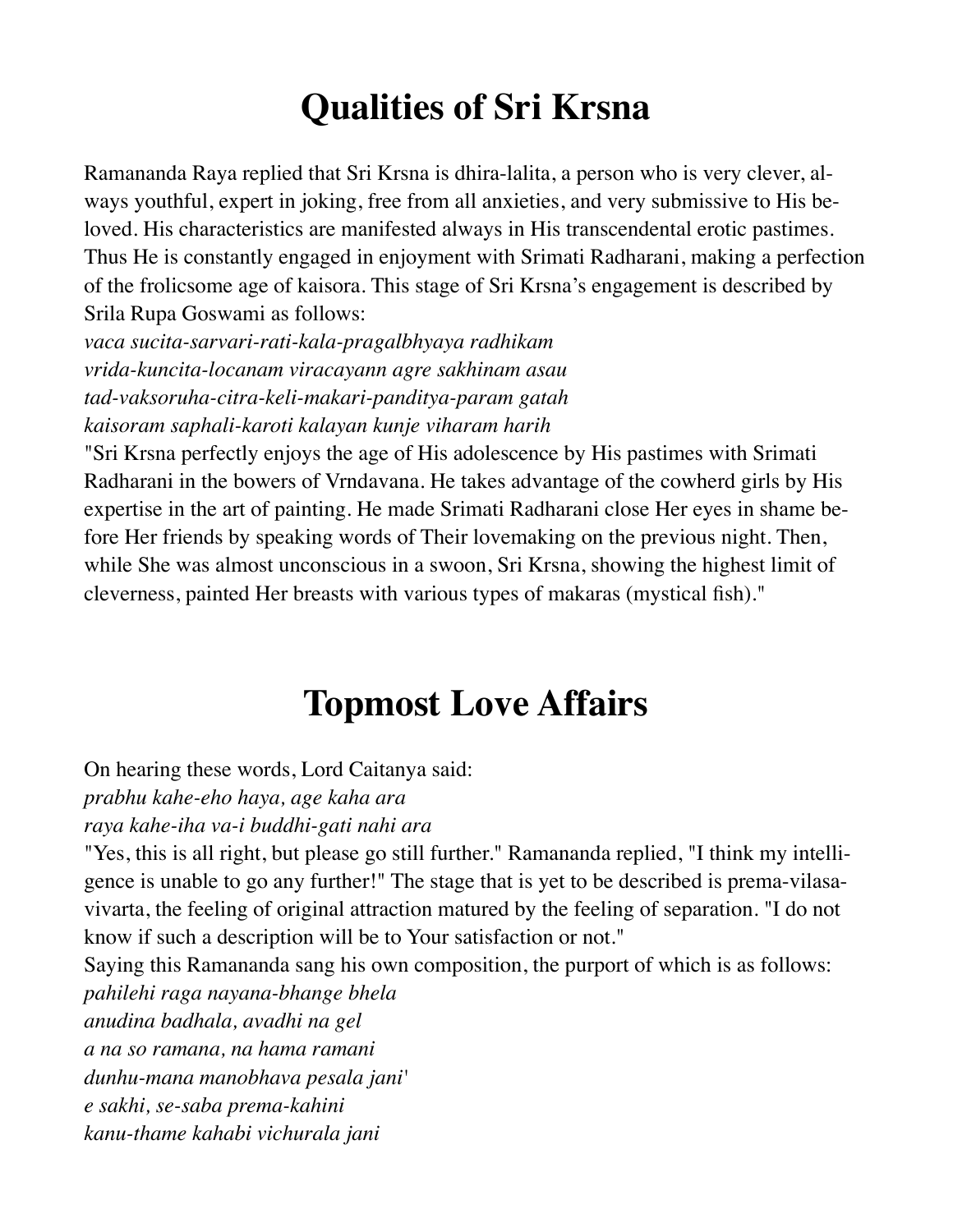*na khonjalun duti, na khonjalun an dunhukeri milane madhya ta panca-bana ab sohi viraga, tunhu bheli duti su-purukha-premaki aichana riti*

"O, when We first met each other, the attraction was awakened by simple sight, and such attraction knows no bounds in the course of its growth, because that attraction was due to Our personal inclination. Neither Krsna nor Myself is the cause of such spontaneous attraction but it awakened and pierced Our minds in the form of Cupid. We are now separated from one another. O My dear friend, if you think that Sri Krsna has completely forgotten Me, tell Him that at the first sight We never required any negotiation, neither did We search for any messages. Cupid himself was the agent of Our meeting. But alas, at this time, O My friend, you are doing the job of a messenger when Our attraction is more desirable than before."

This sort of feeling during separation of the lover and the beloved is called prema-vilasavivarta, which is the topmost sentiment in loving affairs.

Here is another heartfelt description of the same prema-vilasa-vivarta by Srila Rupa Goswami in his Ujjvala-nilamani:

*radhaya bhavatas ca citta-jatuni svedair vilapya kramad yunjann adri-nikunja-kunjara-pate nirdhuta-bheda-bhramam citraya svayam anvaranjayad iha brahmanda-harmyodare bhuyobhir nava-raga-hingula-bharaih srngara-karuh krti*

"O, the king of the pirates (Sri Krsna) resided in the bowers of Govardhana Hill! The Creator of the Universe, who is very much expert in the art of decoration, has melted the casing of your heart and that of Srimati Radharani with the perspiration of transcendental symptoms and emotions, and thereby removed the misconception of duality. By such wonderful activities, He has painted both of your hearts in order to play wonders upon the universe."

The explanation of the sentiment of prema-vilasa-vivarta can only be realized in a pure state of consciousness freed from all material conceptions. This transcendental subject matter is not to be realized in a state of consciousness that is either grossly or subtly influenced by the material body and mind. External consciousness in relation to material intelligence and mind is different from the pure soul. The mellowness of this transcen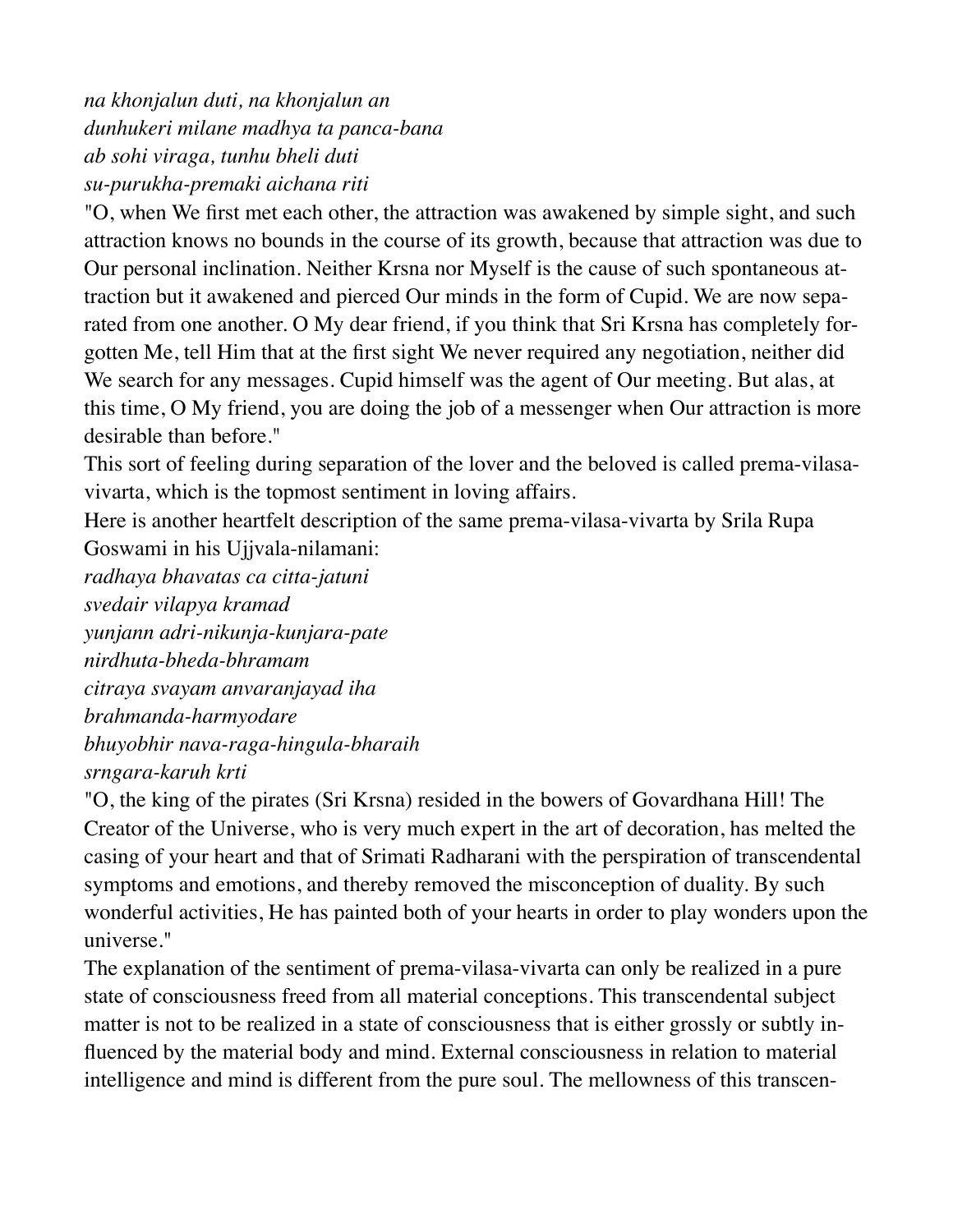dental subject is relished by the senses engaged in the divine service of the Personality of Godhead.

### <span id="page-54-0"></span>**Positive Consciousness**

The pure state of consciousness enjoyed in the transcendental service of Godhead is only partially manifested in the impersonalists through their negation of material engagement. The impersonal negative conception is simply an antidote for material misconception, it has no positive standing. Such a state of consciousness may be somewhat enlightening, but it cannot reach the positive consciousness of the soul in its pure state. Love of Godhead is a pure and positive transcendental subject. The attraction for matter is transient and inferior, and therefore it is best described as only passing for love. The apparent happiness of the material world is really unhappiness. However, the transcendental unhappiness experienced in the prema-vilasa- vivarta has nothing to do with the unhappiness of the material conception.

In concluding this explanation of prema-vilasa-vivarta, the highest stage of transcendental relationships, Lord Caitanya said,

*prabhu kahe-'sadhya-vastura avadhi' ei haya tomara*

*prasade iha janilun niscaya*

*sadhya-vastu' 'sadhana' vinu keha nahi paya*

*krpa kari' kaha, raya, pabara upaya*

"Now I understand the topmost limit of the ultimate goal of life. This has been possible by your grace. The goal cannot be reached without the endeavor of the devotee and the mercy of a pure devotee. Please therefore let me now know the means of reaching this topmost goal."

Ramananda continued,

*raya kahe-yei kahao, sei kahi vani ki kahiye bhala-manda, kichui na jani tribhuvana-madhye aiche haya kon dhira ye tomara maya-nate ha-ibeka sthira mora mukhe vakta tumi, tumi hao srota atyanta rahasya, suna, sadhanera katha radha-krsnera lila ei ati gudhatara dasya-vatsalyadi-bhave na haya gocara sabe eka sakhi-ganera ihan adhikara*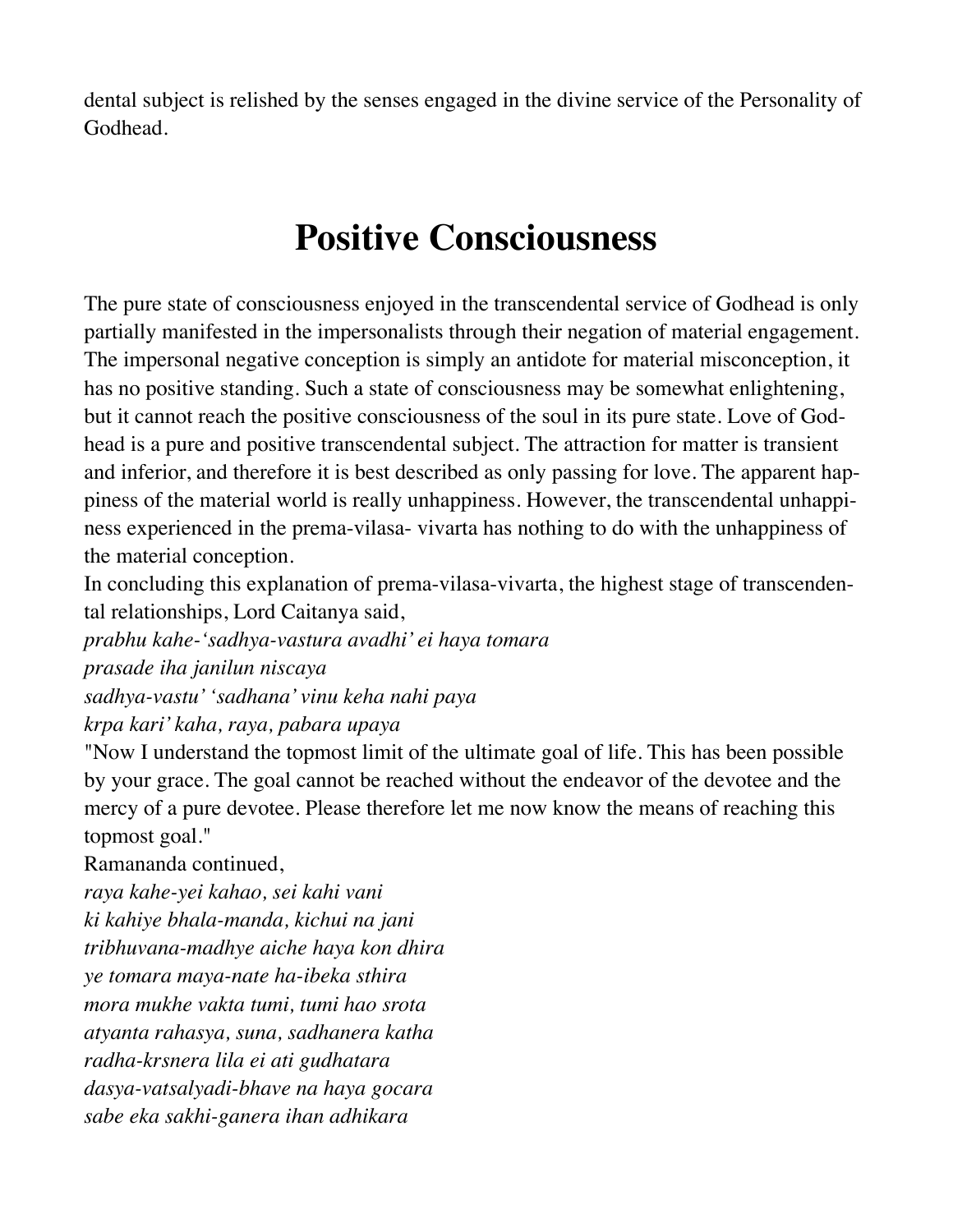*sakhi haite haya ei lilara vistara sakhi vina ei lila pusta nahi haya sakhi lila vistariya, sakhi asvadaya sakhi vina ei lilaya anyera nahi gati sakhi-bhave ye tanre kare anugati radha-krsna-kunjaseva-sadhya sei paya sei sadhya paite are nahika upaya*

"My Lord, I do not know the means of approaching the ultimate goal of life, but I speak to You whatever You desire me to speak. I do not know if I am speaking correctly or incorrectly. Nobody in the three worlds will not dance according to Your wish. In fact, You speak through my mouth, and it is wonderful that You are the audience as well. Therefore, let me say that the transcendental pastimes of Srimati Radharani and Sri Krsna are extremely mysterious and confidential. Even those who are ardently engaged in the service of dasya, sakhya, or vatsalya rasas cannot enter into the essence of Their pastimes. Only the eternal associates of Srimati Radharani, the cowherd girls of Vraja, have the authority to enter into this mystery because this transcendental pastime develops in their association. "The fulfillment of the sweetest of all transcendental pastimes depends on the activities of Sri Radha's female associates. It is they alone who expand these pastimes and relish their development. Therefore, if anyone wants to reach this stage of transcendental life, he has to do so in the ardent service of such female associates. Only one who follows this principle can become a servitor of Srimati Radharani and Sri Krsna in the groves of Sri Vrndavana. There is no other alternative in this regard."

#### <span id="page-55-0"></span>**Deeper Happiness**

In the Govinda-lilamrta (10.17), the following description is given:

*vibhur api sukha-rupah sva-prakaso 'pi bhavah*

*ksanam api na hi radha-krsnayor ya rte svah*

*pravahati rasa-pustim cid-vibhutir ivesah*

*srayati na padam asam kah sakhinam rasa-jnah*

"The transcendental pastimes of Radha and Krsna are as self-effulgent as the Personality of Godhead Himself. Yet as the Almighty Godhead is glorified by His manifestation of diverse energies and potencies, the pastimes of Radha and Krsna are glorified in the association of the sakhis or female friends of Srimati Radharani."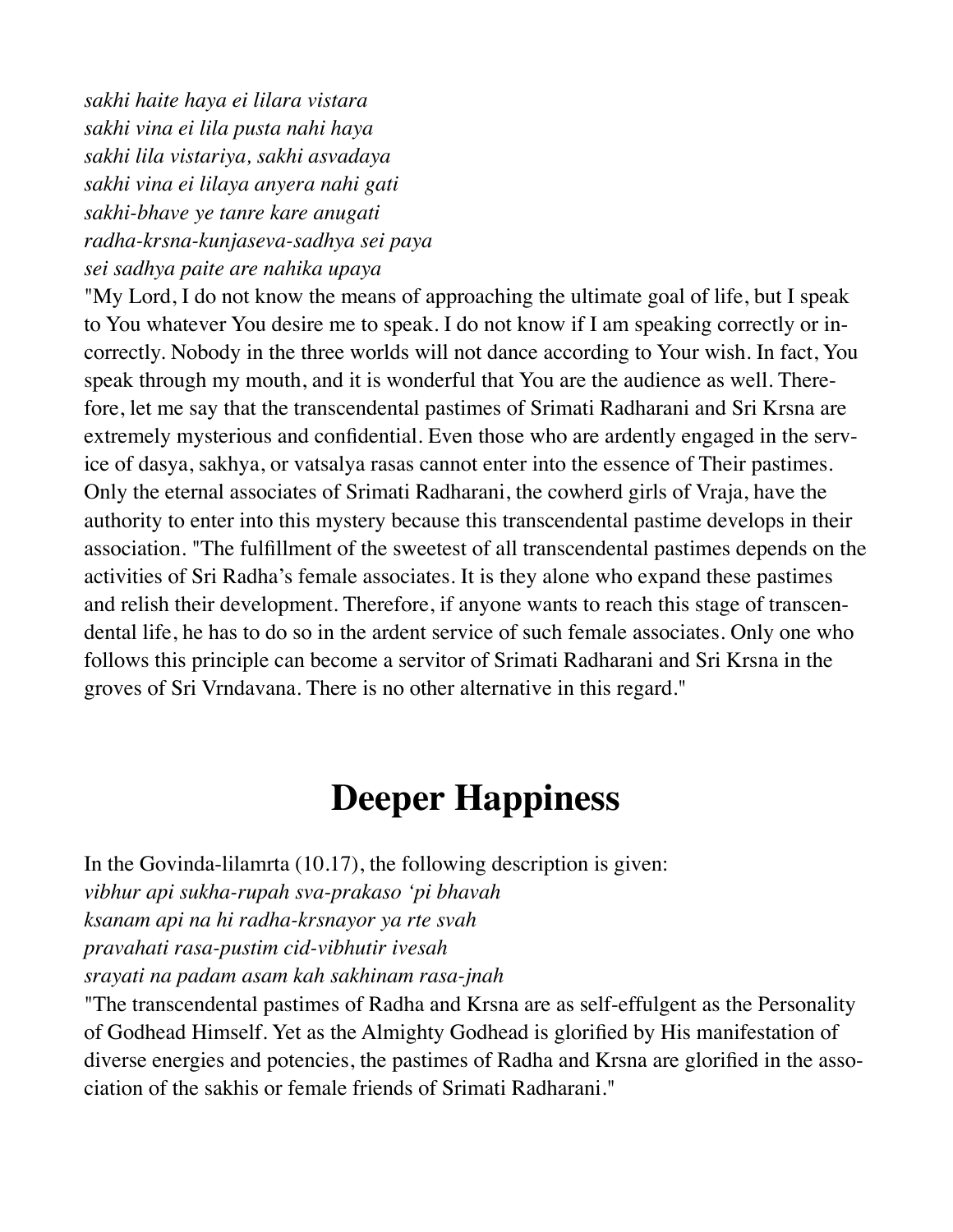The activities of the sakhis are very wonderful. They do not desire any personal enjoyment with Sri Krsna but become happy only by uniting the Divine Couple. By uniting Srimati Radharani with Sri Krsna, the sakhis enjoy a thousand times more happiness than they would derive by direct contact with Sri Krsna. This is another mystery of the transcendental pastimes of Radha and Krsna.

Srimati Radharani is the desire creeper embracing the desire tree of Sri Krsna, and the sakhis are the leaves, twigs, and flowers of that desire creeper. So naturally when the desire creeper is watered at the root by the nectarean water of the pastimes of Sri Krsna, the leaves and twigs and flowers of the desire creeper are automatically nourished. The sakhis therefore do not require any separate arrangement for their enjoyment. On the other hand, the happiness of the flowers and leaves is greater than the original creeper. This is explained in the Govinda-lilamrta (10.16):

*sakhyah sri-radhikaya vraja-*

*kumuda-vidhor hladini-nama-sakteh*

*saramsa-prema-vallyah kisalaya-*

*dala-puspadi-tulyah sva-tulyah*

*siktayam krsna-lilamrta-rasa-*

*nicayair ullasantyam amusyam*

*jatollasah sva-sekacchata-gunam*

*adhikam santi yat tan na citram*

"There is no utility in watering the leaves and flowers of a tree without watering the root of the tree. The leaves and flowers are automatically nourished by watering the root of the tree. Similarly, without the unity of Srimati Radharani and Sri Krsna, there is no happiness for the sakhis. When Radha and Krsna are united, the happiness of the sakhis is thousands and thousands of times greater than when they are personally associating with Krsna."

## <span id="page-56-0"></span>**Great Mystery**

There is another mystery within these transcendental pastimes, and it is that Srimati Radharani arranges for the uniting of Her associates with Sri Krsna, although the sakhis have no such desire. By doing this, Srimati Radharani enjoys more happiness than by Her personally uniting with Sri Krsna and for this reason the sakhis accept this arrangement for Her happiness. By all these mutual arrangements of Sri Radha and the sakhis, Sri Krsna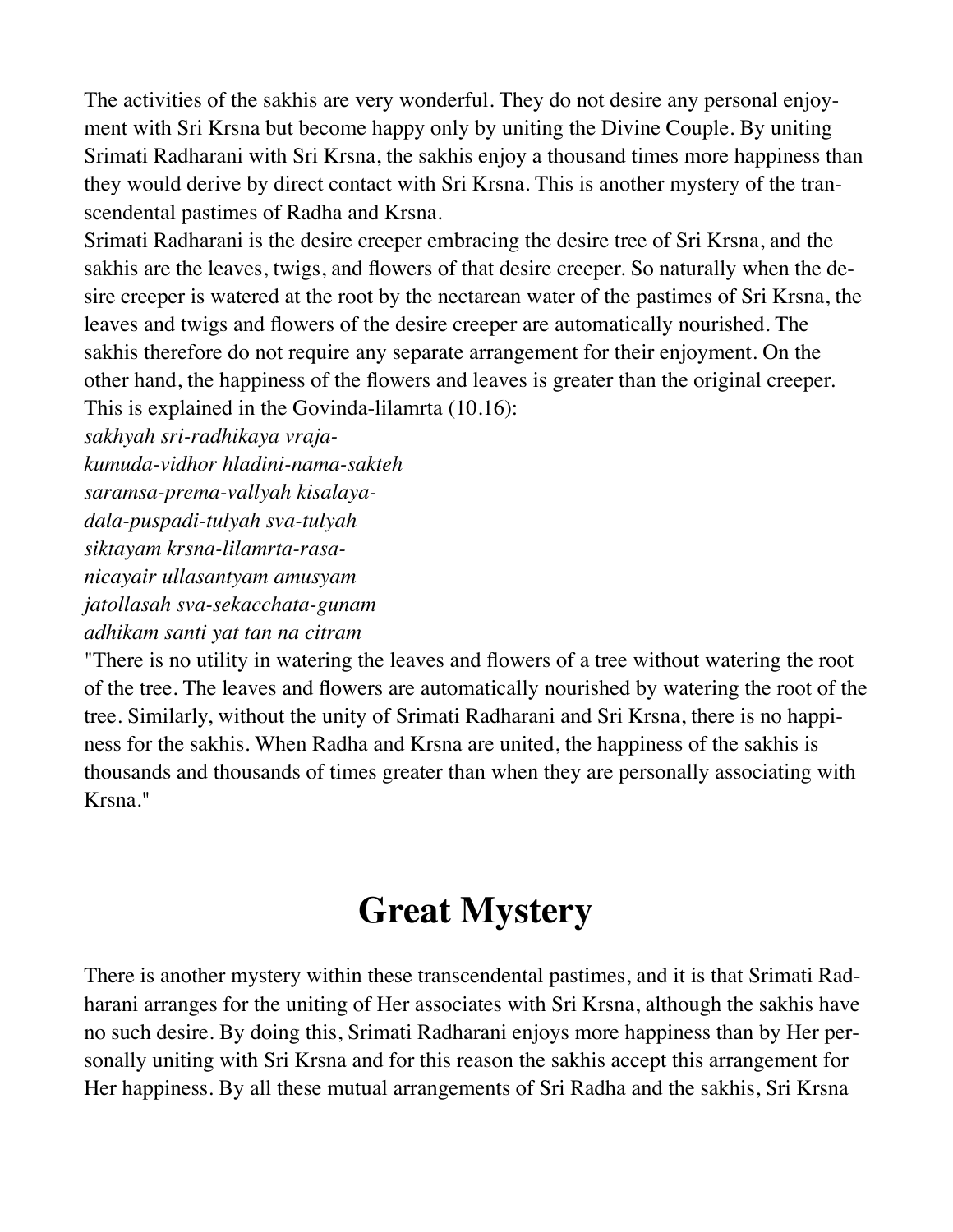becomes still more happy, and therefore the whole arrangement causes Radha and Krsna to become even more enlivened in their transcendental pastimes.

The natural divine love of the cowherd girls for Sri Krsna is never to be considered as or compared to material lust. The two, love and lust, are explained in similar terms because there appears to be a similarity between them, but the Bhakti-rasamrta-sindhu (1.2.285) explains otherwise:

*premaiva gopa-ramanam kama ity agamat pratham ity uddhavadayo 'py etam vanchanti bhagavat-priyah*

"People customarily describe and understand the love of the cowherd girls for Sri Krsna in the light of mundane lust, but in fact it is different because such a standard of love for Sri Krsna was desired even by the highest devotees like Uddhava and others."

Mundane lust is meant for one's personal enjoyment; transcendental love of Godhead is meant for the happiness of the Supreme Personality Sri Krsna. There is therefore a very wide gulf of difference between the two.

The cowherd girls of Vraja had no desire for self-satisfaction by personally contacting Sri Krsna, yet they were always ready to render all varieties of services for the benefit of Sri Krsna. Anything short of this spirit amounts to lust. As confirmed in the Srimad-Bhagavatam, mundane desire is mundane lust. In the Vedas, the three modes of nature goodness, passion, and ignorance - are described in different terms according to one's desire for different benefits - followers, sons, wealth, and so on. All these are but different categories of mundane lust. Such lust is presented in the flowery language of the Vedas as religiosity. Lust is called by different names: altruism, karma-kanda, fruitive work, social obligations, the desire for liberation, family tradition, affection for kinsmen, and fear of chastisement and rebuke from relatives. All these are different forms of lust passing in the name of religiosity. There is nothing in these activities except one's own sense gratification.

#### <span id="page-57-0"></span>**Surrender**

In the Bhagavad-gita, the final instruction is to give up all varieties of religion and follow the Personality of Godhead without reservation. In the beginning of the Bhagavad-gita, the Personality of Godhead proclaimed that He descends to the earth whenever there is a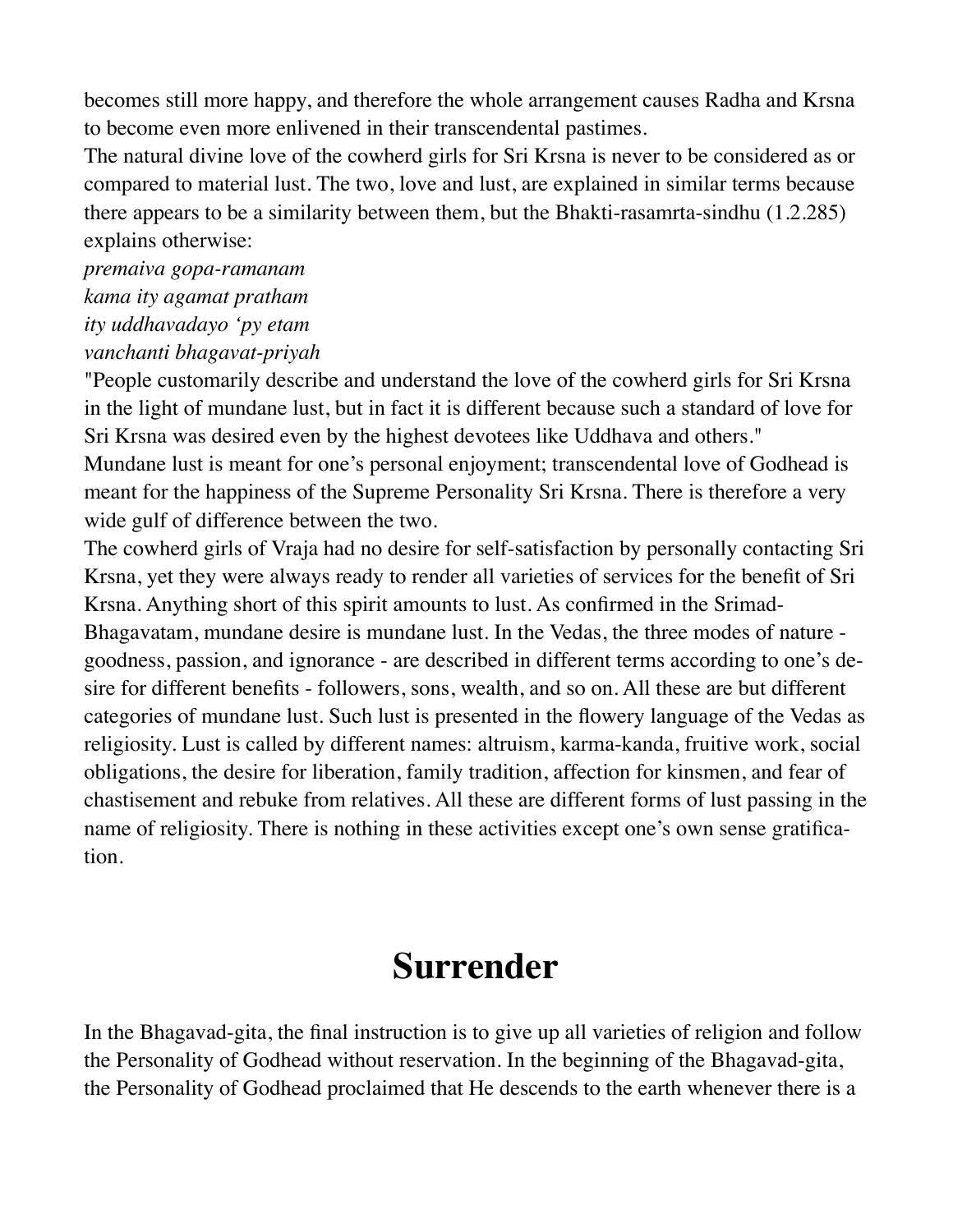rise of irreligious activities. He does so to protect the faithful, eradicate the unbelievers, and reestablish the principles of religiosity.

The two declarations mentioned above seem contradictory. The Personality of Godhead descends on earth to protect religiosity, but advises Arjuna to give up all varieties of religion. The explanation, however, is very clear. Complete surrender unto the will of the Personality of Godhead without any reservation is the factual principle of religiosity. All other activities, such as altruism, are not in fact religious. As such, the Personality of Godhead advises Arjuna to give them up. They are all different forms of mundane lust, gorgeously presented in the dress of religiosity.

Therefore, a transcendental conviction of feeling oneself to be the eternal servitor of Godhead and following this conviction means to follow the orders of Sri Krsna as He has advised in the Bhagavad-gita. Whenever there is the feeling that one is the enjoyer of one's own activities, such actions are to be understood as different forms of mundane lust.

To surrender fully unto the desire of Sri Krsna does not turn one into a lifeless machine without any impetus. Rather, the feeling of being eternally engaged in the service of Sri Krsna gives one transcendental impetus for carrying out the will of Godhead through the divine medium of the spiritual master, who is identical in purpose with Sri Krsna. This is only possible when one is inspired by pure love of Godhead called vyavasayatmikabuddhi, supramundane intelligence that assures success in spiritual activities.

#### <span id="page-58-0"></span>**Imitators**

The artificial way of decorating oneself in the dress of a sakhi, as is done by a class of mundaners called sakhibheki or gauranga-nagari, is not inspired by supramundane intelligence. Such artificial decoration of the body, which is meant for annihilation, certainly cannot please the transcendental senses of Sri Krsna. It is therefore a mundane wishful desire of the less intelligent, easygoing pseudodevotees, and as such it cannot reach the transcendental stage of the cowherd girls of Vraja.

We have already discussed in detail that the forms of Srimati Radharani and Her various female associates called the sakhis are composed of divine substance and their activities are therefore meant for the service of Sri Krsna. Their activities are never to be compared with the superficial activities in the material world. Sri Krsna is the all-attractive Personality of Godhead known as the enchanter of the universe, and Srimati Radharani is known as the enchanter of the enchanter of the universe. The imitative endeavors of a mundaner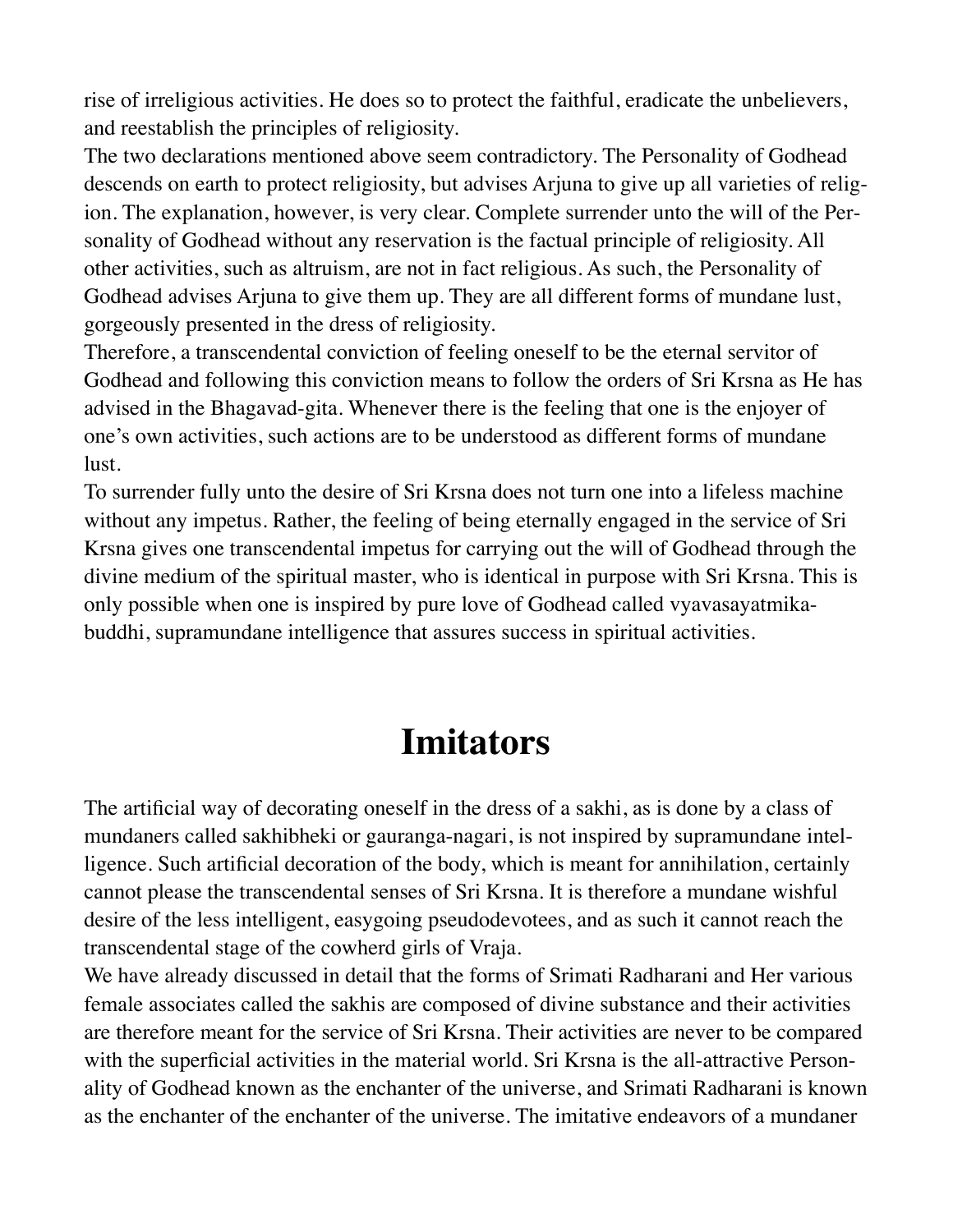to become a sakhi is strictly forbidden by Srila Jiva Goswami in his commentary on the Bhakti-rasamrta-sindhu. The real devotee may thus be warned not to imitate the dress of a sakhi as a means of bhajana or worship. Such activity is offensive and strictly forbidden. The transcendental feelings of the cowherd girls mentioned in the Srimad-Bhagavatam (10.31.19) are as follows:

*yat te sujata-caranamburuham stanesu bhitah sanaih priya dadhimahi karkasesu tenatavim atasi tad vyathate na kim svit kurpadibhir bhramati dhir bhavad-ayusam nah*

"O my dear, Your lotus feet, which are very soft and are placed on our hard breasts, are now treading over the forest of Vrndavana and thereby receiving pain on account of stepping on the fine particles of stone. This fact is giving us anxiety because You are our very life."

This example is the standard sentiment of the cowherd girls of Vraja and demonstrates that their very life is meant for the service of Sri Krsna without any tinge of an idea for sense gratification.

There are 64 different items of regulative devotional service. The devotee gradually develops the right to enter into the transcendental service of Godhead by implicit faith in the observance of the regulative principles. The intense eagerness to serve like the eternal associates of Sri Krsna, such as the cowherd girls, gives the devotee the right to serve Sri Krsna in that way. For this ardent service of Godhead, one is required to give up the practice of the mundane regulative principles of varnasrama-dharma.

### <span id="page-59-0"></span>**Raganuga**

In the transcendental abode of Vraja, the eternal residence of Sri Krsna, the inhabitants serve Sri Krsna in different mellows of loving service. Raktaka Parsada serves in the mellow of dasya-prema. Madhumangala Sakha, Sridama, and Sudama serve in the mood of sakhya-prema, while Nanda and Yasoda serve Sri Krsna in the mellow of vatsalya-prema. Any devotee who is attracted by any of the transcendental moods of service will obtain their desired goal at the time of perfection.

A vivid example of this is the srutis (the personified Upanisads). The srutis were convinced that the transcendental loving service of Sri Krsna is not obtainable without following in the footsteps of the cowherd girls in Vraja. At that time, they adopted the spon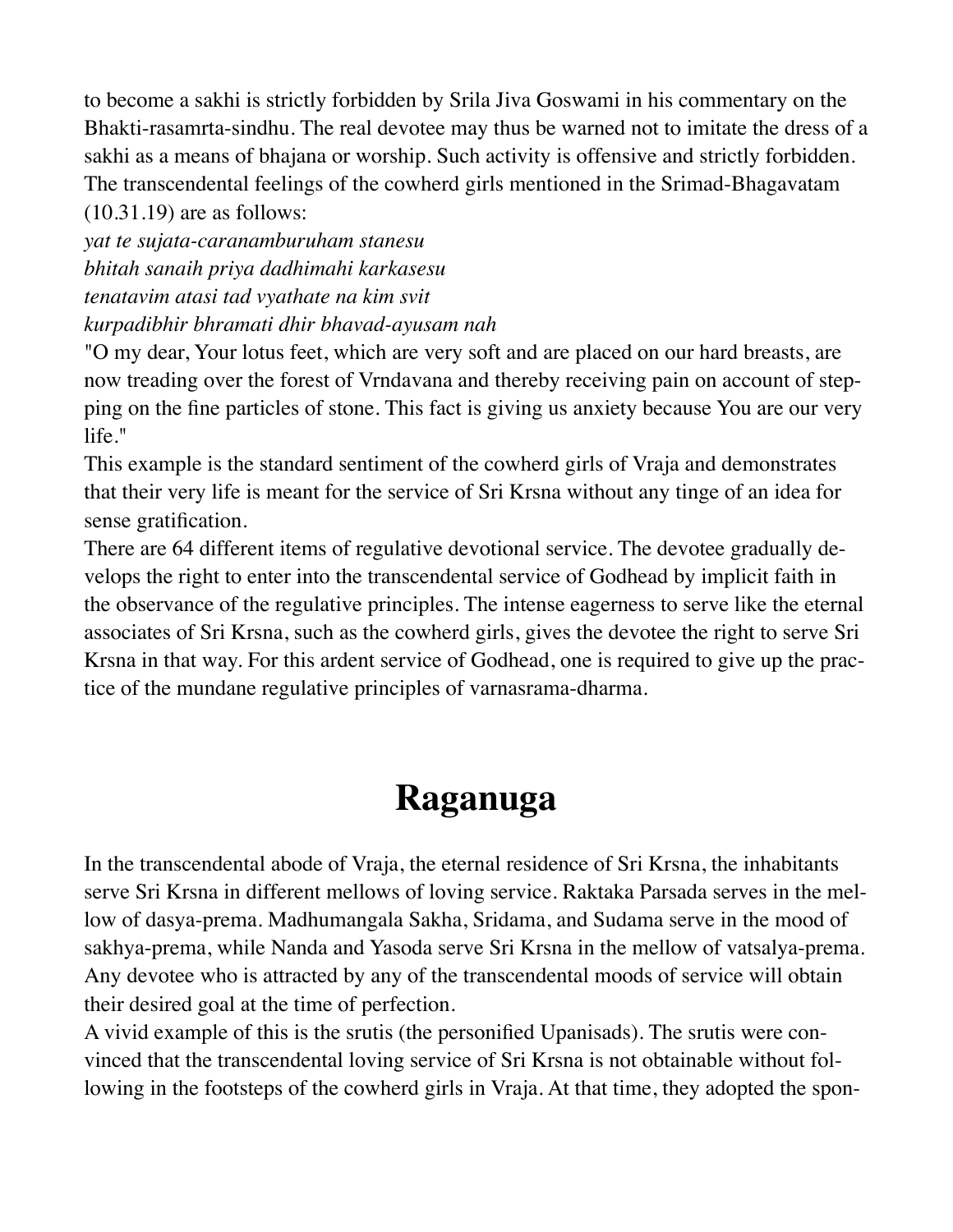taneous service of raganuga in pursuance of the footsteps of the gopis with the aim of achieving prema for the son of the King of Vraja.

The srutis, who obtained the transcendental service of Godhead by following in the footsteps of the gopis, are described in the Srimad-Bhagavatam (10.87.23):

*nibhrta-marun-mano 'ksa-drdha-yoga-yujo hrdi yan munaya upasate tad arayo 'pi yayuh smaranat striya uragendra-bhoga-bhuja-danda-visakta-dhiyo vayam api te samah samadrso 'nghri-saroja-sudhah*

"The enemies of the Personality of Godhead, who remembered Him constantly with an inimical feeling, entered into the impersonal Brahman effulgence, which is also obtained by the empiric philosophers and mystics by the process of controlling the mind and the senses strictly by yoga practice and meditating upon the impersonal Brahman. But the cowherd girls, the damsels of Vraja, were hypnotized by the poisonous beauty of the snakelike arms of Sri Krsna, and thus they obtained the nectar of His lotus feet. We have also followed the path of the cowherd girls and are thus drinking the nectarean juice of the lotus feet of the Personality of Godhead."

The purport of this verse is that the srutis followed the path of the gopis and when they reached perfection they obtained bodies like those of the cowherd girls. After obtaining such transcendental bodies, they were able to enjoy the company of Sri Krsna in spiritual bliss.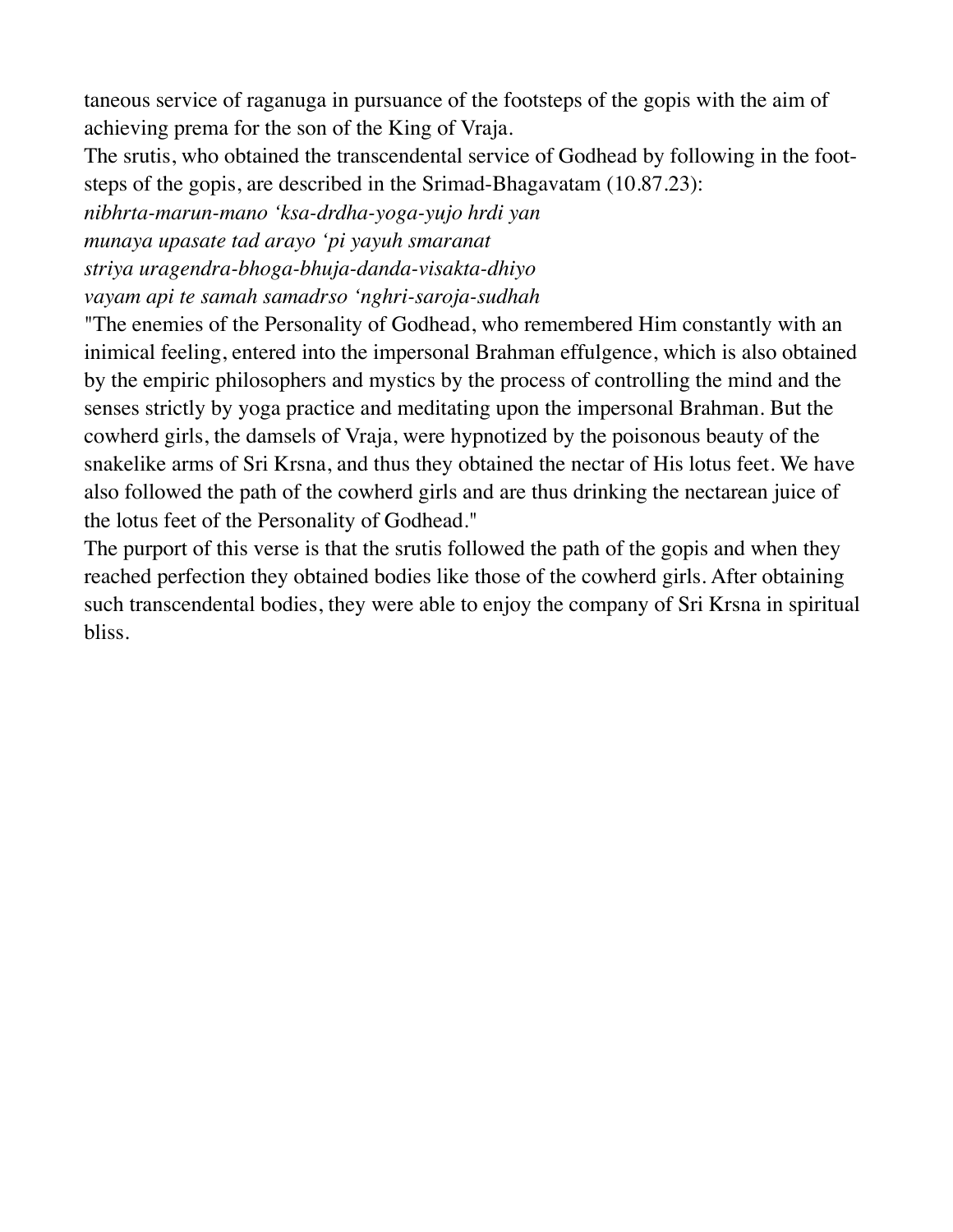## <span id="page-61-0"></span>**CONCLUSION Note from Editors:**

As noted in the series Introduction, this book was published by Swami B.G. Narasingha, who found Srila Prabhupada's handwritten manuscript in the bottom of a trunk in the Radha-Damodara temple, just prior to Srila Prabhupada's departure.

Swami B.G. Narasingha explains in his introduction to the book:

"...the original manuscript of more than two hundred pages was entitled Lord Caitanya: His Sannyasa and Sankirtana Movement. Unfortunately, 40 pages were missing from the middle section. For several years, we searched for those missing pages but were unable to find them. The manuscript was therefore divided into two parts. The first part describes Lord Caitanya's traveling from Navadvipa-dhama to Jagannatha Puri immediately after His accepting the sannyasa order, the Lord's visiting the temple of Ksiracora Gopinatha, the pastime of the Gopinatha Deity stealing the offering of condensed milk to satisfy His pure devotee Sripad Madhavendra Puri, and the pastime of the Saksi Gopala Deity appearing as a witness to defeat the atheists. The second part of the manuscript describes the talks between Lord Caitanya and Ramananda Raya when the two met on the banks of the river Godavari in South India.

In the second part of the manuscript, Srila Prabhupada preaches very enthusiasticallydiscussing the varnasrama system, chastising the materialists, condemning the impersonalist conception, exposing the imitationists, praising the virtues and characteristics of pure devotion, and entering into confidential descriptions of the nature of rasa-tattva, the transcendental mellowness of spontaneous love of Godhead.

Because the talks between Lord Caitanya and Ramananda Raya had already been published by His Divine Grace in The Teachings of Lord Caitanya and his Caitanyacaritamrta purports, we hesitated to publish the manuscript, thinking that Srila Prabhupada had already published what he wanted to say on the subject. However, by the grace of Srila Prabhupada, I was inspired to read the manuscript again and again until finally I realized that my beloved gurudeva had expanded on some very confidential points in his original manuscript, which he did not fully reveal in either The Teachings of Lord Caitanya or the Caitanya-caritamrta purports.

Swami B.G. Narasingha goes on to describe the manner in which the manuscript was prepared for publication:

"As far as possible, we have tried to present the words of His Divine Grace in such a way as to preserve the original, charming mood of the author, but the readers must take into account that at the time of writing his manuscript Srila Prabhupada had very little formal training in English or extensive contact with English-speaking people. Actually, His Divine Grace has simply allowed the editors of this book to render some menial service to